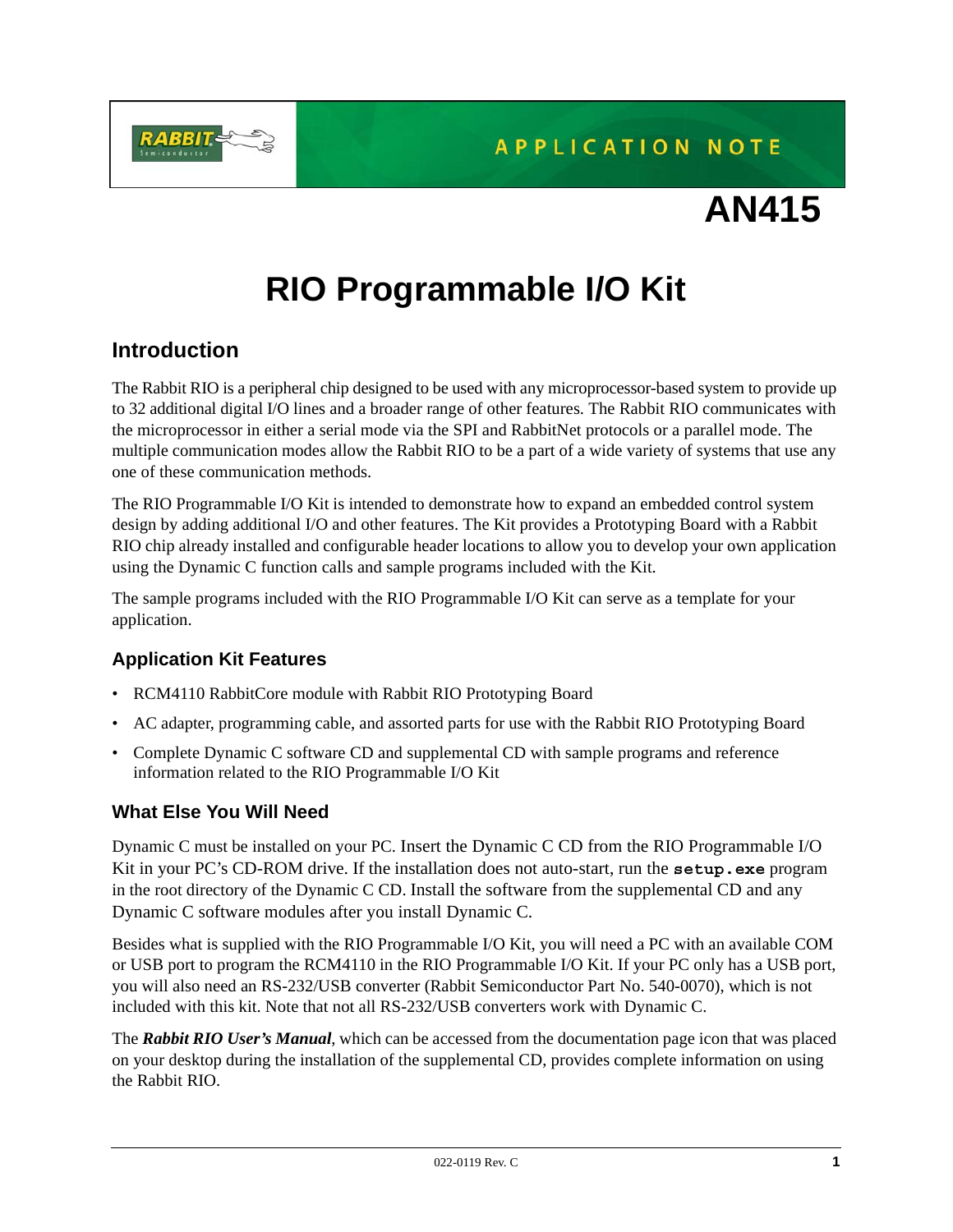# <span id="page-1-1"></span>**Hardware Setup**

The *RIO Programmable I/O Kit Getting Started* instructions included with the RIO Programmable I/O Kit shows how to set up and program the RCM4110 with the Prototyping Board.

The following steps from the *RIO Programmable I/O Kit Getting Started* instructions summarize the setup process once Dynamic C and the software from the supplemental CD have been installed on your PC.

### **1. Prepare the Prototyping Board for Development**

Snap in four of the plastic standoffs supplied in the bag of accessory parts from the RIO Programmable I/O Kit in the holes at the corners as shown.

## **2. Attach Module to Prototyping Board**

Turn the RCM4110 module so that the mounting holes of the RCM4110 line up with the corresponding holes on the Prototyping Board. Insert the metal standoffs as shown in [Figure 2](#page-1-0), secure them from the bottom of the Proto-



*Figure 1. Insert Plastic Standoffs*

typing Board using the  $4-40 \times 3/16$  screws and washers, then insert the module's header J3 on the bottom side into header socket RCM1 on the Prototyping Board.



*Figure 2. Install the RCM4110 Module on the Prototyping Board*

<span id="page-1-0"></span>**NOTE:** It is important that you line up the pins on header J3 of the RCM4110 module exactly with socket RCM1 on the Prototyping Board. The header pins may become bent or damaged if the pin alignment is offset, and the module will not work. Permanent electrical damage to the module may also result if a misaligned module is powered up.

Press the module's pins gently into the Prototyping Board header socket—press down in the area above the header pins. For additional integrity, you may secure the RCM4110 to the standoffs from the top using the remaining two  $4-40 \times 3/16$  screws.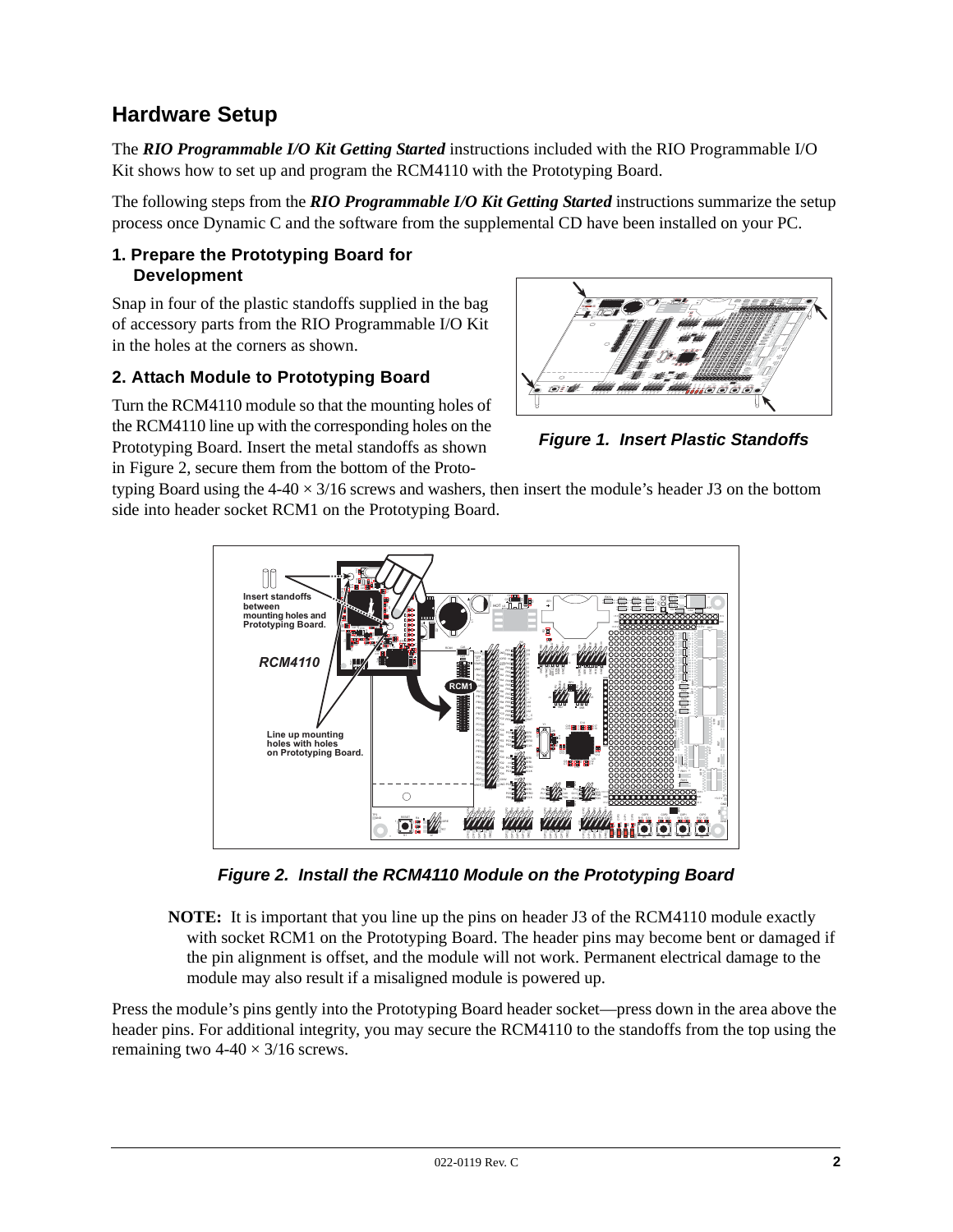# **3. Set Jumpers**

Jumpers were placed at the factory on Prototyping Board headers J2, J7, J8, J9, and J15 as shown in [Figure 3.](#page-2-0) These jumper settings are the default settings for use with the RCM4110 RabbitCore module in the SPI serial mode using Serial Port D, which is the default serial port used by the sample programs. [Table 1](#page-9-0) describes the jumper settings for other communication modes and serial ports.

## **4. Connect Programming Cable**

The programming cable connects the RCM4110 to the PC running Dynamic C to download programs and to monitor the RCM4110 module during debugging.

Connect the 10-pin connector of the programming cable labeled **PROG** to header J1 on the RCM4110 as shown in [Figure 3](#page-2-0). Be sure to orient the marked (usually red) edge of the cable towards pin 1 of the connector. (Do not use the **DIAG** connector, which is used for a normal serial connection to Serial Port A.)



*Figure 3. Prototyping Board and Programming Cable Setup*

<span id="page-2-0"></span>**NOTE:** Be sure to use the programming cable (part number 101-0542) supplied with the RIO Programmable I/O Kit—the programming cable has blue shrink wrap around the RS-232 converter section located in the middle of the cable. Programming cables with red or clear shrink wrap from other Rabbit Semiconductor kits are not designed to work with RCM4110 modules.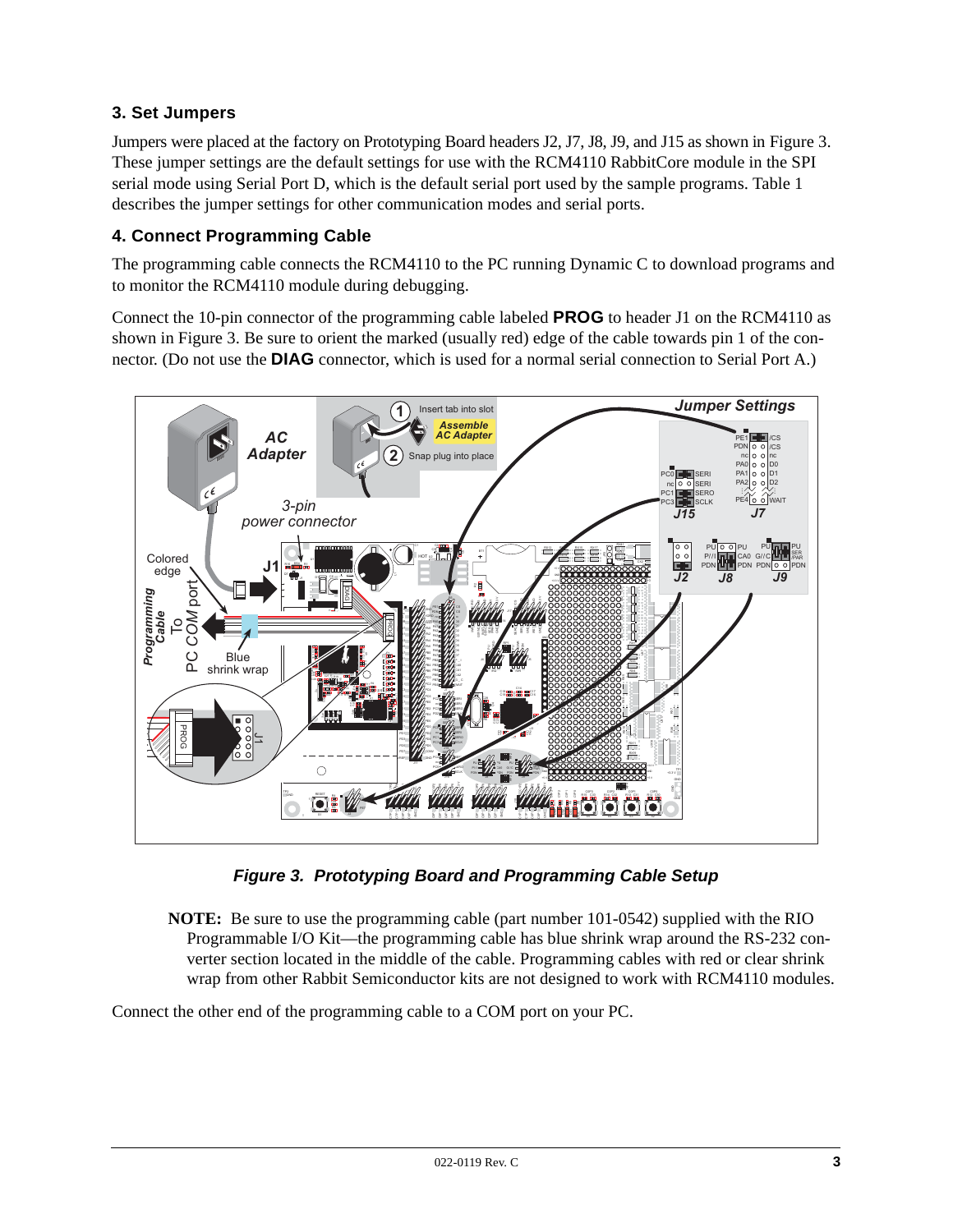# **5. Connect Power**

Once all the other connections have been made, you can connect power to the Prototyping Board.

First, prepare the AC adapter for the country where it will be used by selecting the appropriate plug. The RIO Programmable I/O Kit presently includes Canada/Japan/U.S., Australia/N.Z., U.K., and European style plugs. Snap in the top of the plug assembly into the slot at the top of the AC adapter as shown in [Figure 3,](#page-2-0) then press down on the plug until it clicks into place.

Connect the AC adapter to 3-pin header J1 on the Prototyping Board as shown in [Figure 3](#page-2-0) above. The connector may be attached either way as long as it is not offset to one side—the center pin of J1 is always connected to the positive terminal, and either edge pin is ground.

Plug in the AC adapter. The power LED on the Prototyping Board above the power connector at J1 should light up. The RCM4110 and the Prototyping Board are now ready to be used.

**NOTE:** If you need to reset the RCM4110, disconnect, then reconnect the power supply.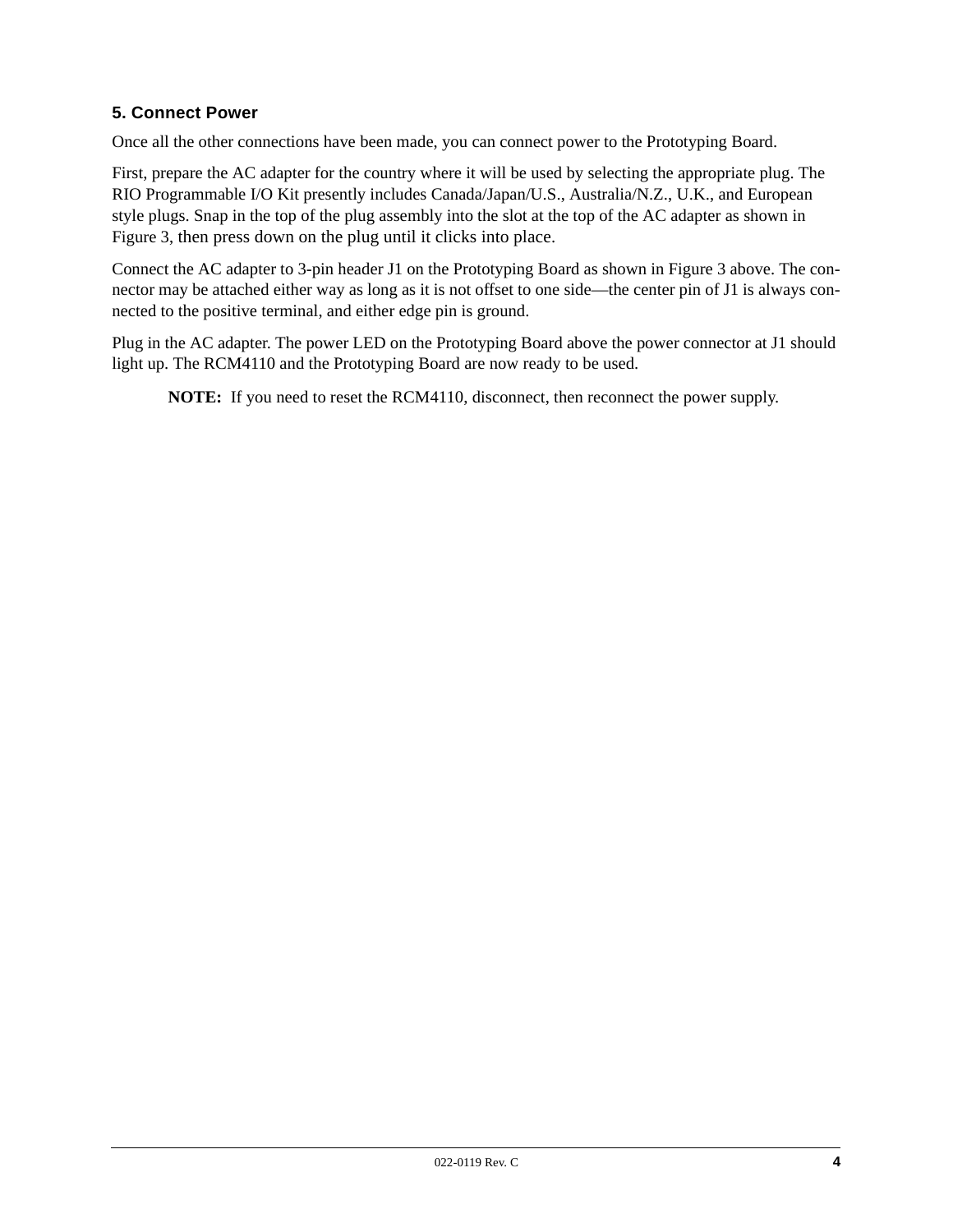# **Using the Prototyping Board**

This section describes the features and accessories of the Prototyping Board, and explains the use of the Prototyping Board to demonstrate the Rabbit RIO and to build prototypes of your own circuits. The Prototyping Board has power-supply connections and also provides some basic I/O peripherals (LEDs and switches), as well as a prototyping area for more advanced hardware development.

The Prototyping Board makes it easy to connect a Rabbit RIO to a RabbitCore module based on the Rabbit 4000 microprocessor and to a power supply and a PC workstation for development. It also provides some basic I/O peripherals (LEDs and switches), as well as a prototyping area for more advanced hardware development. For the most basic level of evaluation and development, the Prototyping Board can be used without modification using the jumper configurations set at the factory.



The Prototyping Board is shown below in [Figure 4,](#page-4-0) with its main features identified.

*Figure 4. Prototyping Board*

# <span id="page-4-0"></span>**Prototyping Board Features**

• **Power Connection**—A 3-pin header is provided for connection to the power supply. Note that the 3pin header is symmetrical, with both outer pins connected to ground and the center pin connected to the raw V+ input. The cable of the AC adapter provided with the North American version of the RIO Programmable I/O Kit is terminated with a header plug that connects to the 3-pin header in either orientation. The header plug leading to bare leads provided for overseas customers can be connected to the 3 pin header in either orientation.

Users providing their own power supply should ensure that it delivers 8–30 V DC at 8 W. The voltage regulators will get warm while in use.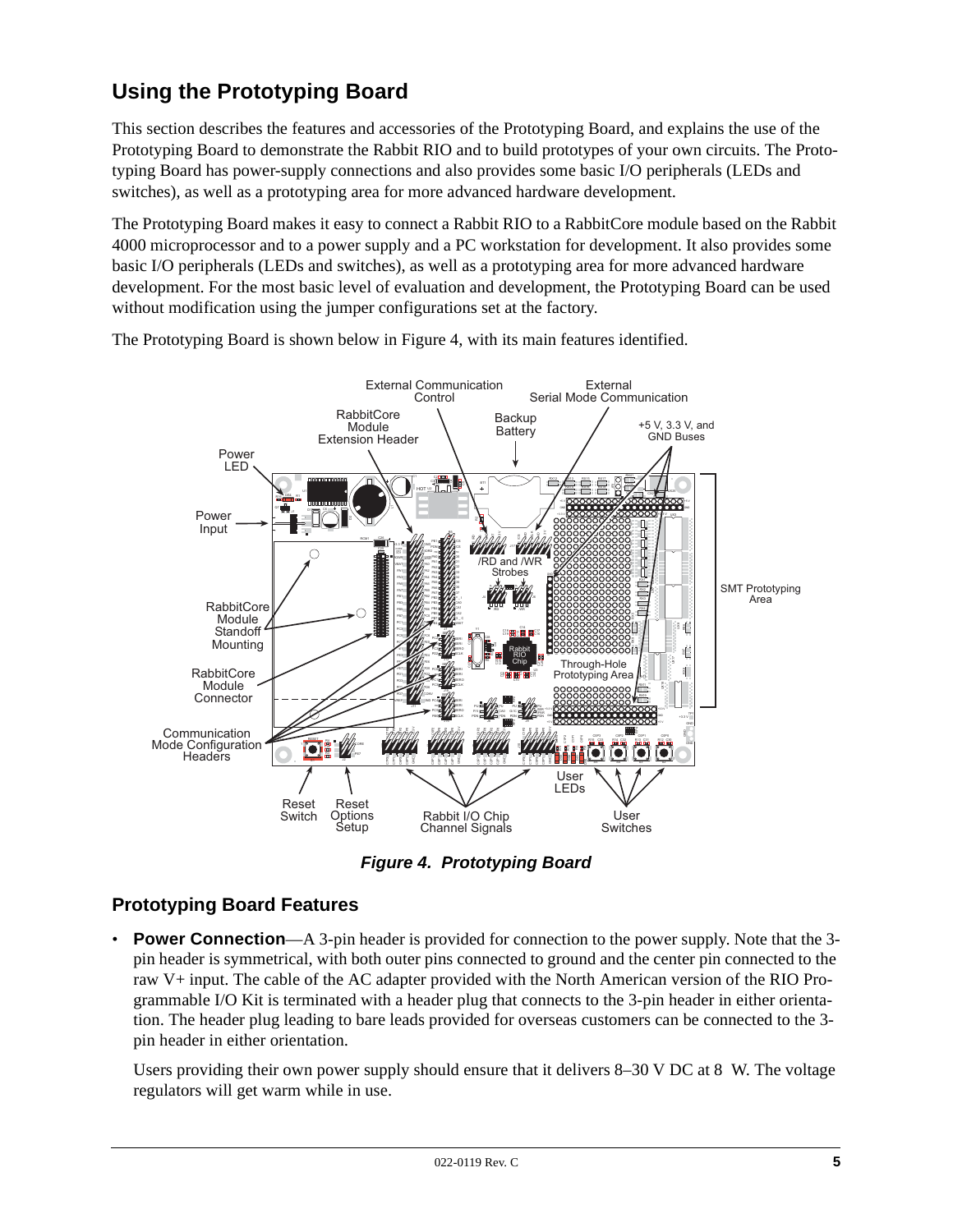- **Regulated Power Supply**—The raw DC voltage provided at the 3-pin header is routed to a 5 V switching voltage regulator, then to a separate 3.3 V linear regulator. The regulators provide stable power to the RabbitCore module, the Rabbit RIO, and the Prototyping Board.
- **Reset Switch**—A momentary-contact, normally open switch is connected directly to the Rabbit RIO chip's **/RESET** pin. Pressing the switch forces a hardware reset of the Rabbit RIO chip. This switch may also be configured to reset the RabbitCore module on the Prototyping Board by jumpering pins 1–2 on header J2 instead of pins 5–6.
- **I/O Switches and LEDs**—Four momentary-contact, normally open switches are connected to the four Channel 0 pins of the Rabbit RIO and may be read as inputs by sample applications.

Four LEDs are connected to the four Channel 1 pins of the Rabbit RIO, and may be driven as output indicators by sample applications.

- **Prototyping Area**—A generous prototyping area has been provided for the installation of throughhole components.  $+3.3$  V,  $+5$  V, and Ground buses run around the edge of this area. Several areas for surface-mount devices are also available. (Note that there are SMT device pads on both top and bottom of the Prototyping Board.) Each SMT pad is connected to a hole designed to accept a 30 AWG solid wire.
- **Module Extension Header—The complete non-analog pin set of the RabbitCore module is dupli**cated at header J11. See [Figure 6](#page-6-0) for the header pinouts.

**NOTE:** The same Prototyping Board may be used for several series of RabbitCore modules, and so the signals at J11 depend on the signals available on the specific RabbitCore module.

- **Rabbit RIO Channel Signals**—Four headers with 10-pin 0.1" pitch header strip installed at J3, J5, J10, and J13 each carry the signals from two channels of the Rabbit RIO. These headers allow you to connect a ribbon cable that leads to a standard DB9 serial connector.
- **External Communication Control**—The 10-pin 0.1" pitch header strip installed at J14 allows external communication controls. This header can be used to provide common command signals to the Rabbit RIO if a master other than a Rabbit 4000 based RabbitCore module is used since such a master cannot be connected to RCM1 on the Prototyping Board.
- **External Serial Mode Communication**—Header J17 brings the signals needed for external serial mode communication. Header J17 is also a 10-pin 0.1" pitch header strip.
- **Backup Battery**—A 2032 lithium-ion battery rated at 3.0 V, 220 mA·h, provides battery backup for the RabbitCore module's SRAM and real-time clock.

## **Power Supply**

The Prototyping Board has an onboard  $+5$  V switching power regulator from which a  $+3.3$  V linear regulator draws its supply. Thus both  $+5$  V and  $+3.3$  V are available on the Prototyping Board. The Prototyping Board is protected against reverse polarity by a Shottky diode at D1 as shown in [Figure 5](#page-5-0).

<span id="page-5-0"></span>

*Figure 5. Prototyping Board Power Supply*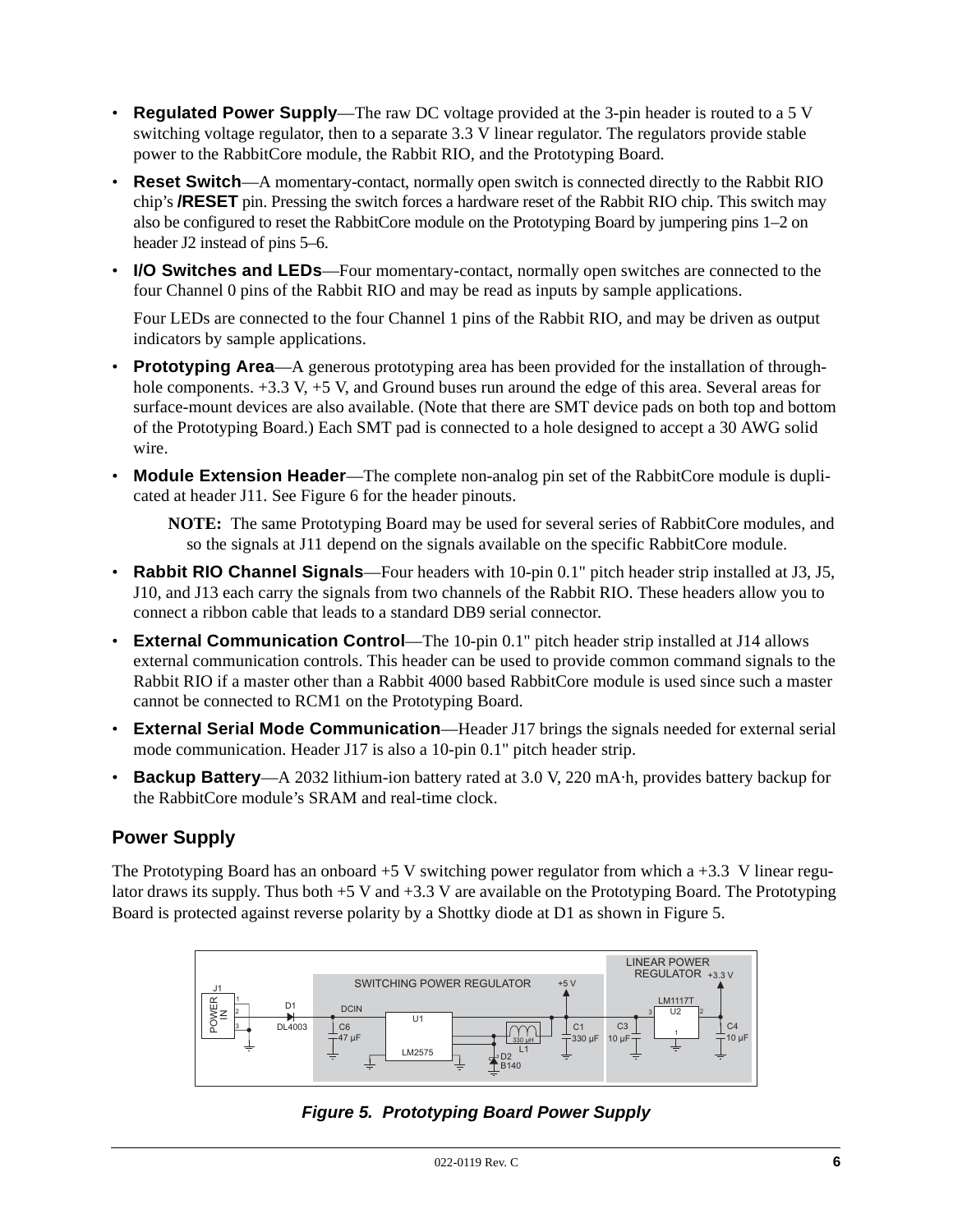# **Prototyping Board Description**

The Prototyping Board acts as both a demonstration board and a prototyping board. As a demonstration board, it can be used to demonstrate the functionality of the Rabbit RIO right out of the box with simple jumper settings to select the communication mode.

The Prototyping Board comes with the basic components necessary to demonstrate the operation of the Rabbit RIO. Four LEDs (DS1–DS4) are connected to the Channel 1 pins, and four switches (S2–S5) are connected to the Channel 0 Pins to demonstrate the interface to the Rabbit RIO. Reset switch S1 is the hardware reset for the microprocessor and the Rabbit RIO.

The Prototyping Board provides the user with RabbitCore module connection points brought out conveniently to labeled points at header J11 on the Prototyping Board. The Rabbit RIO channel signals are available on headers J3, J5, J10, and J13. A ribbon cable may be connected to these headers. [Figure 6](#page-6-0) shows the pinouts for these locations.



*Figure 6. Prototyping Board Pinout*

<span id="page-6-0"></span>There is a  $2.2'' \times 2.7''$  through-hole prototyping space available on the Prototyping Board. The holes in the prototyping area are spaced at  $0.1$ " (2.5 mm).  $+3.3$  V,  $+5$  V, and GND traces run along the top and bottom edges of the prototyping area for easy access. Small to medium circuits can be prototyped using point-topoint wiring with 20 to 30 AWG wire between the prototyping area, the  $+3.3$  V,  $+5$  V, and GND traces, and the surrounding area where surface-mount components may be installed. Small holes are provided around the surface-mounted components that may be installed around the prototyping area.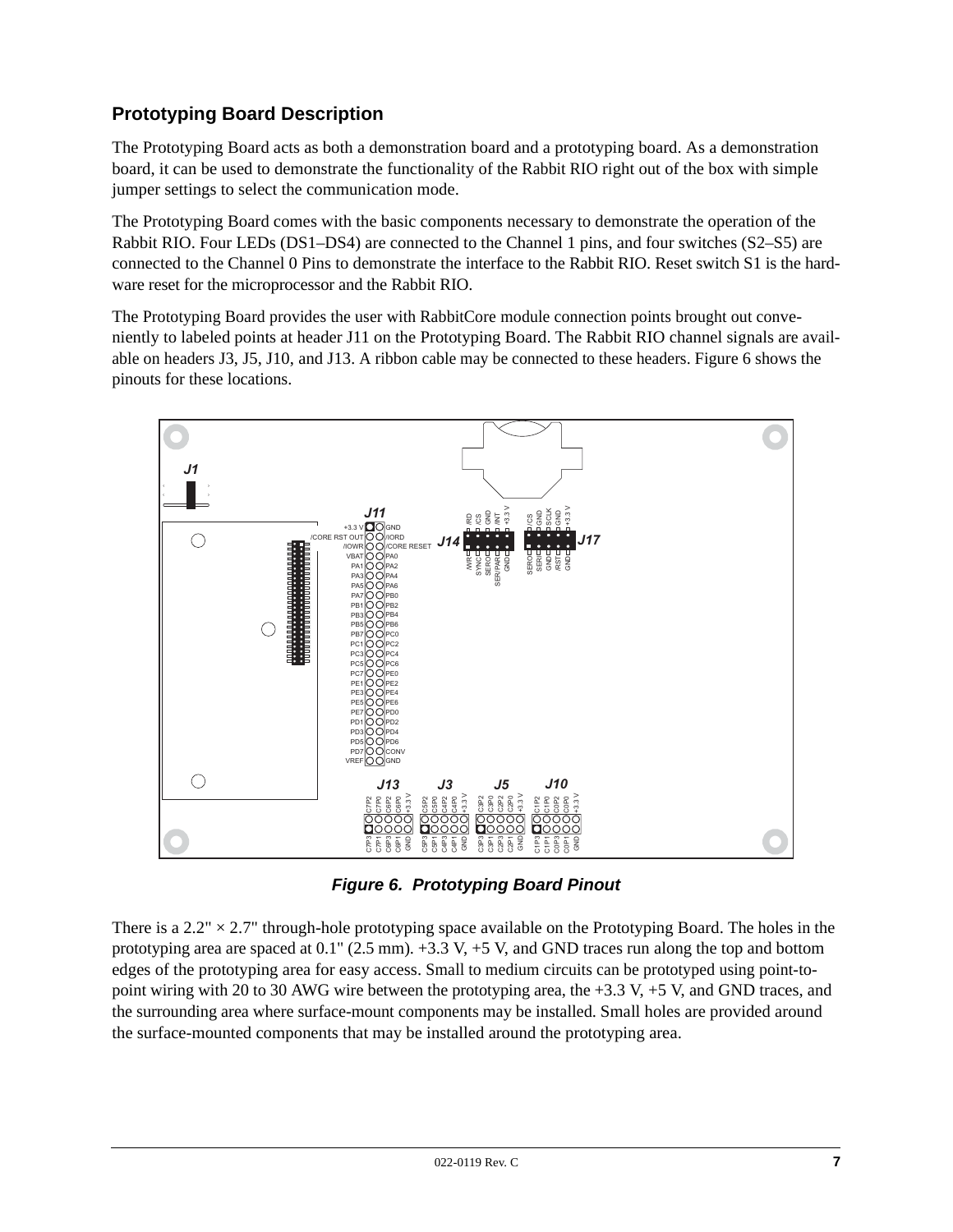# **Adding Other Components**

There are pads for 28-pin TSSOP devices, 16-pin SOIC devices, and 20-pin SOT devices that can be used for surface-mount prototyping with these devices. There are also pads that can be used for SMT resistors and capacitors in an 0805 SMT package. Each component has every one of its pin pads connected to a hole in which a 30 AWG wire can be soldered (standard wire wrap wire can be soldered in for point-to-point wiring on the Prototyping Board). Because the traces are very thin, carefully determine which set of holes is connected to which surface-mount pad.

<span id="page-7-0"></span>Header location JP2 is used to connect an additional linear voltage regulator at UX25 for your prototyping needs. Neither the optional voltage regulator nor header JP2 is stuffed. See the documentation supplied by the manufacturer of the voltage regulator for additional information on determining the resistor and capacitor values to be used with the circuit.



*Figure 7. Optional +3.3 V Voltage Regulator Circuit*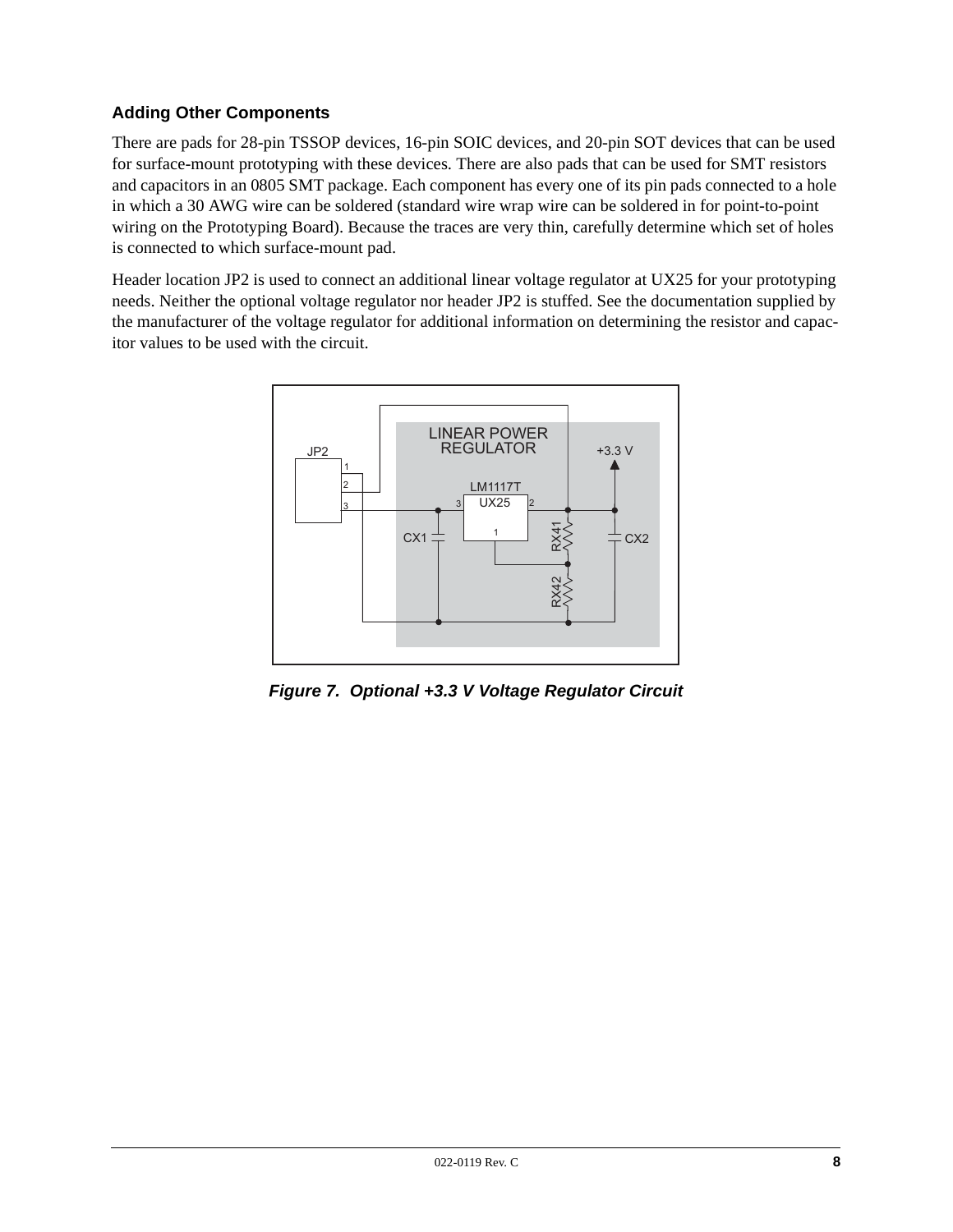# **Prototyping Board Jumper Configurations**

[Figure 8](#page-8-0) shows the header locations used to configure the various Prototyping Board options via jumpers.



<span id="page-8-0"></span>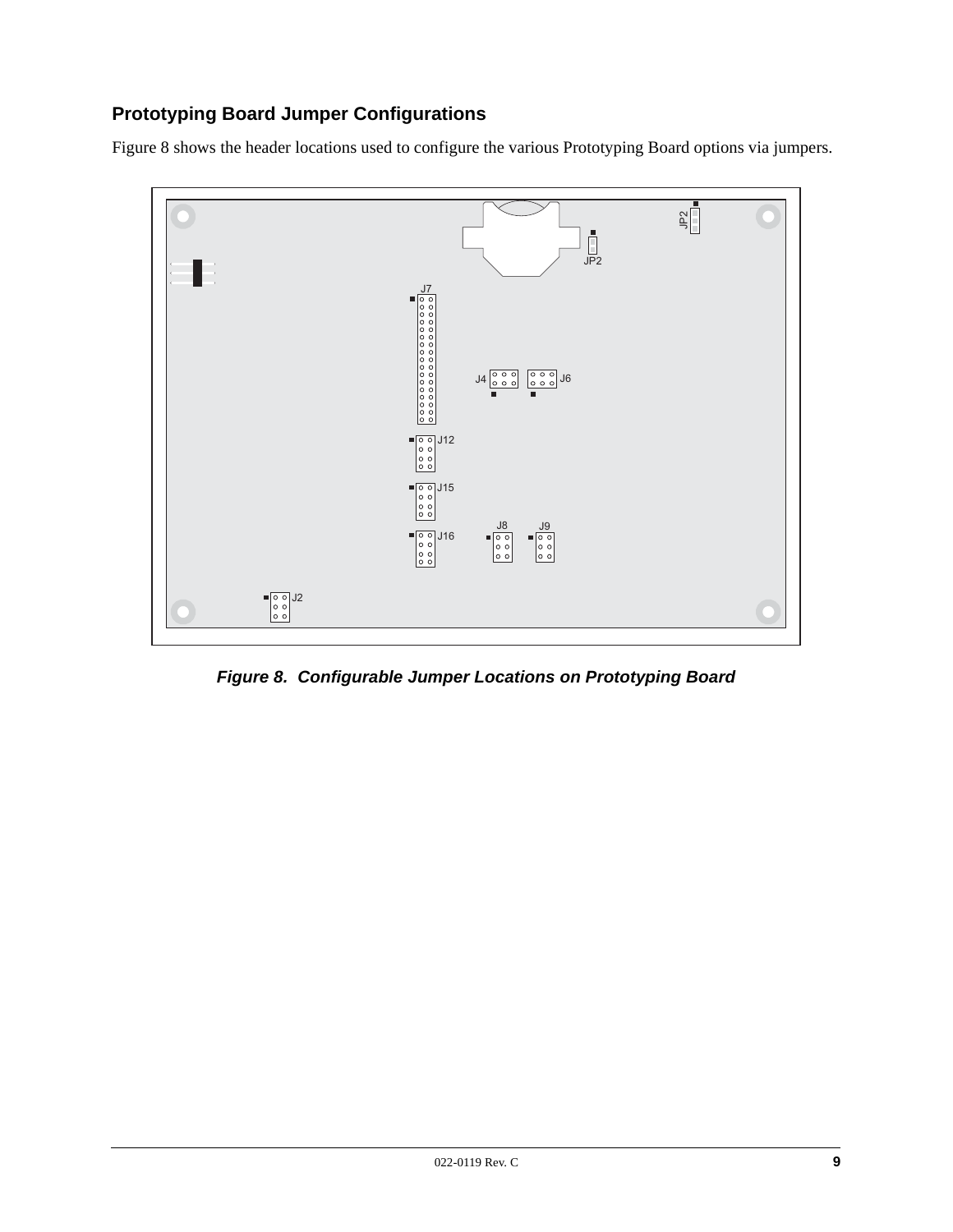[Table 1](#page-9-0) lists the configuration options for the RCM4110 RabbitCore module using the slip-on jumpers that are already installed on the Prototyping Board. Be sure to place jumpers only at the configuration locations specified for the mode you are configuring.

<span id="page-9-0"></span>The settings on header J15 for the serial communication modes reflect using Serial Port D with the LSB first. If you use Serial Port B or Serial Port C for serial communication, then jumper the same pins on header J16 or header J12 that you would have jumpered on header J15 as shown in [Table 1](#page-9-0).

| Configuration      | <b>Option</b>        | <b>Header</b>  | <b>Pins</b><br><b>Connected</b>                                                                                                                                                 |
|--------------------|----------------------|----------------|---------------------------------------------------------------------------------------------------------------------------------------------------------------------------------|
| Chip Select        | (applies all to all  | J7             | $1 - 2$<br>(Rabbit RIO<br>/CS on $\mathrm{PE1}^*$ )                                                                                                                             |
|                    | communication modes) |                | $3 - 4$<br>(Rabbit RIO<br>/CS pulled low)                                                                                                                                       |
|                    | Parallel             | $\rm J7$       | $7 - 8$<br>$9 - 10$<br>$11 - 12$<br>$13 - 14$<br>$15 - 16$<br>$17 - 18$<br>$19 - 20$<br>$21 - 22$<br>$23 - 24$<br>$25 - 26$<br>$27 - 28$<br>$29 - 30$<br>$31 - 32$<br>$33 - 34$ |
| Communication Mode |                      | J9             | $4 - 6$                                                                                                                                                                         |
|                    | Read Enable          | J <sub>4</sub> | $3 - 4$                                                                                                                                                                         |
|                    | Write Enable         | ${\rm J6}$     | $3 - 4$                                                                                                                                                                         |
|                    |                      | ${\rm J}8$     | $3 - 5$                                                                                                                                                                         |
|                    | RabbitNet Device     | J9             | $2 - 4$<br>$3 - 5$                                                                                                                                                              |
|                    |                      | J15            | $1 - 2$<br>$5 - 6$<br>$7 - 8$                                                                                                                                                   |
|                    |                      | J8             | $1 - 3$                                                                                                                                                                         |
|                    | RabbitNet Hub        | J9             | $2 - 4$<br>$3 - 5$                                                                                                                                                              |
|                    |                      | J15            | $1 - 2$<br>$5 - 6$<br>$7 - 8$                                                                                                                                                   |

*Table 1. Rabbit RIO Prototyping Board Jumper Configurations*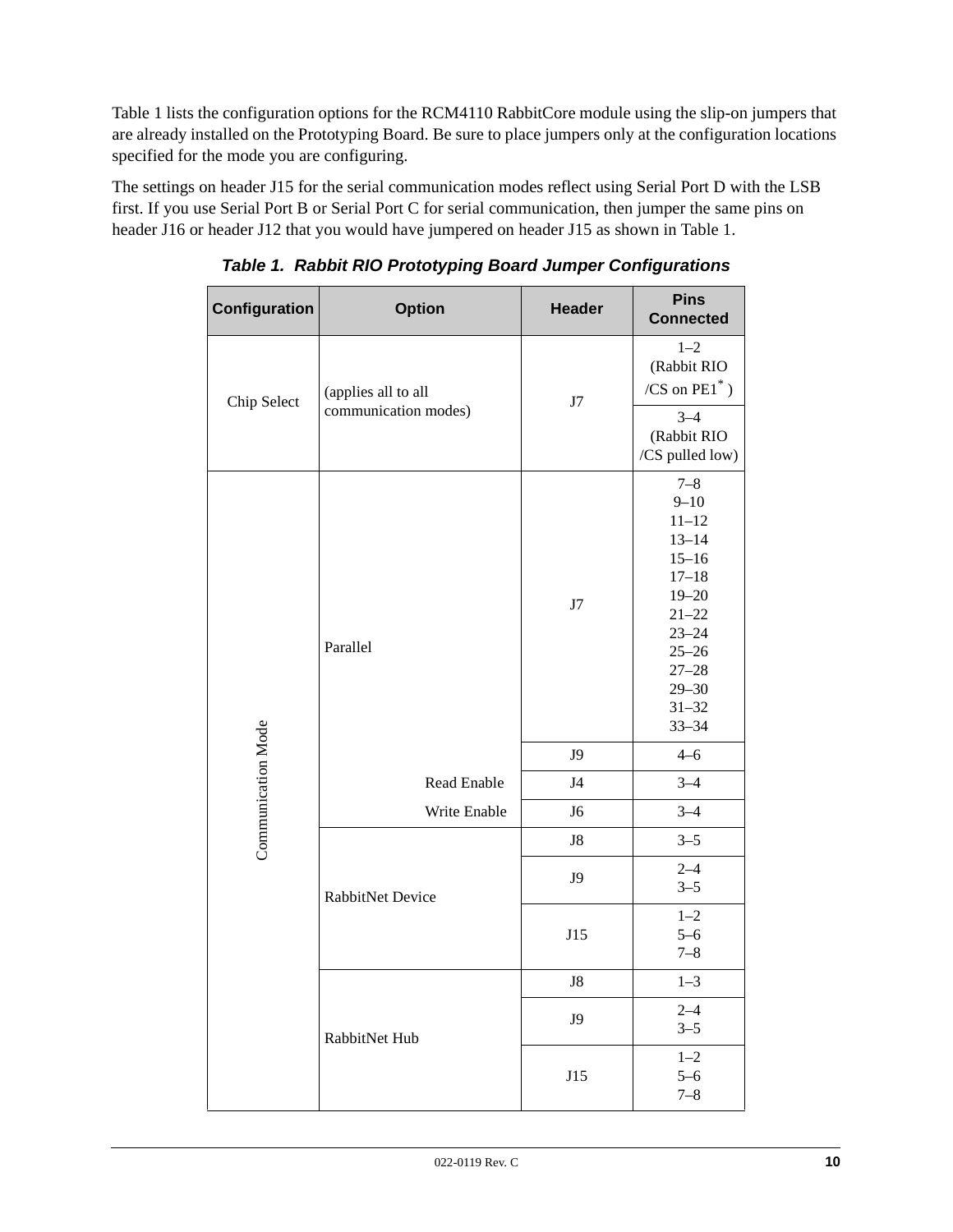<span id="page-10-0"></span>

| Configuration                            | <b>Option</b>                                                    | <b>Header</b> | <b>Pins</b><br><b>Connected</b> |
|------------------------------------------|------------------------------------------------------------------|---------------|---------------------------------|
|                                          |                                                                  | J8            | $3 - 5$<br>$4 - 6$              |
|                                          | SPI (LSB first) $\dagger$                                        | J9            | $1 - 3$<br>$2 - 4$              |
|                                          |                                                                  | J15           | $1 - 2$<br>$5 - 6$<br>$7 - 8$   |
|                                          |                                                                  | ${\rm J}8$    | $2 - 4$<br>$3 - 5$              |
|                                          | SPI (MSB first) $\dagger$                                        | J9            | $1 - 3$<br>$2 - 4$              |
| Communication Mode (continued)           |                                                                  | J15           | $1 - 2$<br>$5 - 6$<br>$7 - 8$   |
|                                          |                                                                  | ${\rm J}8$    | $1 - 3$<br>$4 - 6$              |
|                                          | <b>Bidirectional Serial Data Flow</b><br>on One Wire (LSB first) | J9            | $1 - 3$<br>$2 - 4$              |
|                                          |                                                                  | J15           | $1 - 2$<br>$7 - 8$              |
|                                          |                                                                  | J8            | $1 - 3$<br>$2 - 4$              |
|                                          | <b>Bidirectional Serial Data Flow</b><br>on One Wire (MSB first) | J9            | $1 - 3$<br>$2 - 4$              |
|                                          |                                                                  | J15           | $1 - 2$<br>$7 - 8$              |
| Microprocessor<br><b>Reset of Rabbit</b> | via /CORE_RESET<br>(all modes except SPI)                        | J2            | $1 - 2$                         |
| <b>RIO</b>                               | via PE7 <sup>‡</sup> (SPI modes)                                 |               | $5 - 6$                         |

# *Table 1. Rabbit RIO Prototyping Board Jumper Configurations (continued)*

\* The RCM4000 and RCM4020 require a chip select other than the default PE1. The only /CS available on these RabbitCore modules and in the library is PE0. Instead of the slip-on jumper across pins 1–2 on header J3, use a wire jumper to connect PE0 (pin 32 on header J11) to /CS (pin 4 on header J14), and use **RIO\_CS\_PE0** as part of the **iobase** parameter for **rio\_init()**.

- † SPI is the unidirectional serial data flow on two wires.
- ‡ Use this reset setting via PE7 for the RCM4100, RCM4110, RCM4120, RCM4300, RCM4310, RCM4400W, and RCM4510W RabbitCore modules. The hardware reset signal for other RabbitCore modules will need to come out on a different pin. Remove the slip-on jumper from header J2 for the RCM4000, RCM4010, RCM4020, RCM4200, and RCM4210 RabbitCore modules, and connect a wire jumper from PB7 (pin 23 on header J11) to /RST (pin 7 on header J17).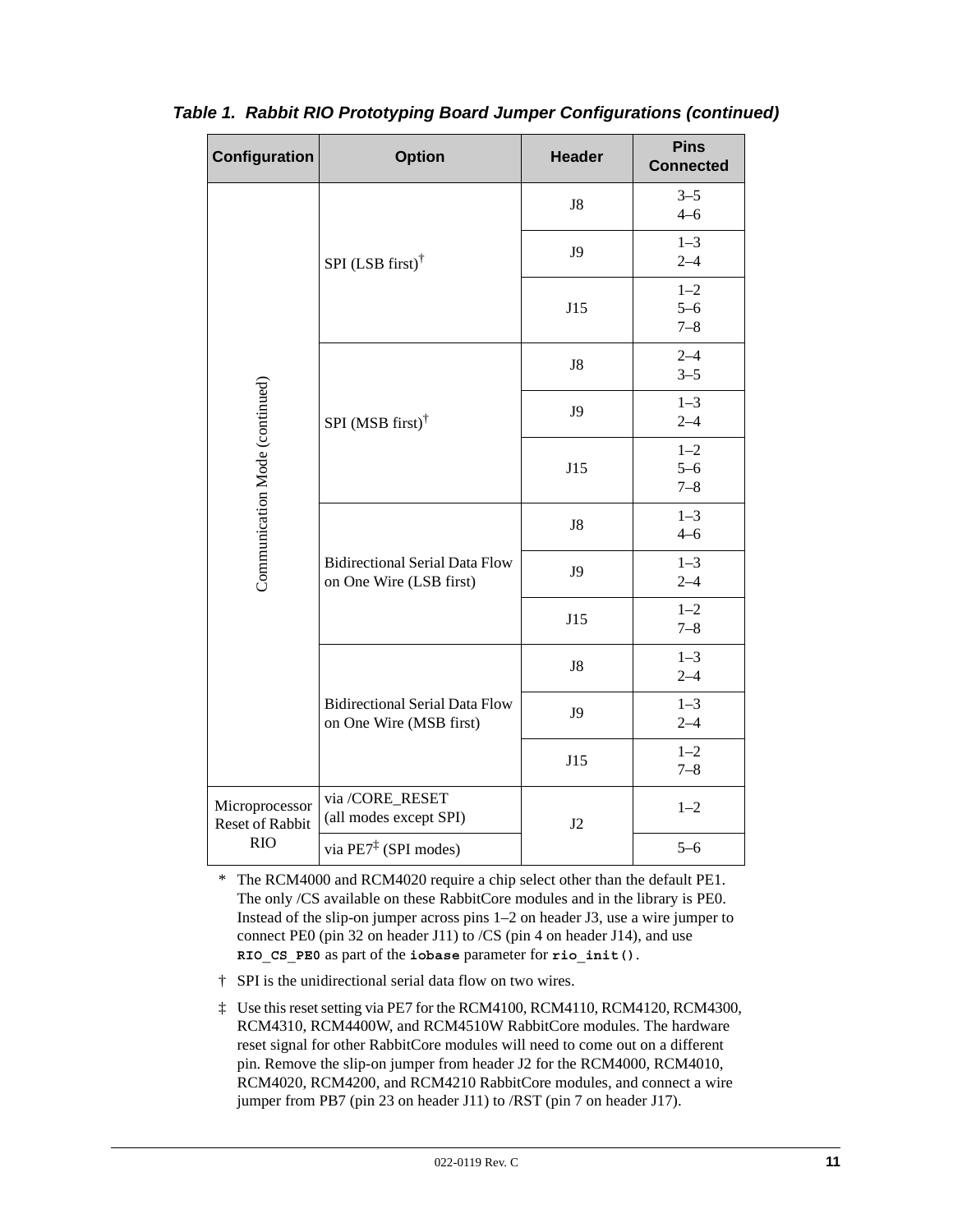

*Figure 9. Alternate Chip Select and Reset Connections*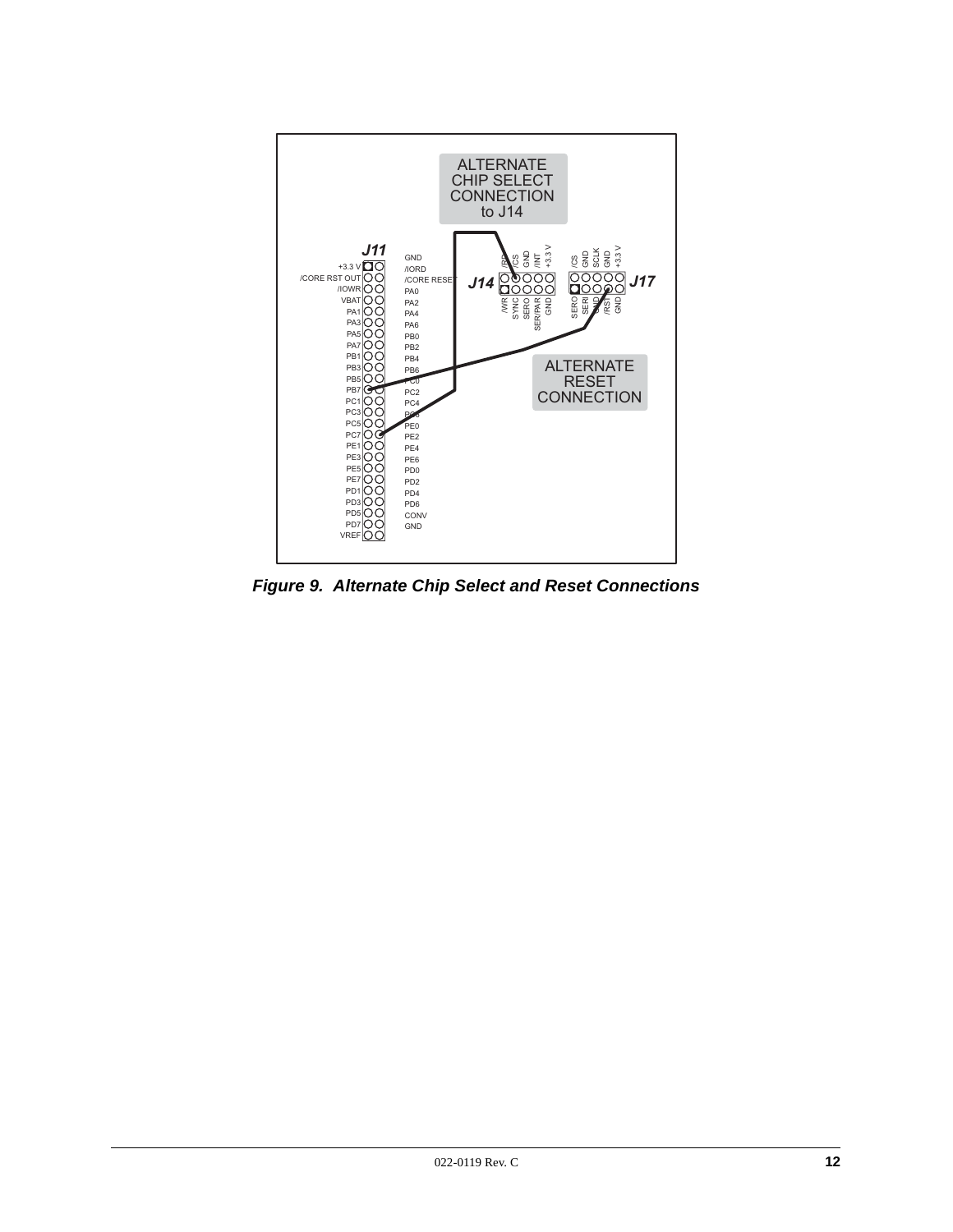# **Sample Programs**

To help familiarize you with the Rabbit RIO, several sample programs were developed around the Prototyping Board and the RCM4110 RabbitCore module included with the RIO Programmable I/O Kit. Loading, executing and studying these programs will give you a solid hands-on overview of the Rabbit RIO's capabilities, as well as a quick start with Dynamic C as an application development tool.

**NOTE:** The sample programs assume that you have at least an elementary grasp of ANSI C. If you do not, see the introductory pages of the *Dynamic C User's Manual* for a suggested reading list.

In order to run a sample program,

- 1. Your module must be plugged into the Prototyping Board as described in the Getting Started instructions or the ["Hardware Setup" section](#page-1-1) in this application note.
- 2. Dynamic C must be installed and running on your PC.
- 3. The programming cable must connect the programming header on the module to your PC.
- 4. Power must be applied to the module through the Prototyping Board.

To run a sample program, open it with the **File** menu (if it is not still open), then compile and run it by pressing **F9**.

Each sample program has comments that describe the purpose and function of the program. Follow the instructions at the beginning of the sample program.

The sample programs for the Rabbit RIO are in the Dynamic C **SAMPLES\RIO** folder. The sample programs may be run without any further modifications when using the RCM4110 RabbitCore module included with the RIO Programmable I/O Kit once the Prototyping Board is jumpered as described in the preceding ["Header location JP2 is used to connect an additional linear voltage regulator at UX25 for your](#page-7-0)  [prototyping needs. Neither the optional voltage regulator nor header JP2 is stuffed. See the documentation](#page-7-0)  supplied by the manufacturer of the voltage regulator for additional information on determining the resis[tor and capacitor values to be used with the circuit." section](#page-7-0).

Complete information on Dynamic C is provided in the *Dynamic C User's Manual*.

## **Configuration Macros**

The default communication mode the sample programs operate in is the SPI mode. This is established in the sample program with the following macro.

#### **#define RIO\_IFACE RIO\_INTERFACE\_SPI**

Serial Port D is the default serial port for the SPI communication mode in the sample programs. This is established with the following macro.

**#define RIO\_SPI\_PORT SDDR**

Change **SDDR** to **SBDR** or **SCDR** if you will be using Serial Port B or Serial Port C respectively.

Remember to jumper the pins on header J16, header J12, or header J15 as shown in [Table 1](#page-9-0) depending on whether you are using Serial Port B, Serial Port C, or Serial Port D respectively.

The sample programs have one additional configuration macro, which is commented out for the default LSB first.

#### **//#define MSB\_FIRST**

Uncomment the macro and set the jumpers as shown in [Table 1](#page-9-0) on headers J8, J9, and J16/J12/J15 for MSB first.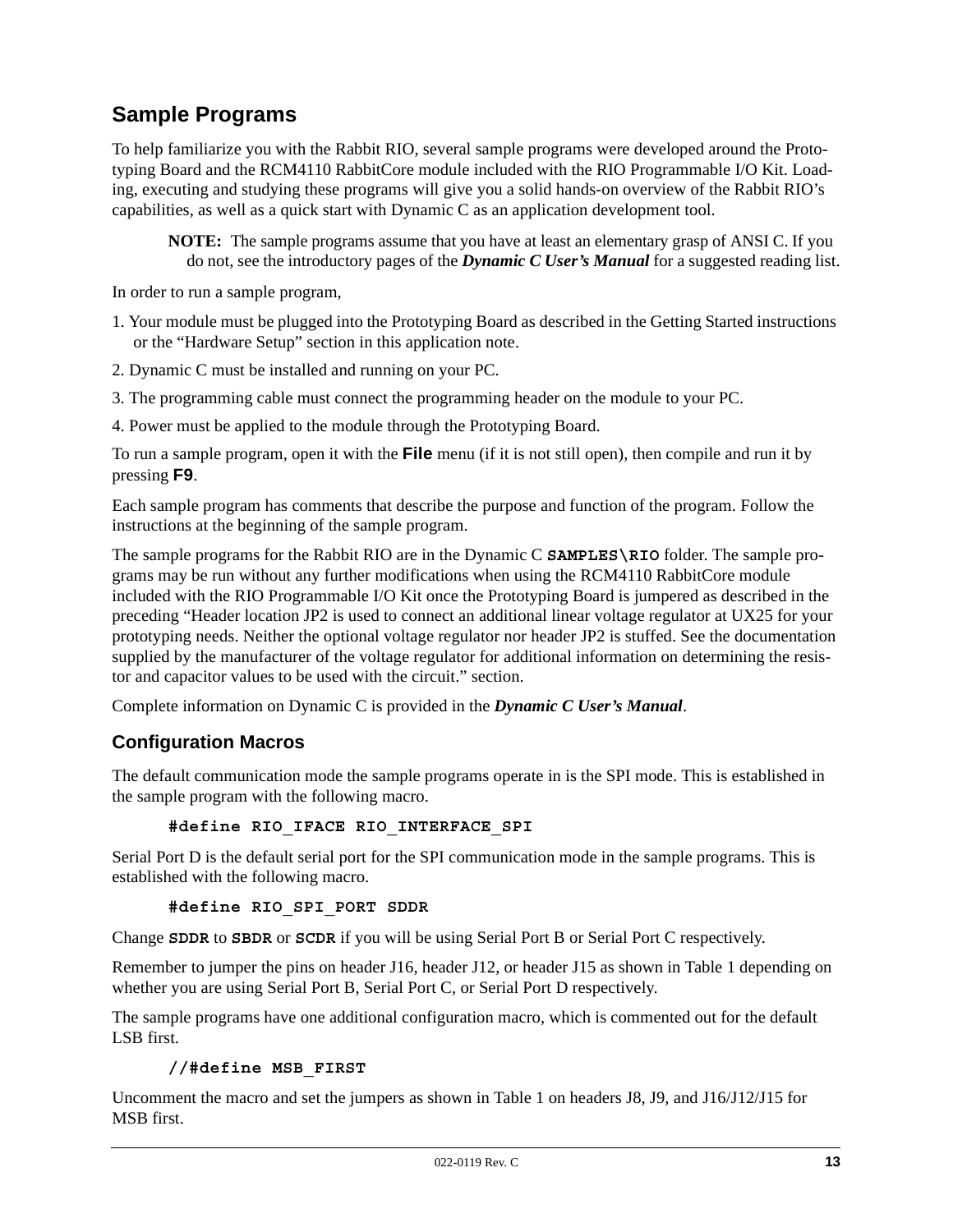The hardware reset in the SPI mode for the RCM4100, RCM4110, RCM4120, RCM4300, RCM4310, RCM4400W, and RCM4510W RabbitCore modules requires the following macros, which are included in the sample programs before the **#use rio.lib** statement.

```
#define RIO_ENABLE_HW_RESET
#define RIO_HWRST_PORT 'E' // Parallel Port E is the default
#define RIO_HWRST_PIN 7 // Pin 7 provides the default reset bit
```
The hardware reset signal will need to come out on a different pin when you are using other RabbitCore modules. Use PB7 for a hardware reset in the SPI mode with the RCM4000, RCM4010, RCM4020, RCM4200, and RCM4210 RabbitCore modules. See [Table 1](#page-9-0) for the physical jumper settings on the Prototyping Board and change the second macro to **#define RIO\_HWRST\_PORT 'B'**.

# **Sample Programs for Rabbit-Based Boards**

- **EVENT** COUNTER. C—Demonstrates the event counter functionality of the Rabbit RIO chip.
	- C0P0 is the countdown event detector. Pressing switch S2 will make the counter count down.
	- C0P1 is the countup event detector. Pressing switch S3 will make the counter count up.

Register values for Channel 0 are displayed in the Dynamic C **STDIO** window.

- CVLR and CVMR (Count Value LSB/MSB Register) hold the current count.
- CBLR and CBMR (Count Begin LSB/MSB Register) hold the value of CVLR on the rising edge of the increment switch.
- CELR and CEMR (Count End LSB/MSB Register) hold the value of CVLR on the rising edge of the decrement switch.
- **INPUT CAPTURE. C—Demonstrates the input capture functionality of the Rabbit RIO chip.**

C2P0 and C2P1 are input capture pins that will measure the time between the rising edge of C4P2 and C4P0. C4P2 and C4P0 are PWM signals with different duty cycles — C4P0 is a variable-phase PWM signal (PPM) whose rising and falling edges can be changed by inputs from switches S2, S3, and S4.

Before you compile and run this sample program, connect C4P0 to C2P0 and connect C4P2 to C2P1 on the Prototyping Board. C0P0, C0P1, and C0P2 are already connected to switches S2, S3, and S4 on the Prototyping Board.

The time between the PPM edges will be:

 $200 \mu s$  = no switch pressed  $400 \mu s =$  switch S2 pressed  $600 \mu s =$  switch S3 pressed  $800 \text{ }\mu\text{s} = \text{switch } S4 \text{ pressed}$ 

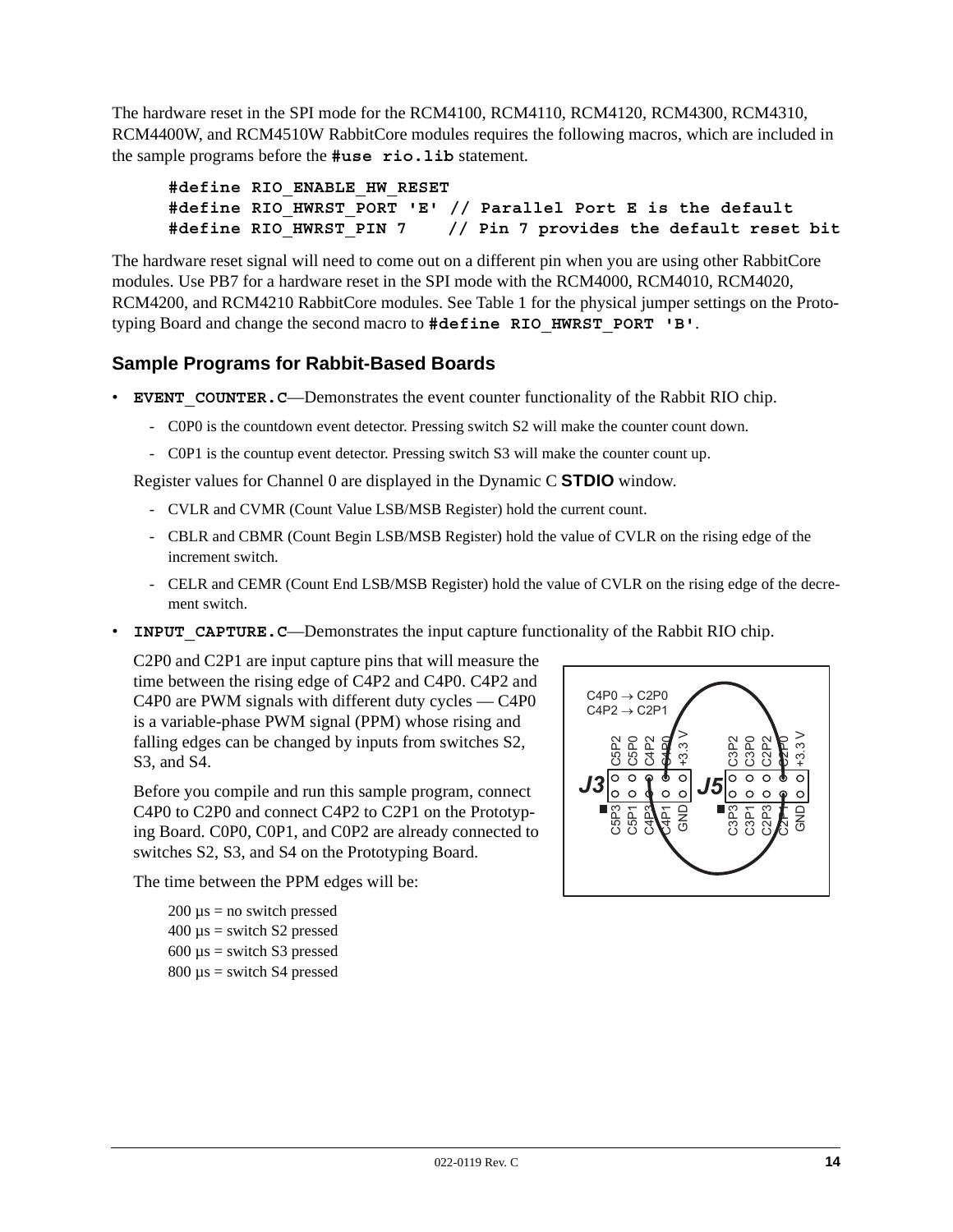• **PIN PAIR. C—Demonstrates the pin-pair protection functionality of the Rabbit RIO chip.** 

Channel 2 will output to its protected pins. The "unsafe" state is the complement of what the state of those pins is when the protection register is set. Channel 3 will read from Channel 2. The input should equal the output, unless Channel 2 is outputting the "unsafe" state. In this case, the output will be the "safe" state instead.

For example, if **SAFE STATE** is set to 01b, then the unsafe state is 10b. Even when the Rabbit microprocessor tells the Rabbit RIO to write 10b out, the Rabbit RIO will not. The original "safe" state, 01b, is read back into Channel 1. Since only 2 bits are used to represent the "safe" state, the value can be from 0 to 3 (00b to 11b).

Before you compile and run this sample program, connect the Channel 2 pins to the corresponding pins on Channel 3 (header J5 pins 1–5, 2–6, 3–7, and 4–8). Change the **#define** statements to change which pins to protect:

- **UPPER** macro protects the upper 2 bits of Channel 2
- **LOWER** macro protects the lower 2 bits of Channel 2
- **SAFE** STATE macro specifies what pin combination to avoid

The sample program uses the following macro setup.

```
#define SAFE_STATE 1
#define UPPER 1
#define LOWER 0
#define PROTECT_BITS UPPER
```


Since **SAFE** STATE is set to  $1 (= 01b)$ , the unsafe state is  $2 (= 10b)$ . The #define PROTECT BITS macro is set to **UPPER**, which protects the upper 2 bits of Channel 2.

When you compile and run this sample program, the Dynamic C **STDIO** window will open, and will scroll through the various outputs of Channels 2 and 3 to demonstrate what happens when an unsafe value is output.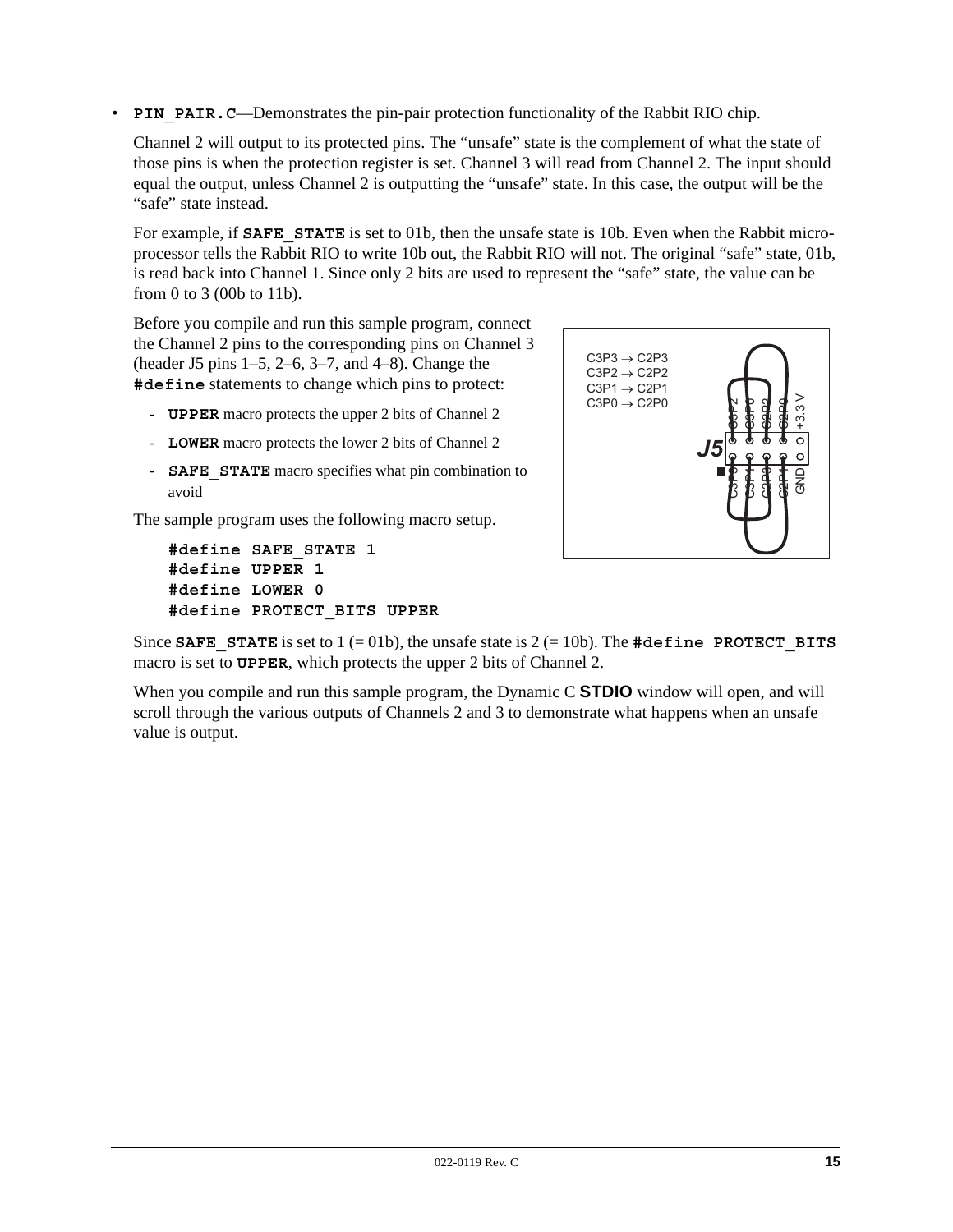• **PWM\_MEASURE.C—Demonstrates the PWM measurement functionality of the Rabbit RIO chip.** 

C2P0 reads the pulse-width modulator and measures the length of time (in ms) the signal is high. C4P0 is a variable-phase PWM signal (PPM) whose rising and falling edges can be changed by inputs from switches S2, S3, and S4. The time between the PPM edges will be:

- 200 µs when no switches are pressed
- 400 µs when switch S2 is pressed
- 600 µs when switch S3 is pressed
- 800 µs when switch S4 is pressed

C4P1 pulse width is 400 µs

C<sub>4</sub>P<sub>2</sub> pulse width is 600 µs

C4P3 pulse width is 800 µs

Before you compile and run this sample program, connect C2P0 to C4P0. Switches S2, S3, and S4 are already attached to C0P0, C0P1, and C0P2.

The Dynamic C **STDIO** window will display the time the pulse is high as "count." It will also display the value of the input from the switches as "input."

• **QDECODE.C**—Demonstrates the quadrature decoder functionality of the Rabbit RIO chip.



C0P0 (S2) is the in-phase signal, and C0P2 (S4) is the quadrature signal. The count register will increment and decrement depending on the order in which the switches go high.

 $00 \rightarrow 01 \rightarrow 11 \rightarrow 10 \rightarrow 00 =$  increment

 $00 \rightarrow 10 \rightarrow 11 \rightarrow 01 \rightarrow 00 =$  decrement

This sample program may be run in any one of the communication modes as described in the instructions at the beginning of the sample program.

• **ROTATELED. C—Demonstrates the Channel 1 outputs to the four LEDs on the Prototyping Board.** 

The four LEDs on the Prototyping Board will flash on and off in a rotating sequence, and the Dynamic C **STDIO** window will open on your PC to display the status of the Rabbit RIO's Channel 1.

• **SIMPLEIO.** C—Demonstrates the parallel I/O functionality of the Rabbit RIO chip.

Before you compile and run this sample program, connect the pins of Channel 4 to the corresponding pins of Channel 5 on header J3.

Channel 4 outputs a nibble to Channel 5. This sample program will write directly to the data output register of Channel 4, all in one nibble. The Channel 5 input should show a counter that counts from 0 to 15.

**SIMPLEIO2. C—Demonstrates the parallel I/O functionality of the Rabbit RIO chip.** 

Before you compile and run this sample program, connect the pins of Channel 4 to the corresponding pins of Channel 5 on header J3.

Channel 4 outputs a nibble to Channel 5. Instead of writing directly to the Channel 4 pins' data output registers, this sample program will write to each pin's output register, bit by bit. The Channel 5 input should show a shifting bit pattern with the sequence 1, 2, 4, 8.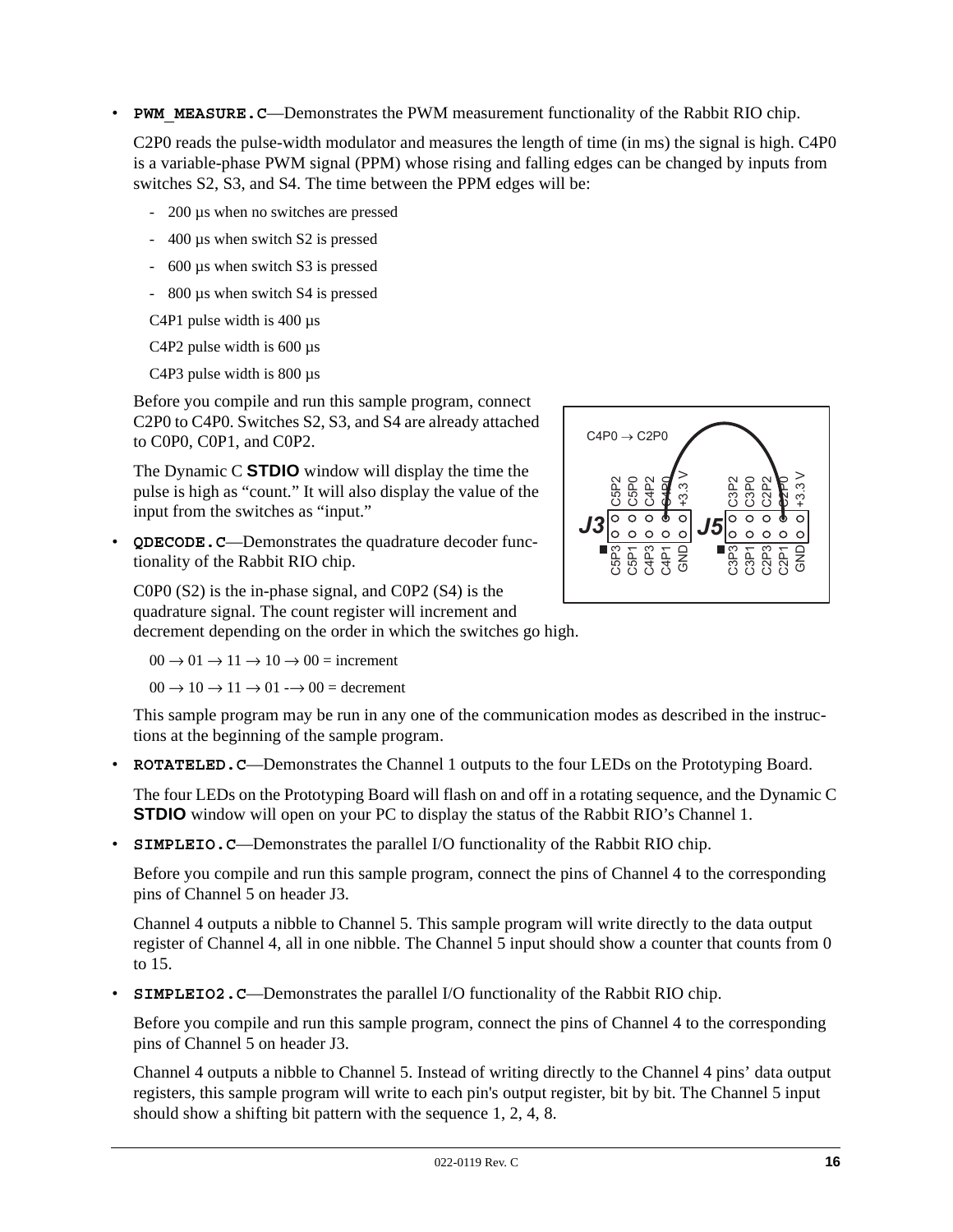• **SYNC. C—Demonstrates the forced increment, decrement, and synch functionality of the Rabbit RIO chip.** 

This sample program will count up and down using the forced increment and decrement register bits. The only human input is the synch signal to reset the counter. This synch signal will come from the four switches (S2–S5) attached to Channel 0.

The synch signal will go into C0P0, C0P1, C0P2, C0P3, or GSYNC. For example, if C0P0 is selected as the synch signal, toggling switch S2 will cause a counter reset to the channel. Use the following line in the sample program to select the synch signal.

```
#define SYNC_SELECT P0_SYNC
```
The table below lists the macros for selecting the switches for the synch signal.

| G SYNC  | touch GSYNC (pin 3,<br>header J14) to GND |
|---------|-------------------------------------------|
| PO SYNC | COPO(S2)                                  |
| P1 SYNC | COP1(S3)                                  |
| P2 SYNC | COP2(S4)                                  |
| P3 SYNC | COP3(S5)                                  |

## **Generic Sample Programs for All Boards**

Since the Rabbit RIO can be used with other 8-bit microprocessors, these two sample programs illustrate how to program the Rabbit RIO without Dynamic C for other microprocessors.

- **RIOBASICLED. C**—Demonstrates how to toggle a single Rabbit RIO output pin. The sample program uses basic I/O functions to set up and control the output pin. There is a basic SPI handler in this sample program.
- **RIOBASICPWM.C—Demonstrates how to generate PWM signals on a single RIO channel. The sample** program uses basic I/O functions to set up and control the PWM channel. There is a basic SPI handler in this sample program.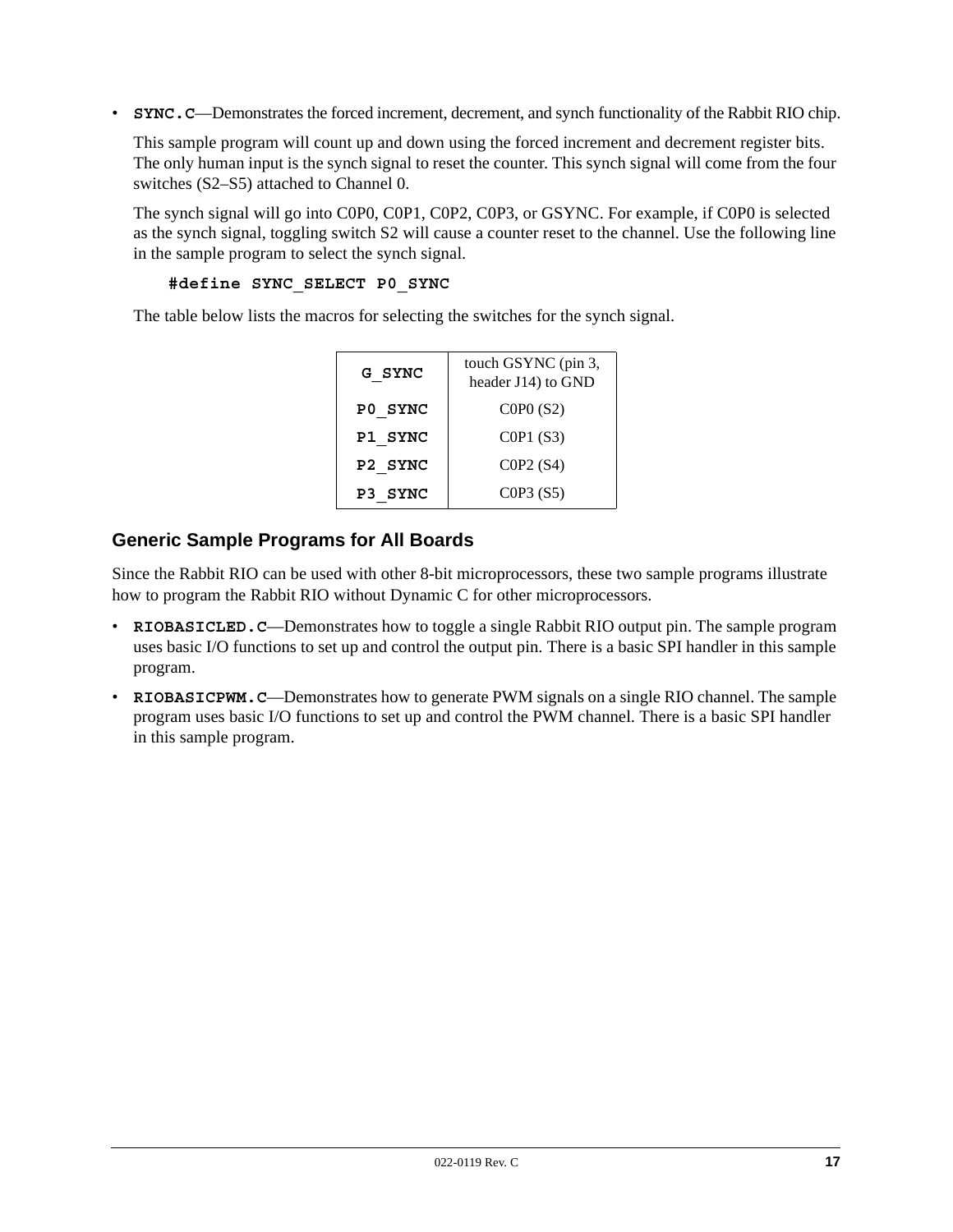# **Appendix A — Software Reference**

The Dynamic C **LIB\RIO\RIO.LIB** library provides the function calls for controlling the Rabbit RIO. One or more Rabbit RIO chips may be used with a Rabbit 3000 or a Rabbit 4000 microprocessor. This library supports these three communication modes.

- Parallel (via Parallel Ports A and B in the auxiliary I/O bus mode)
- SPI (clocked serial interface over Serial Ports B, C, or D)
- RabbitNet (clocked serial bus architecture)

<span id="page-17-0"></span>[Table A-1](#page-17-0) summarizes the serial port connections defined in the Dynamic C **RIO.LIB** library:

| <b>Serial Port</b> | <b>SCLK</b>                 | <b>SERI</b>     | <b>SERO</b>     |
|--------------------|-----------------------------|-----------------|-----------------|
|                    | P <sub>B</sub> <sup>0</sup> | PC <sub>4</sub> | PC <sub>5</sub> |
|                    | PD <sub>2</sub>             | PC <sub>2</sub> | PC <sub>3</sub> |
|                    | PC <sub>3</sub>             | PC0             | PC1             |

*Table A-1. Default Serial Port Connections for* **RIO.LIB** *Library*

The Dynamic C LIB\RN\_CFG\_GENERIC.LIB library provides the configuration function calls for the RabbitNet mode.

### **Configuration Macros**

The following configuration macros are available, and those you choose to use must be defined before the **#use rio.lib** statement.

Select a macro to identify which of the three communication modes you will be using for the Rabbit RIO interface.

```
#define RIO_IFACE RIO_INTERFACE_PARALLEL
#define RIO_IFACE RIO_INTERFACE_SPI
#define RIO_IFACE RIO_INTERFACE_RNET
```
This next macro allows you to use hardware interrupts.

**#define RIO\_ENABLE\_INTERRUPTS <which>**

When you use hardware interrupts, you will need to connect the Rabbit RIO's interrupt request (hardware signal) to PE0, PE1, PE4, or PE5. If the macro is not defined (the default), Rabbit RIO interrupts can only be serviced by software polling using the **rio\_tick()** function call.

**<which>** is set to

```
0x01 — enable external interrupt 0 (PE0 and/or PE4 pins)
0x02 — enable external interrupt 1 (PE1 and/or PE5 pins)
0x03 — both of the above
```
Note that you may call **rio\_set\_handler()** for all Rabbit RIO channels that are to have a channel event handler. The handlers may also be called from **rio** tick() if you are not using interrupts.

Interrupts are *not* supported when using Rabbit RIO chips in the RabbitNet mode.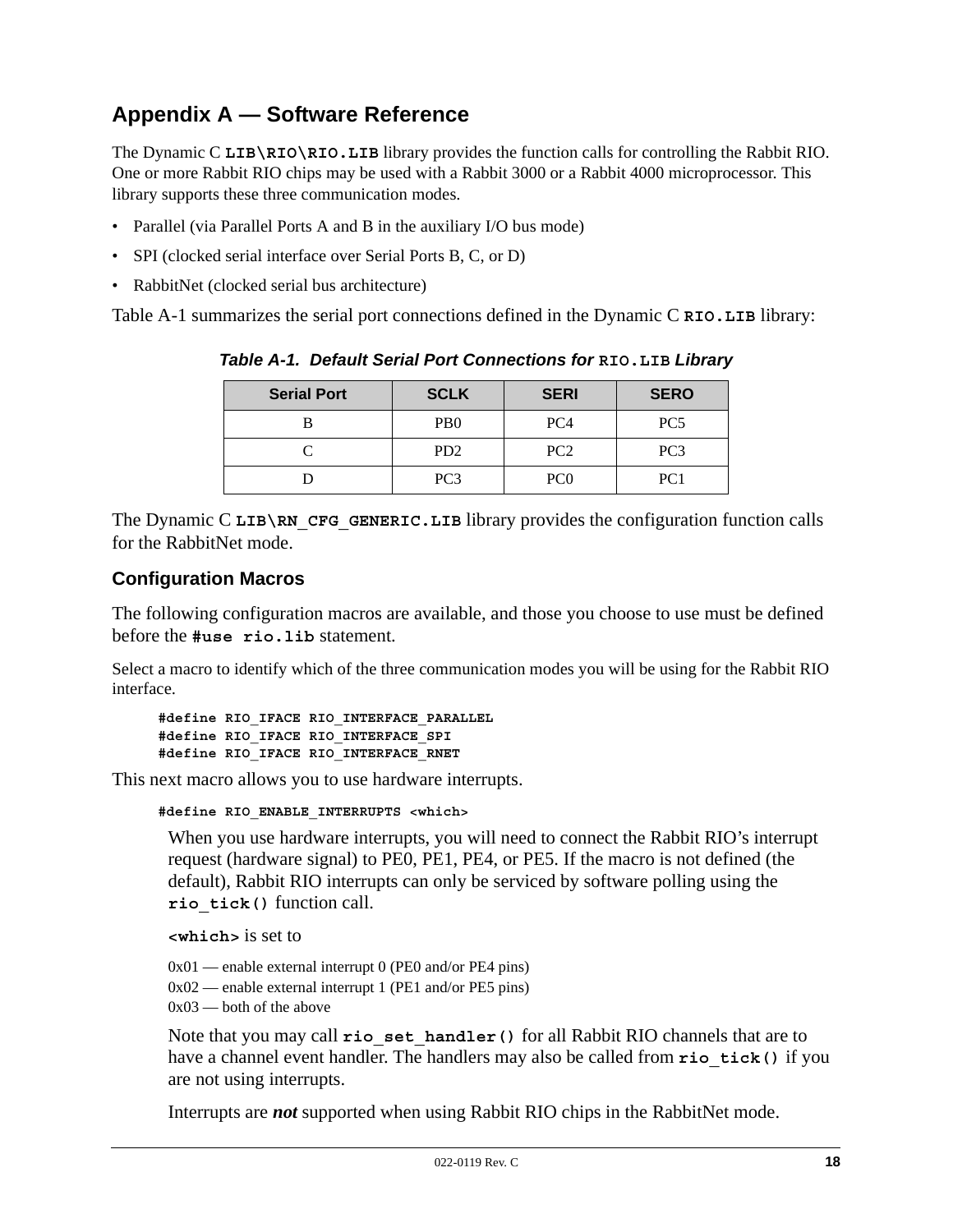The following macro allows you to select a slower SPI clock rate. The default is 8.

#### **#define RIO\_SPI\_DIV <divider>**

If the macro is defined, the SPI clock will be 1/<divider+1> of the CPU clock frequency (e.g.,. #define RIO SPI DIV 15 will give 1/16 of the maximum rate).

The following hardware reset macro is useful for SPI communication modes to use a hardware (wired) reset instead of a software (communication channel) reset when **rio\_reset()** is called. This macro is especially useful for resetting the SPI clock.

#### **#define RIO\_ENABLE\_HW\_RESET**

The Rabbit hardware reset pin is PE7 by default, but can be changed by defining the following macros.

### **#define RIO\_HWRST\_PORT 'E' // Parallel Port E is the default #define RIO\_HWRST\_PIN 7 // Pin 7 provides the default reset bit**

The library provides some macros that are useful during code development and debugging.

#### **#define RIO\_DEBUG**

This macro enables single-stepping within C code in the Dynamic C **LIB\RIO\RIO.LIB** library.

#### **#define RIO\_ASMDEBUG**

This macro enables single-stepping within assembler code in the Dynamic C **LIB\RIO\RIO.LIB** library.

#### **#define RIO\_VERBOSE**

This macro enables verbose error and debug messages to be displayed in the Dynamic C **STDIO** window. Use this macro only while developing your application.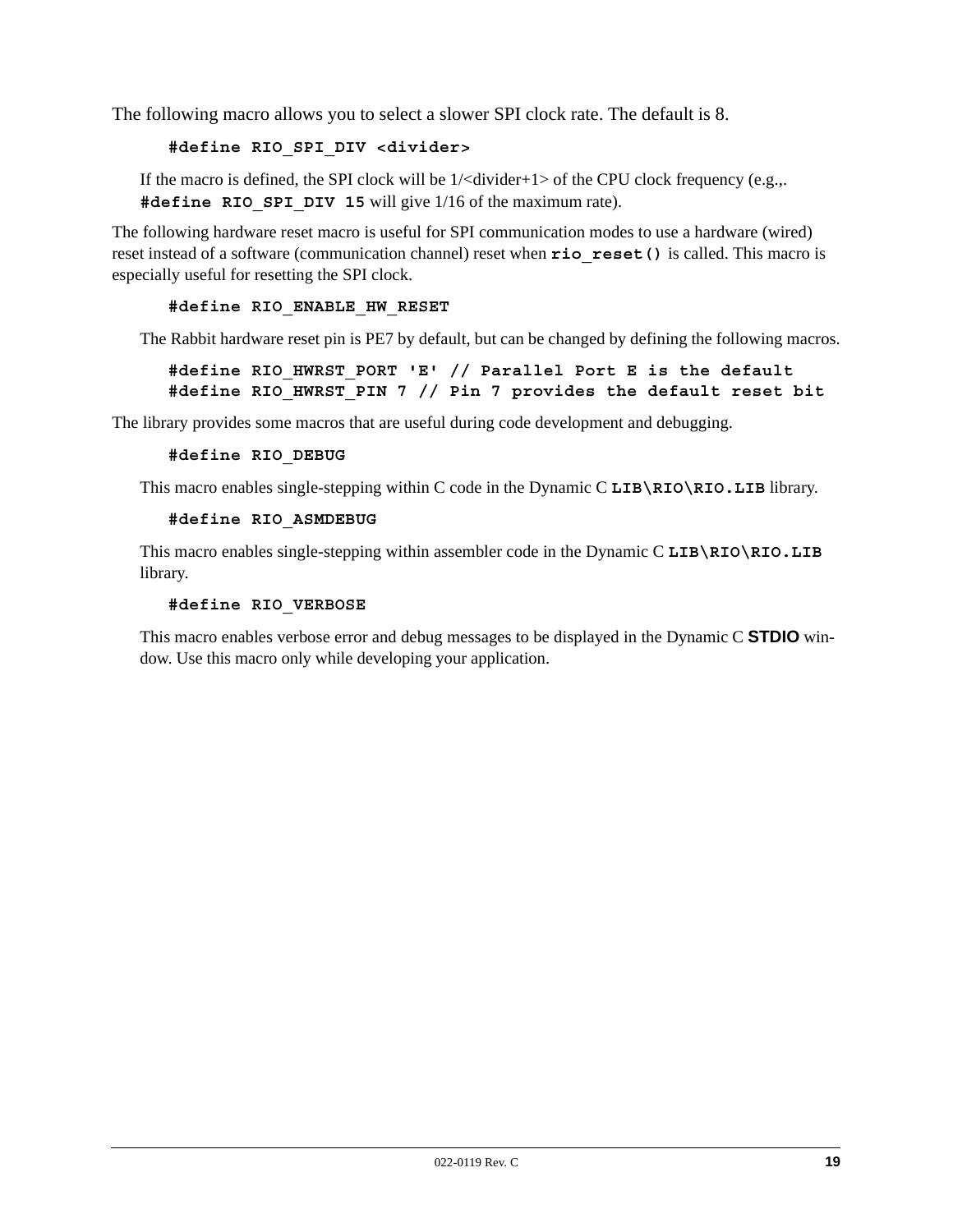# **rio\_init**

#### **int rio\_init(RIO \*r, word flags, word iobase);**

#### **DESCRIPTION**

Initializes a context structure for the Rabbit RIO. This structure is passed to the other Rabbit RIO function calls.

This function call allows the application to specify the communication mode (parallel, SPI, or RabbitNet) for the Rabbit RIO using a configuration macro.

#### **PARAMETERS**

| r     | pointer to device context to be initialized. The initial contents are overwritten.<br>The application should not modify this structure directly once it is initial-<br>ized. If you have defined RIO ENABLE INTERRUPTS, and you have<br>specified one of the RIO INTR PE< $n$ > flags, then this parameter <i>must</i><br>point to static storage.                 |
|-------|--------------------------------------------------------------------------------------------------------------------------------------------------------------------------------------------------------------------------------------------------------------------------------------------------------------------------------------------------------------------|
| flags | initialization flags as follows:                                                                                                                                                                                                                                                                                                                                   |
|       | RIO F $SPI$ $-SPI$ (serial) mode access, otherwise parallel<br>RIO F BIDIR $-F$ SPI indicates bidirectional data mode<br>(Rabbit side will need to tie Tx and Rx together)<br>RIO F RNET — use RabbitNet interface<br>RIO F IOHS - if parallel, use I/O handshake (Rabbit 4000 only)                                                                               |
|       | If the flags are zero, then an ordinary parallel data bus is assumed. In this<br>case, you must #define PORTA AUX IO before #use rio.lib.                                                                                                                                                                                                                          |
|       | If you have #define RIO ENABLE INTERRUPTS, you can also OR<br>in one of the following flags:<br>RIO INTR PEO<br>RIO INTR PE1<br>RIO INTR PE4<br>RIO INTR PE5                                                                                                                                                                                                       |
|       | to specify which hardware external interrupt pin is to be used. This auto-<br>matically sets up an interrupt service routine to invoke any handlers defined<br>via rio set handler () when a channel event occurs. Of course, this<br>depends on a link between the Rabbit RIO's /INT pin and the appropriate<br>Parallel Port E pin on the Rabbit microprocessor. |

**NOTE:** The application must call **rio\_interrupt\_enable()** to actually enable interrupts from the Rabbit RIO.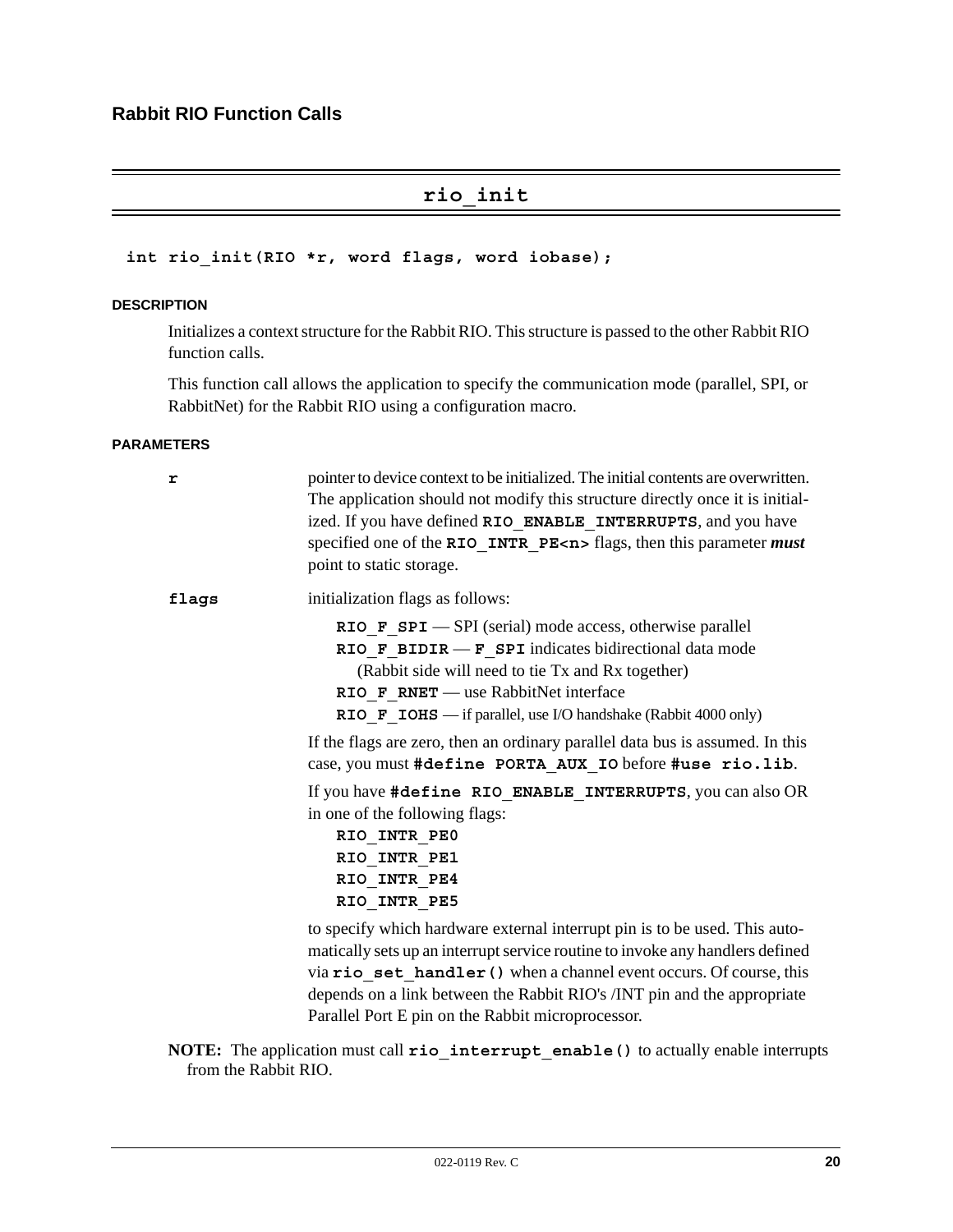# **rio\_init (continued)**

| iobase | I/O base address of the device; the interpretation of this parameter depends<br>on the mode selected                                                                                                                                                                                                                                                 |
|--------|------------------------------------------------------------------------------------------------------------------------------------------------------------------------------------------------------------------------------------------------------------------------------------------------------------------------------------------------------|
|        | in the parallel mode $\Delta$ iobase should be a multiple of 0x2000, which<br>defines the external I/O base address to use. In this case, the appropriate<br>Parallel Port E pin will be used automatically as a chip select.                                                                                                                        |
|        | • in the SPI mode <b>iobase</b> must be one of SBDR, SCCR or SDDR (as<br>appropriate for the serial port being used) ORed with one of<br>RIO CS PEO, RIO CS PE1,  RIO CS PE7 to specify the Parallel<br>Port E pin to use as a chip select. Note that SCDR is not available on<br>RabbitCore modules with 16-bit memory, such as the RCM4000 series. |
|        | in the RabbitNet mode <b>iobase</b> is a handle created by the appropriate<br>$\bullet$<br>RabbitNet library functions.                                                                                                                                                                                                                              |

# **RETURN VALUE**

 $0$  — success

-ENODEV — bad parameter, or mode not supported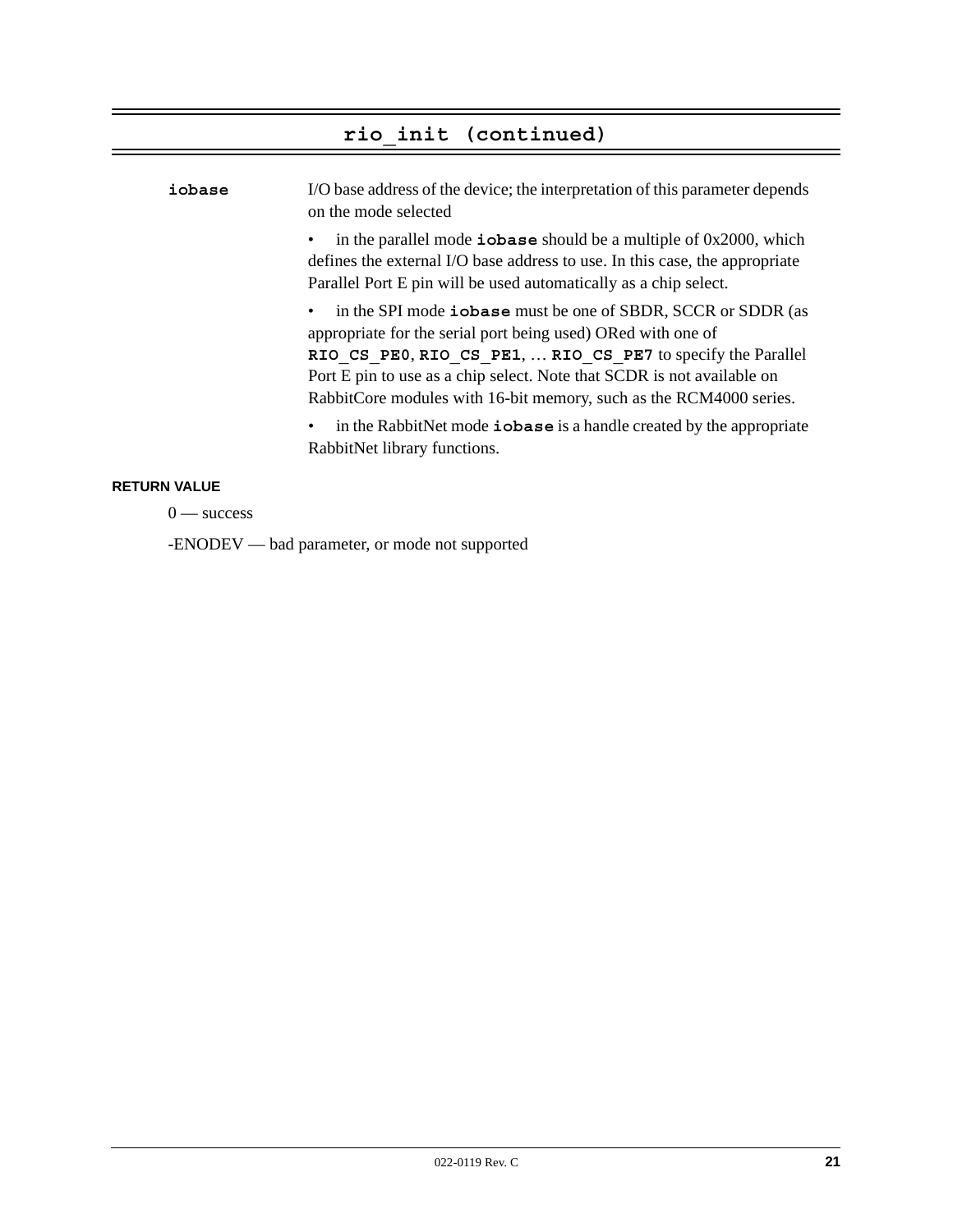# **rio\_protect**

#### **void rio\_protect(RIO \*r, word chan, word pair, word pre)**

#### **DESCRIPTION**

Sets pin-pair protection for the given channel/pair.

Protection may only be set once for any channel/pair, until the next reset or power-up of the Rabbit RIO. When set, it ensures that the pins are never driven to a forbidden state. The forbidden state is defined as both pins being in the opposite state from their state at the time this function was called. For example, if **rio\_protect()** is called for Channel 1, Pair 0; when Channel 1 Pin 0 is low, and Channel 1 Pin 1 is high, then [ch1p0,ch1p1] will never be driven subsequently to [high,low]. All other states are allowed.

The four possible states may be defined into three categories:

"safe" — both pins are in the state they were in at the time this function was called

"forbidden" — both pins are inverted with respect to the "safe" state

"active" — the remaining two states.

In addition to this prevention of "overlap," the Rabbit RIO will enforce a "dead time" between the two possible active states. During this dead time, the pins are forced into a safe state. The duration of the dead time is specified by the **pre** parameter, which gives a Rabbit RIO clock count for the dead time.

#### **PARAMETERS**

| r    | pointer to Rabbit RIO context as set up by $\texttt{rio init}()$                                                                                                             |
|------|------------------------------------------------------------------------------------------------------------------------------------------------------------------------------|
| chan | Rabbit RIO channel number $(0-7)$                                                                                                                                            |
| pair | if 0, specifies channel pins $0$ and $1$ as the pin pair, otherwise, specifies<br>channel pins 2 and 3                                                                       |
| pre  | "dead time" time constant, a number between 0 and 255 inclusive; the main<br>Rabbit RIO clock will be divided by $(\text{pre} + 1)$ to give the "dead time" time<br>constant |

**NOTE:** The actual dead time will vary between (**pre** + 1) and (2\***pre** + 2) Rabbit RIO clocks, depending on the exact timing of the output drive signals. This **pre** value will be used for all protected pairs once it is set, that is, only the last programmed value will be used.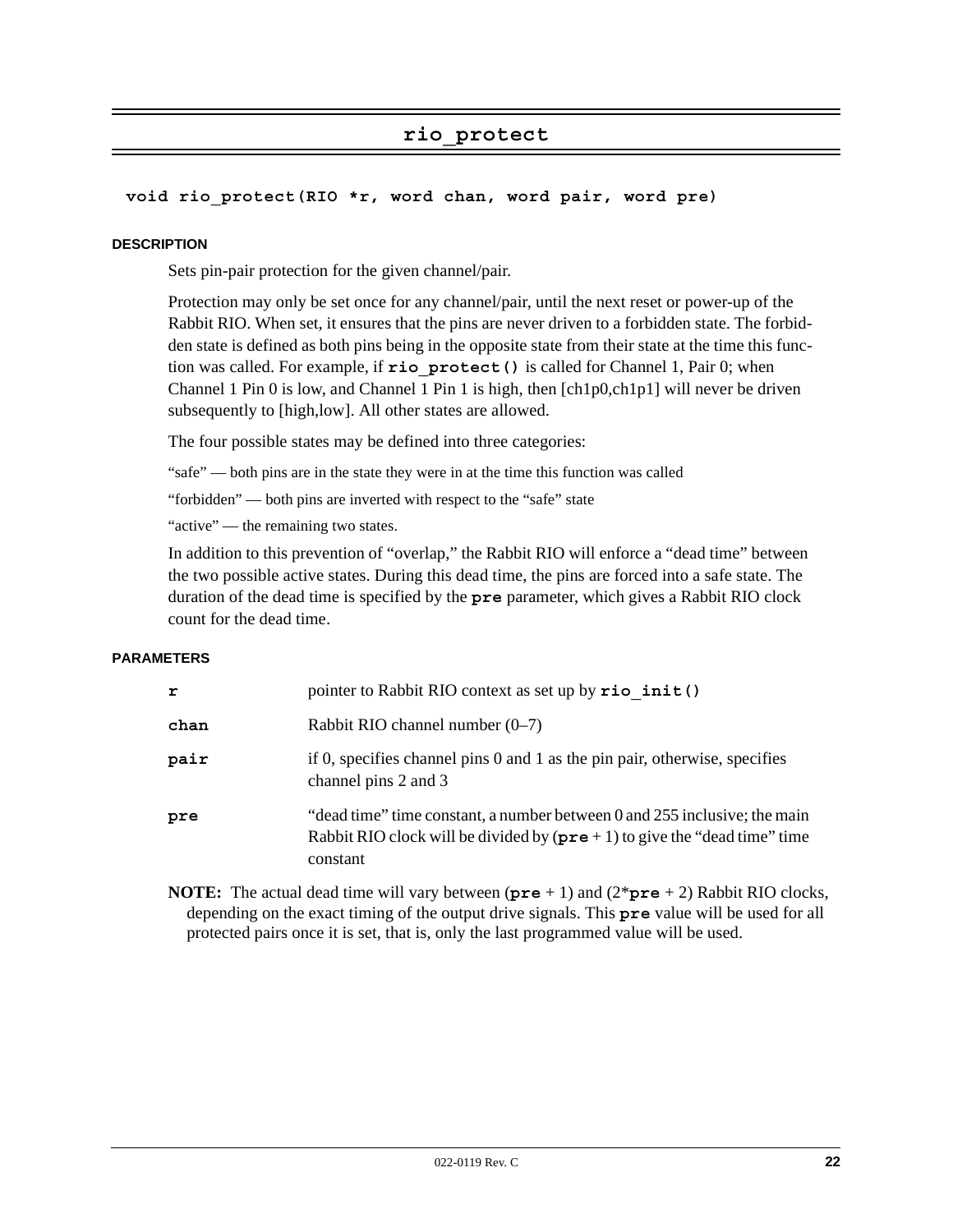#### **rio\_reset**

**void rio\_reset(RIO \*r);**

#### **DESCRIPTION**

Resets a Rabbit RIO. This performs the same function as a power-up reset. The Rabbit RIO will need to be set up again using the appropriate function calls in this library.

If the **RIO\_ENABLE\_HW\_RESET** macro is defined, it is assumed that a Rabbit parallel port pin is connected to /RESET on the Rabbit RIO chip, and a hardware reset is performed. Otherwise, a software reset is performed by setting bit 7 of the master control register. By default, PE7 is used, but can be changed with the **RIO\_HWRST\_PORT** and **RIO\_HWRST\_PIN** macros.

#### **PARAMETER**

**r** pointer to Rabbit RIO context to be reset, as set up by **rio** init ().

# **rio\_set\_prescale**

#### **void rio\_set\_prescale(RIO \*r, word pr);**

#### **DESCRIPTION**

Sets the global clock prescaler. Each channel may individually choose either to use the prescaler output or the main (undivided) clock.

This function may be called at any time. Channels that are using the prescaled clock (if any) will be affected immediately.

#### **PARAMETER**

| r  | pointer to Rabbit RIO context to be reset, as set up by $\text{rio init}()$                                |
|----|------------------------------------------------------------------------------------------------------------|
| pr | prescaler value, a number between 0 and 255 inclusive; the main RIO clock<br>will be divided by $(pr + 1)$ |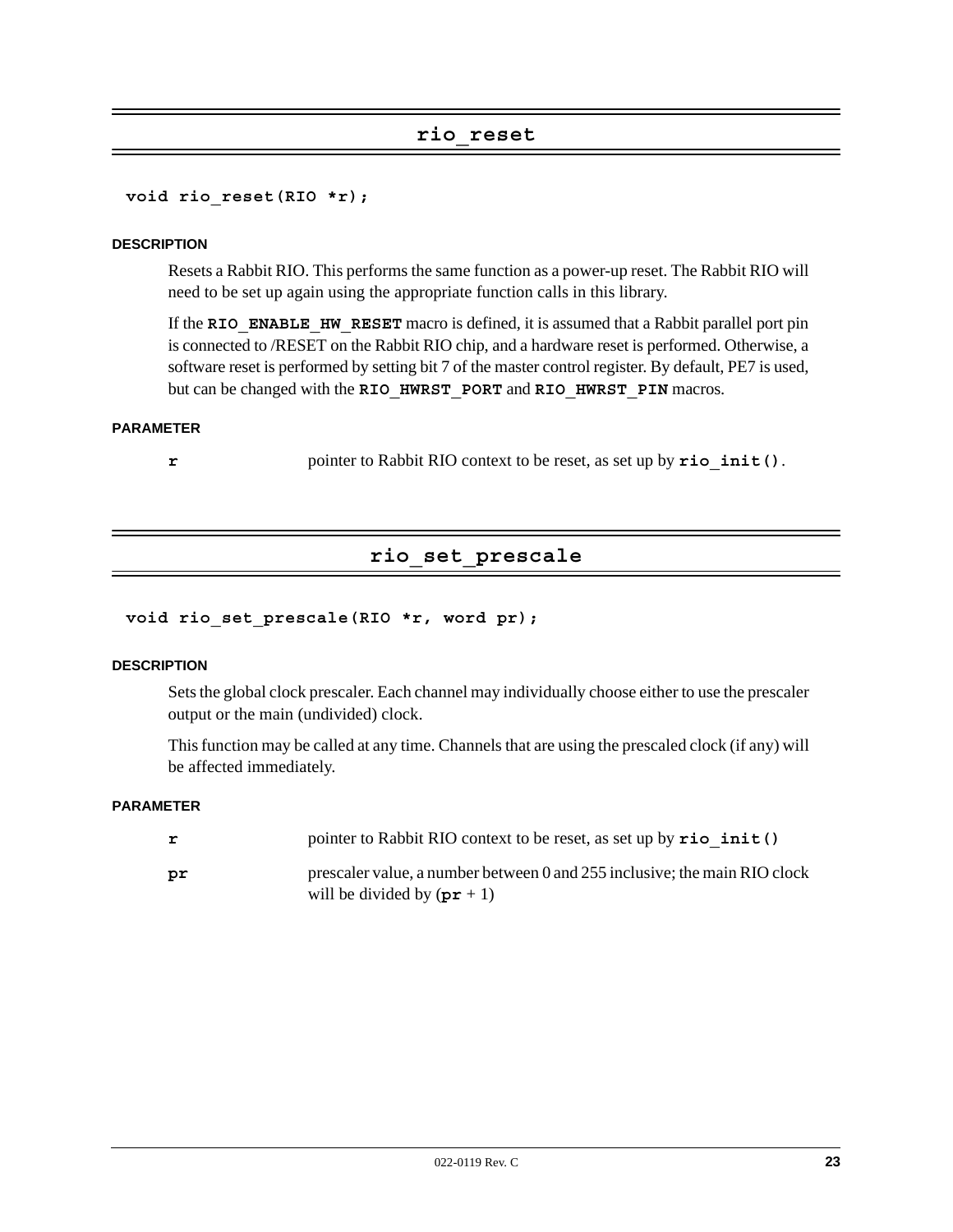## **rio\_set\_chan\_funcs**

```
int rio_set_chan_funcs(RIO *r, word chan, word channel_opts, word 
  pin0_func, word pin1_func, word pin2_func, 
  word pin3_func, word limit);
```
#### **DESCRIPTION**

Sets the functionality for a specified Rabbit RIO channel.

The Rabbit RIO has eight channels (0–7). Each channel has four I/O pins, along with numerous options for performing various I/O functions such as PWM outputs and input counters. This function call provides an easy way to set up common functionality on a pin-by-pin basis.

Each pin's functionality may be specified individually using the **pin**<n>ters, however not all combinations are possible. See the table following the function call for additional information.

It is always possible to set any pin to a normal "parallel" input or output. Other options do not generally allow mixing. In general, you cannot have one pin performing a special output function (such as PWM) while another pin performs a special input function (such as quadrature counter). To ensure correct operation, you may temporarily **#define RIO\_VERBOSE** to get a printout in the Dynamic C **STDIO** window of any errors that are encountered.

#### **PARAMETERS**

| r            | pointer to Rabbit RIO context as set up by rio init ()                                                                                                                                      |
|--------------|---------------------------------------------------------------------------------------------------------------------------------------------------------------------------------------------|
| chan         | Rabbit RIO channel number $(0-7)$                                                                                                                                                           |
| channel opts | overall options for this channel, a combination of the following values<br>(ORed together):                                                                                                 |
|              | RIO OPTS $SYNC$ — use the GSYNC (global synch input pin) as the<br>channel synch; if you specify this flag in this parameter, you must not set<br>it on any of the individual pin functions |
|              | RIO OPTS INVERT — invert the GSYNC input sense; if not set,<br>then a rising edge or high level is used; if set, a falling edge or low level is<br>considered active                        |
|              | RIO OPTS LEVEL — specify level-sensitive GSYNC input, else<br>defaults to single edge sensitivity                                                                                           |
|              | RIO OPTS PRESCALE — use the (global) prescaler for this chan-<br>nel, otherwise uses the undivided Rabbit RIO clock; the prescaler period is<br>set using rio prescale ()                   |
|              | RIO OPTS SYNC RESETS $-$ forces the SYNC signal (if any de-<br>fined) to reset the counter in this channel; this only has an effect if a synch<br>signal is actually specified              |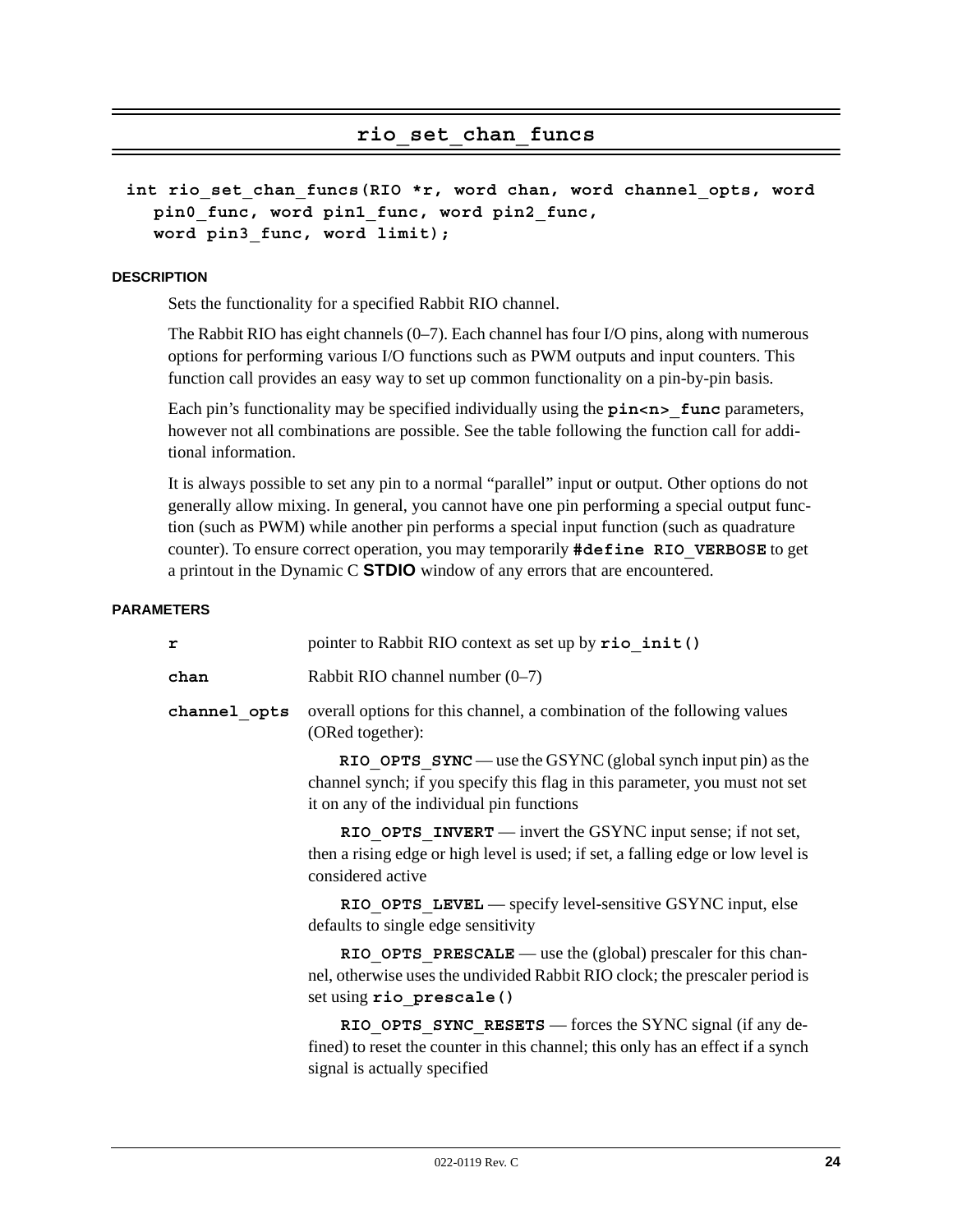**pin0\_func**

**pin1\_func**

**pin2\_func**

**pin3\_func**

These 4 parameters specify functionality, and possibly some flags, for each pin. The desired functionality should be specified using one of the following **RIO\_PF\_\*** macros. Note that "Mn" refers to a match register setting (see **rio** set match()), and "n" refers to the pin number being set (0–3).

**RIO PF PARIN** — parallel input, always allowed

**RIO PF PAROUT** — parallel output, always allowed

**RIO\_PF\_PAROUT\_SEQ** — parallel output sequenced over PxCR[7:4], always allowed

**RIO PF PWM** — PWM goes high at counter rollover, low on Mn

**RIO PF PPM1** — PPM goes high on Mn, low on  $M(n + 1)$  mod 4

**RIO PF PPM2** — PPM goes high on Mn, low on  $M(n + 2)$  mod 4

**RIO PF PPM3** — PPM goes high on Mn, low on  $M(n + 3)$  mod 4

The PWM and PPM functionality may be used in any combination on any pins, however, PPMs require two match registers, so practical considerations may not allow more than two PPMs per channel, and those two should be both on odd or both on even pins. The use of PWM or PPM precludes the use of any of the following functionality.

**RIO\_PF\_ONESHOT\_T** — defines this pin to be the output of a retriggerable monostable; another pin should be specified with **RIO** OPTS SYNC to define the oneshot trigger input, or GSYNC may be used for this purpose. The one-shot is retriggerable in that the output active time will be extended if triggered again while active. If the SYNC input pin has the **RIO** OPTS LEVEL flag, then the oneshot timer does not start until the trigger goes inactive (however, the output goes active at the start of the trigger).

**RIO\_PF\_ONESHOT\_C** — similar to **RIO\_PF\_ONESHOT\_T**, except that rather than using the internal clock to perform the timeout, it requires another pin to be defined as a clock input (i.e., this is a oneshot counter rather than a oneshot timer). Another pin in this channel must be defined as the counter input using **RIO\_PF\_CTR\_UP**.

**RIO PF IC START** — input capture start pin

**RIO PF IC STOP** — input capture stop pin

The same pin cannot be used for start and stop. Instead, use **CTR\_RUN**, etc.

**RIO PF CTR UP** — increment the counter

**RIO PF CTR DOWN** — decrement the counter

**RIO\_PF\_CTR\_RUN** — counter increments while this pin is active, and forces **RIO\_OPTS\_LEVEL** to be in effect for this pin.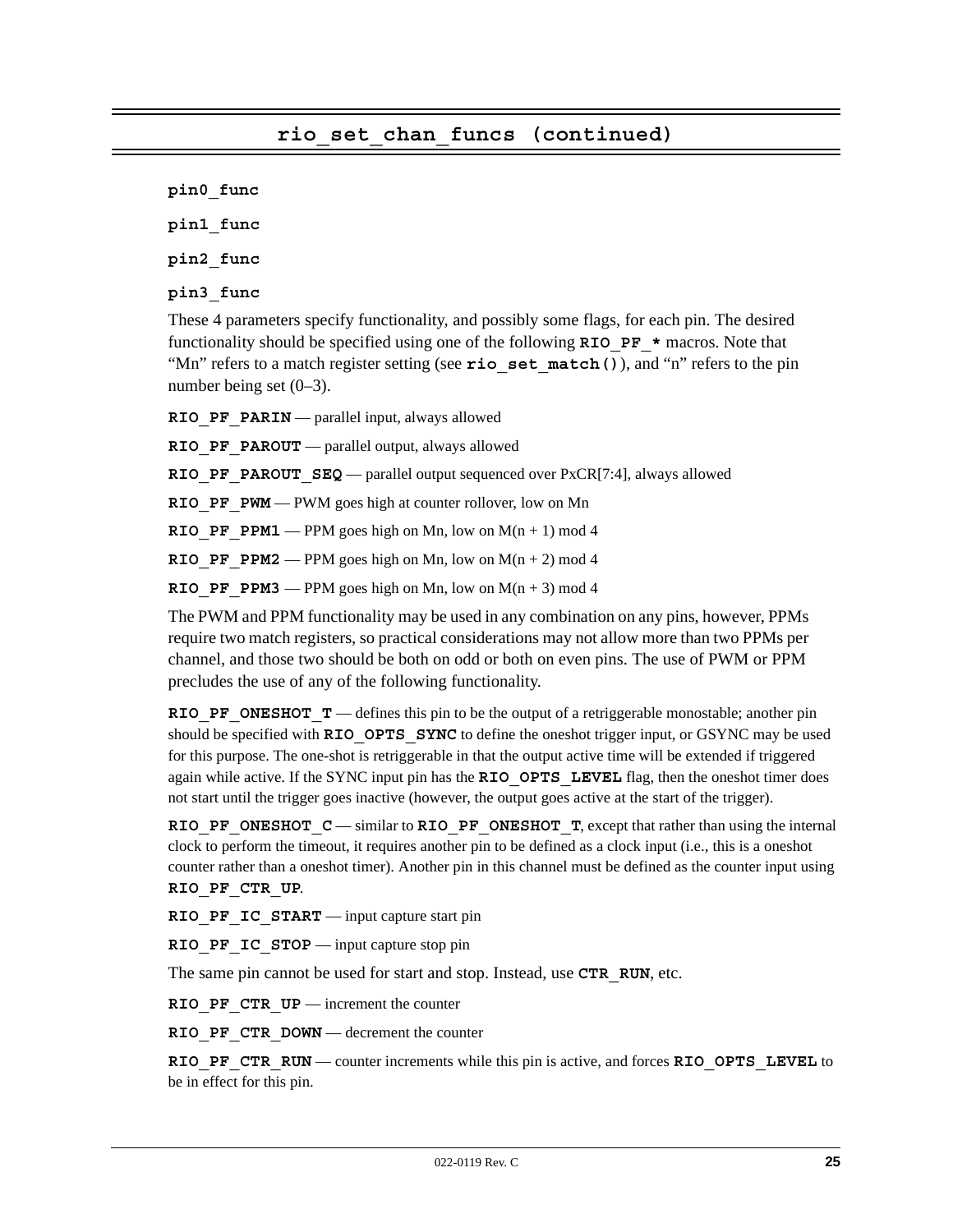### **rio\_set\_chan\_funcs (continued)**

**RIO\_PF\_CTR\_MEAS\_WIDTH** — same as **RIO\_PF\_CTR\_RUN**, except the counter is reset automatically at the end of the run. The final time value is stored in the "begin" register, which may be read back using **rio\_get\_begin()**.

**RIO PF QD**  $I$  — quadrature counter in-phase (A)

**RIO PF QD Q** — quadrature counter quadrature (B)

Two input pins must be defined for the Quadrature Decoder, one with QD\_I and the other with QD\_Q. Any other combination will not work as expected. In addition to the above basic functionality, each **pin<n>** func parameter may have the following options ORed in:

**RIO OPTS SYNC** — select this pin as a SYNC input. If this flag is set with INVERT and/or LEVEL, then the polarity applies to both the synch functionality and the input (begin/end/inc/dec) functionality on this pin. Only one pin or **channel\_opts** may specify a SYNC option. SYNC is implicitly used for the oneshot macros.

**RIO OPTS INVERT** — inverts the input/output sense. If not set, then a rising edge or high level is used. If set, a falling edge or low level is considered active.

**RIO\_OPTS\_LEVEL—** specifies level-sensitive input function, otherwise defaults to single-edge sensitivity.

**RIO OPTS BOTHEDGES** — specifies edge sensitivity for input functionality, with both rising and falling edges considered active.

**RIO OPTS TOGGLE** — enable the toggle function for output functionality. This imposes a fixed frequency/duty cycle "mask" over the output when it would otherwise be continuously high. The duty cycle may be set to 50%, 25%, 12.5%, etc., using the **rio\_set\_toggle()** function call. This function call reduces the driver current (e.g., relay coils or a thyristor gate drive). When using this option, it is wise to set the desired toggle duty via **rio\_set\_toggle()** before invoking this macro. Note that INVERT, LEVEl and BOTHEDGES are ignored for quadrature inputs.

**limit** specifies a counter rollover limit — you may change this parameter later using **rio\_set\_count\_limit()**

#### **RETURN VALUE**

Currently always 0.

If the Rabbit RIO is not behaving as expected, use **#define RIO\_VERBOSE** to help check for error messages issued when this function is called.

#### **SEE ALSO**

**rio\_set\_count\_limit()**

Certain pin functions may be ORed with one or more flags, as shown in the following examples. The options for using the flags are described in the table that follows.

**RIO\_PF\_PARIN | RIO\_OPTS\_SYNC RIO\_PF\_PWM | RIO\_OPTS\_INVERT | RIO\_OPTS\_TOGGLE**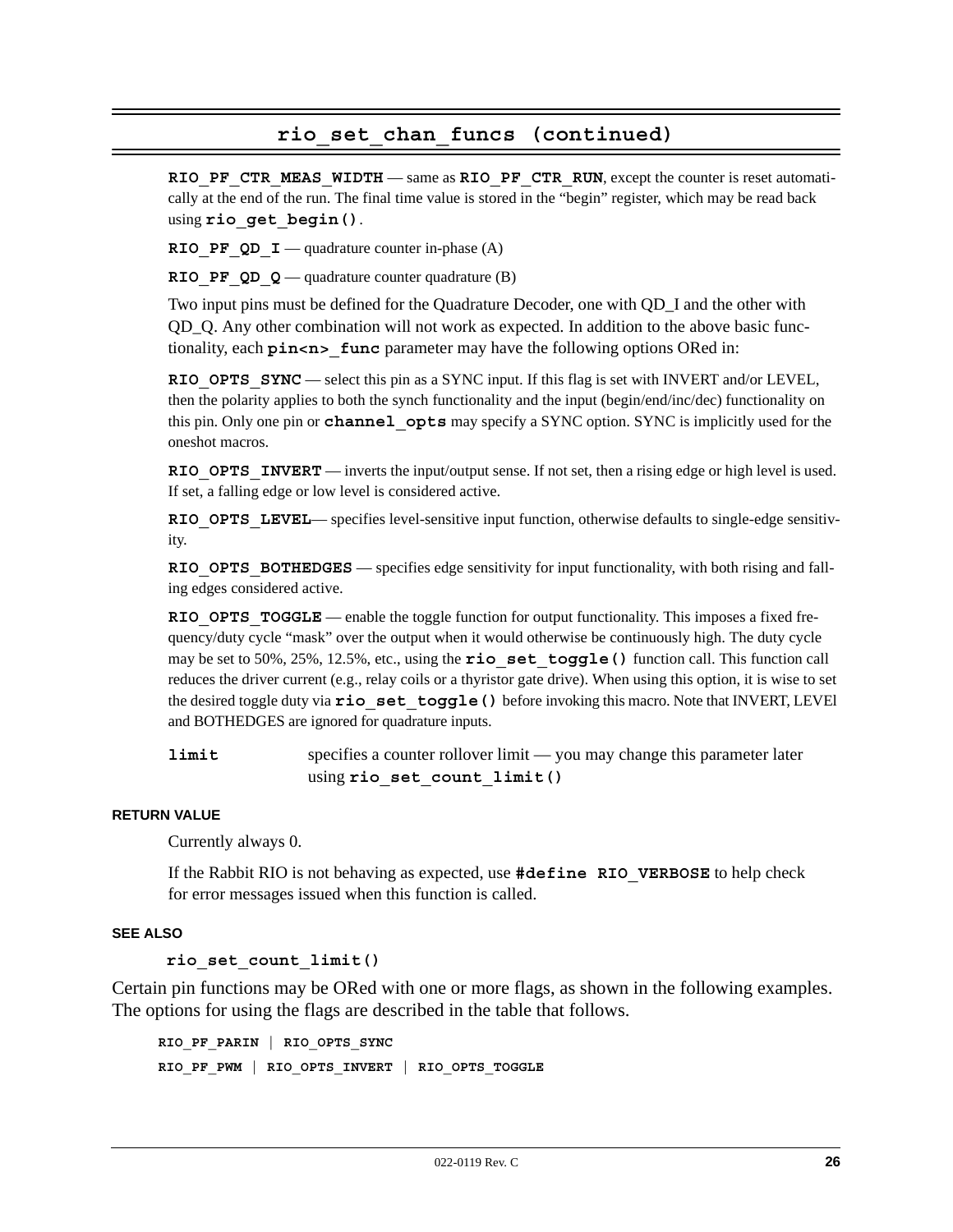| RIO OPTS TOGGLE                                          | $\mathbb{N}\mathbb{A}$                     | $\stackrel{\triangle}{\approx}$                   | $\stackrel{\blacktriangle}{\approx}$                     | Yes                             | Yes                    | Yes                            | Yes                             | Yes                                               | $\sum_{i=1}^{n}$                                                                             | $\sum_{i=1}^{n}$                                 | $\mathop{\mathsf{N}}\nolimits\mathop{\mathsf{A}}$        | $\sum_{i=1}^{n}$                                                    | $\stackrel{\blacktriangle}{\approx}$        | $\stackrel{\triangle}{\approx}$       | $\stackrel{\triangle}{\approx}$       | $\sum_{i=1}^{n}$             | $\mathbb{X}^{\mathsf{A}}$                  |
|----------------------------------------------------------|--------------------------------------------|---------------------------------------------------|----------------------------------------------------------|---------------------------------|------------------------|--------------------------------|---------------------------------|---------------------------------------------------|----------------------------------------------------------------------------------------------|--------------------------------------------------|----------------------------------------------------------|---------------------------------------------------------------------|---------------------------------------------|---------------------------------------|---------------------------------------|------------------------------|--------------------------------------------|
| <b>BOTHEDGES</b><br>RIO OPTS                             | $\stackrel{\triangle}{\approx}$            | $\stackrel{\triangle}{\approx}$                   | $\mathbb{N}\mathbb{A}$                                   | $\mathbb{N}\mathbb{A}$          | $N\mathbf{A}$          | $\mathbb{N}\mathbb{A}$         | $\frac{\mathbf{A}}{\mathbf{N}}$ | $N\mathbf{A}$                                     | OPTS LEVEL OF RIO<br>Yes, but not with RIO<br>OPTS INVERT                                    | Yes, but not with RIO<br>OPTS LEVEL              | Yes, but not with RIO_<br><b>OPTS LEVEL</b>              | Yes, but not with RIO_<br>OPTS LEVEL                                | Yes, but not with RIO_<br><b>OPTS LEVEL</b> | $\stackrel{\triangle}{\approx}$       | $\mathbb{N}\mathbb{A}$                | $\mathbb{N} \mathbb{A}$      | $\mathbb{N}\mathbb{A}$                     |
| RIO OPTS LEVEL                                           | Yes, if also with RIO_<br>OPTS SYNC        | $\stackrel{\triangle}{\geq}$                      | $\mathop{\mathsf{N}}\nolimits\mathop{\mathsf{A}}$        | $\mathbb{N}\mathbb{A}$          | $\mathbb{N}\mathbb{A}$ | $\mathbb{N}\mathbb{A}$         | $N\mathbf{A}$                   | $\mathop{\mathsf{N}}\nolimits\mathop{\mathsf{A}}$ | OPTS BOTHEDGES<br>Yes, but not with RIO                                                      | OPTS BOTHEDGES<br>Yes, but not with RIO          | <b>BOTHEDGES</b><br>Yes, but not with RIO<br><b>SLGO</b> | OPTS BOTHEDGES<br>Yes, but not with RIO                             | OPTS BOTHEDGES<br>Yes, but not with RIO     | (already in effect)<br>$N\mathcal{A}$ | (already in effect)<br>$N\mathcal{A}$ | $\stackrel{\triangle}{\geq}$ | $\stackrel{\triangle}{\approx}$            |
| RIO OPTS INVERT                                          | $\mathbb{N}\mathbb{A}$                     | $\mathop{\mathsf{N}}\nolimits\mathop{\mathsf{A}}$ | $\mathop{\mathrm{NA}}$                                   | Yes                             | Yes                    | Yes                            | Yes                             | OPTS BOTHEDGES<br>Yes, but not with RIO           | Yes, but not with RIO<br>OPTS BOTHEDGES                                                      | Yes                                              | Yes                                                      | Yes                                                                 | Yes                                         | Yes                                   | Yes                                   | $\mathbb{N} \mathbb{A}$      | N/A                                        |
| RIO OPTS SYNC                                            | Yes                                        | $\stackrel{\triangle}{\geq}$                      | $\mathbf{N} \mathbf{A}$                                  | $N\mathbf{A}$                   | $\mathbf{N}\mathbf{A}$ | $\mathbb{N}\mathbb{A}$         | $\mathbb{N}\mathbb{A}$          | $\mathbf{N}/\mathbf{A}$                           | N/A                                                                                          | Yes                                              | Yes                                                      | Yes                                                                 | Yes                                         | $\mathbf{Yes}$                        | Yes                                   | Yes                          | Yes                                        |
| func<br>pin3_func<br>pinl_func<br>pin0_func<br>I<br>pin2 | RIO PF PARIN                               | PAROUT<br>RIO PF                                  | PAROUT SEQ<br>RIO PF                                     | RIO PF PWM                      | <b>LNdd</b><br>RIO PF  | RIO PF PPM2                    | RIO PF PPM3                     | <b>DNESHOT T</b><br>RIO PF                        | ONESHOT_C<br>RIO PF                                                                          | RIO PF IC<br><b>START</b>                        | RIO PF IC<br><b>STOP</b>                                 | $\begin{array}{c} \texttt{RIO\_PF\_CTR} \\ \texttt{UP} \end{array}$ | RIO PF CTR<br><b>DOWN</b>                   | RIO PF CTR<br>RUN                     | MEAS WIDTH<br>RIO PF CTR              | RIO PF QD I                  | $RIO$ $PF$ $QD$ $Q$                        |
| Function                                                 | Parallel input (up to four<br>per channel) | Parallel output (up to<br>four per channel)       | output (up to four per<br>Sequenced parallel<br>channel) | PWM (up to four per<br>channel) |                        | PPM (up to two per<br>channel) |                                 | Triac driver (up to one<br>per channel; requires  | and another to be RIO<br>another pin to be SYNC,<br>$\mathbf{PF}\_ \text{CTR} \_ \text{UP})$ | two pulses (at most one<br>Input capture between | per channel; requires two<br>pins)                       | one per channel; requires<br>Event counters (at most                | two pins)                                   | Input capture (at most                | one per channel; requires<br>one pin) | Quadrature Decoder (at       | most one per channel;<br>requires two pins |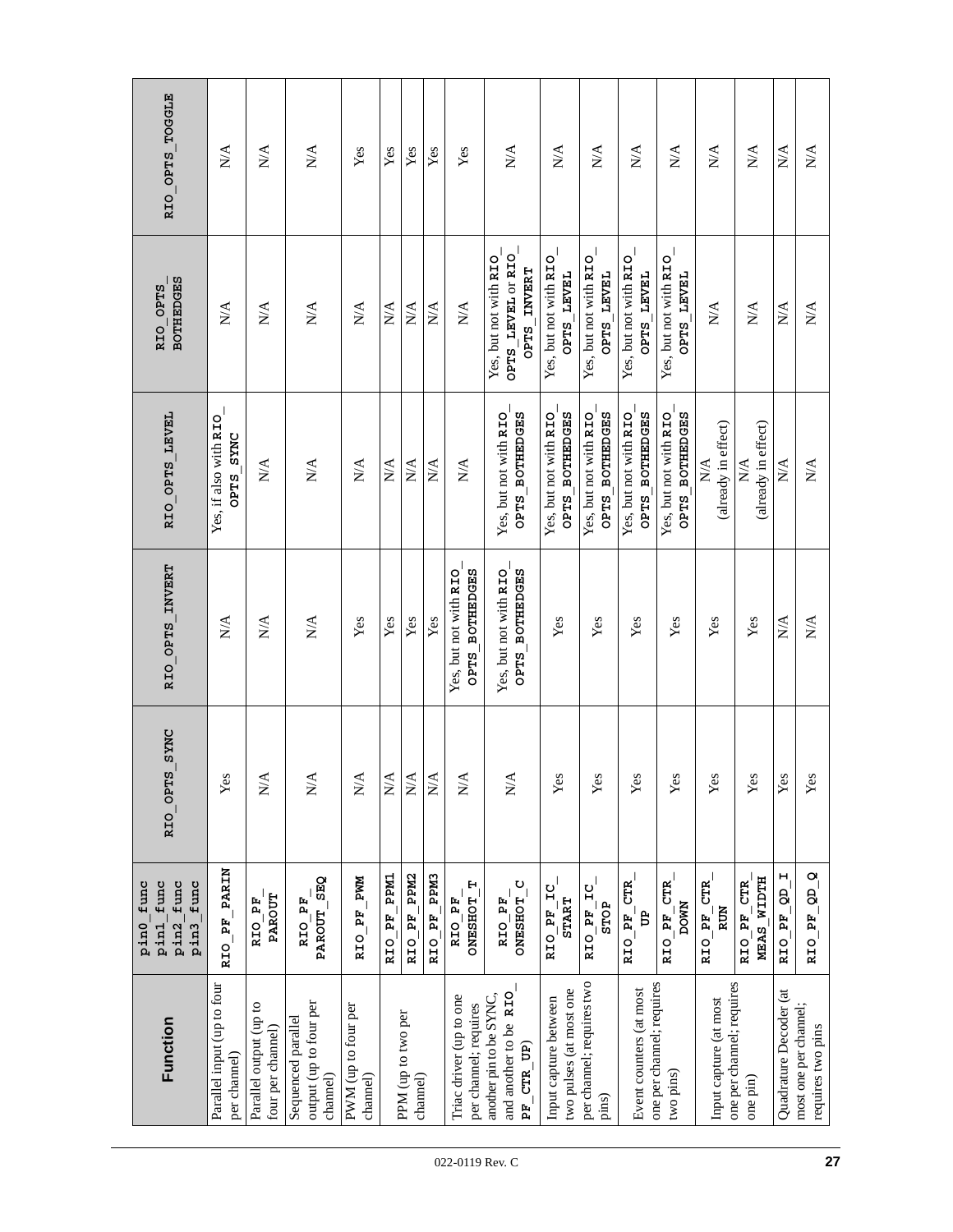# **rio\_set\_count\_limit**

#### **void rio\_set\_count\_limit(RIO \*r, word chan, word limit);**

#### **DESCRIPTION**

Sets the counter rollover limit for a given channel. This affects all special functions. The value must be 0–65535 inclusive. Values 1–65535 specify the rollover count directly. 0 means the counter rolls over at 65536 (i.e., has the full 16-bit range).

In general, this should be set to 0 for counter/timer functions, but may be set to other values for PWMs and PPMs to modify the fundamental output frequency. Also, quadrature counters can sometimes benefit from restricting the counter range to be the same as the number of lines on the encoder wheel (times 4).

The total cycle time for any RIO channel may be computed as

 $T = Tclk * P * L$ 

where Tclk is the Rabbit RIO's main clock period,

P is 1 if the global prescaler is not used by this channel, or is the value provided to **rio\_set\_prescale()** plus 1

L is the value provided by "limit" in this function call (except that 0 is interpreted as 65536)

T gives the maximum timer interval (without wraparound), the fundamental PWM or PPM period, or the maximum count.

#### **PARAMETERS**

| r     | pointer to Rabbit RIO context as set up by rio init () |
|-------|--------------------------------------------------------|
| chan  | Rabbit RIO channel number $(0-7)$                      |
| limit | counter rollover limit                                 |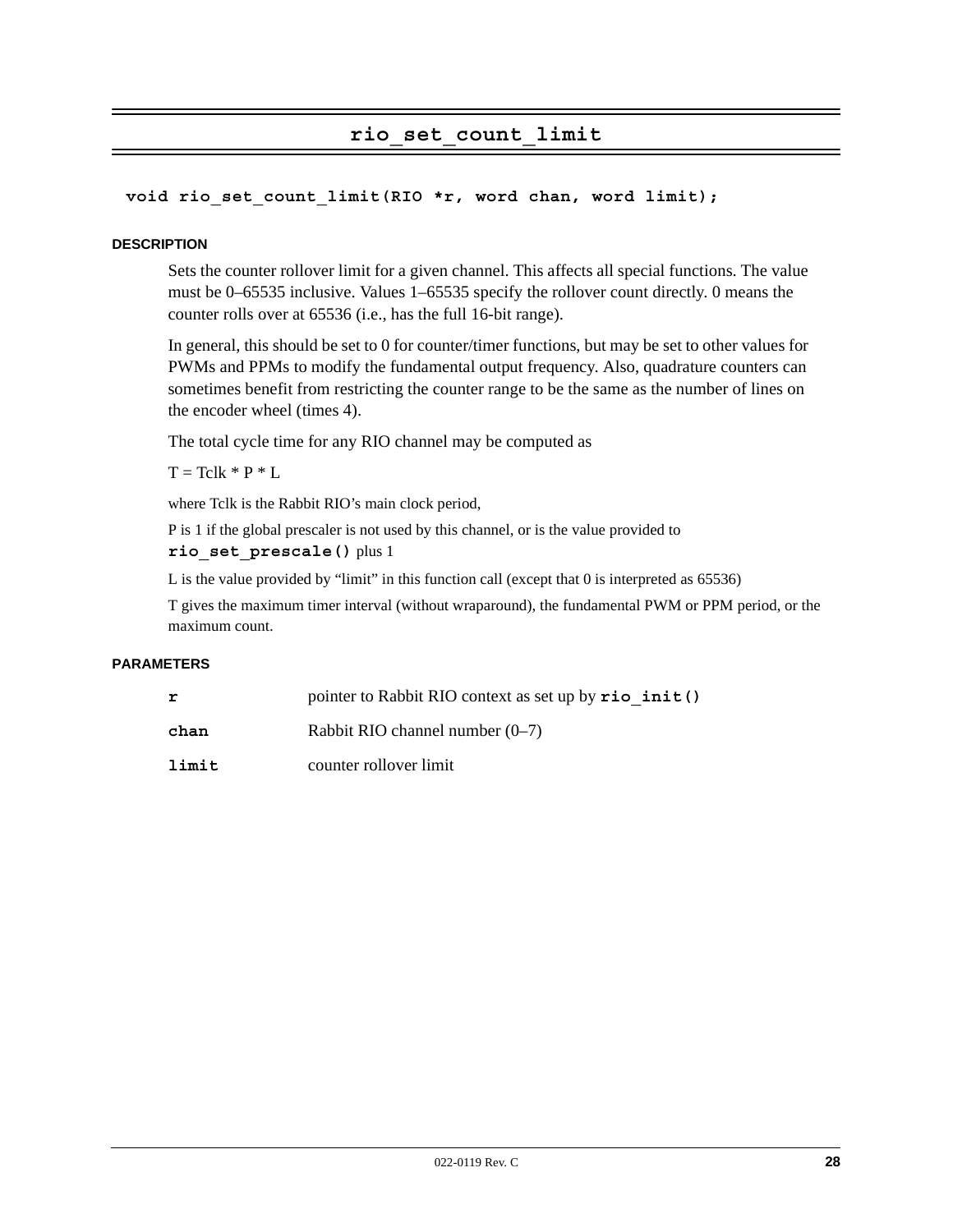# **rio\_set\_toggle**

#### **void rio\_set\_toggle(RIO \*r, word chan, word duty);**

#### **DESCRIPTION**

Sets the toggle duty cycle and rate for a channel. This affects output functions when using a "special function" for the pin such as a PWM output. It imposes an additional high-frequency switching waveform over the normal channel output level. It does not affect pins used for parallel output.

**NOTE:** "Duty" is not given as a percentage.

The toggle function uses the LSBs of the channel counter. The highest toggle rate will be equal to the rate at which the counter LSB changes, i.e., the counter "clock" divided by 2.

For a given duty setting, the maximum toggle frequency will be determined by the most significant bit set in the duty parameter.

#### **PARAMETER**

|  | pointer to Rabbit RIO context as set up by rio init () |  |
|--|--------------------------------------------------------|--|
|  |                                                        |  |

**chan** Rabbit RIO channel number (0–7)

duty duty cycle setting as follows (F is the counter clock rate)

| <b>Parameter Value</b> | <b>Duty</b> | <b>Frequency</b> | <b>Maximum</b><br><b>Left Shift</b> |
|------------------------|-------------|------------------|-------------------------------------|
| $\Omega$               | 100%        |                  |                                     |
|                        | 50%         | F/2              | 7                                   |
| 3                      | 25%         | F/4              | 6                                   |
| 7                      | 12.5%       | F/8              | 5                                   |
| 15                     | 6.25%       | F/16             | 4                                   |
| 31                     | 3.125%      | F/32             | 3                                   |
| 63                     | 1.5625%     | F/64             | $\overline{2}$                      |
| 127                    | 0.78125%    | F/128            | 1                                   |
| 255                    | 0.390625%   | F/256            |                                     |

In addition, the "duty" values may be shifted left by one or more positions. This will reduce the toggling rate by the corresponding power of 2. For example, "3" gives a 25% duty at F/4, whereas "12" ( $= 3 \ll 2$ ) also gives a 25% duty, but at F/16. Note that shifting left such that the parameter value exceeds 255 is not valid, so, for example, the maximum allowable shift for a 25% duty is 6 positions (giving 0xC0 or 192). There is only one allowable setting for 0.390625% duty. Because of this, the minimum frequency is always F/256.

Other values (i.e., with a noncontiguous set of 1-bits) should not normally be used, since the output waveform will exhibit subharmonics.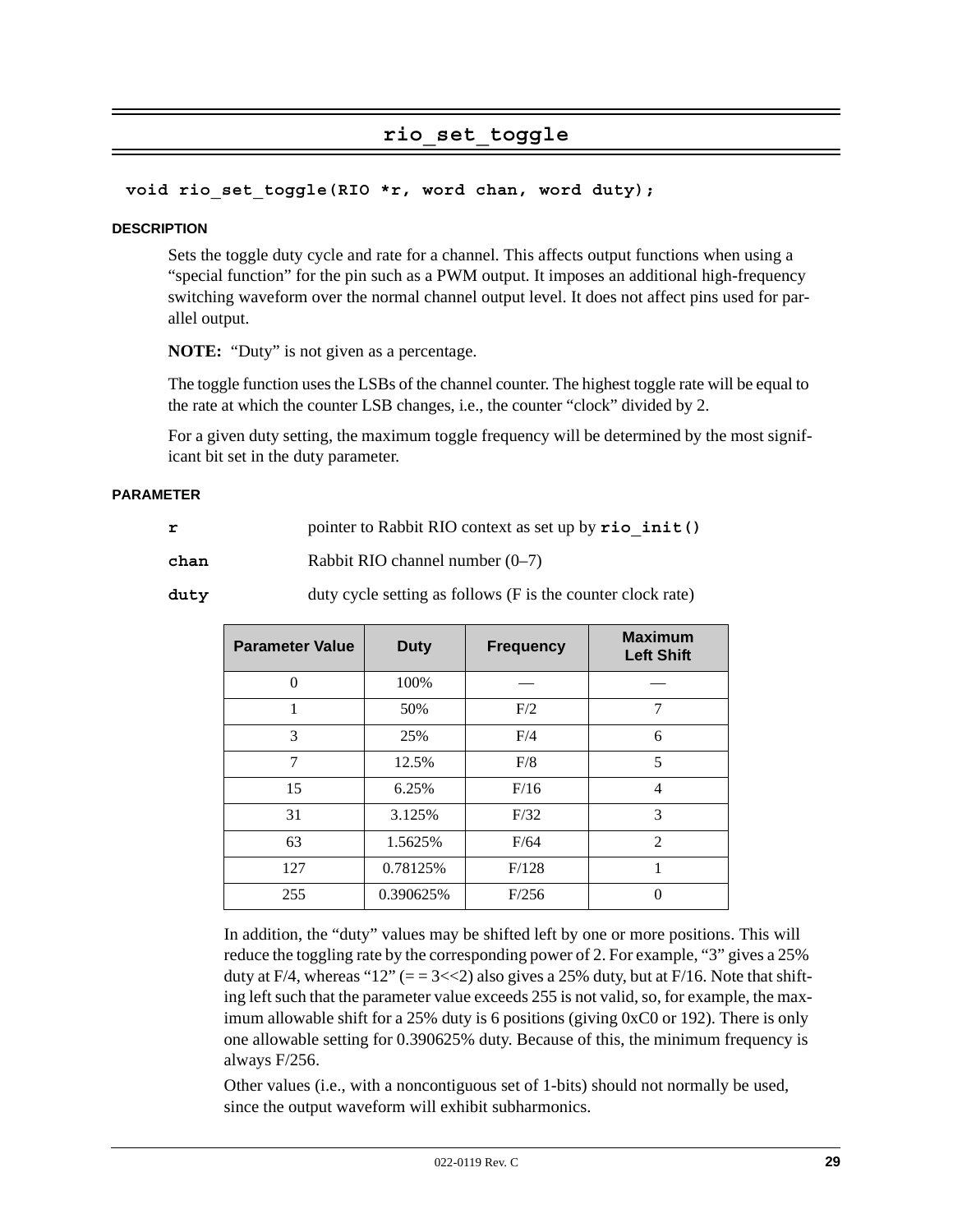## **rio\_set\_match**

#### **void rio\_set\_match(RIO \*r, word chan, word mask, word \*mx);**

#### **DESCRIPTION**

Sets any or all of the match values for a channel.

This affects some special functions that use match registers (usually the PWM and PPM functions).

The duty cycle of a PWM on pin n is set by loading a value into match register n. The duty cycle will be

 $100\%$  x (mx[n] / count\_limit)

If mx[n] is greater than the limit, the duty will be 100%.

PPMs are similar, except two match registers are used in order to specify both the phase and the duty cycle.

#### **PARAMETERS**

| r    | pointer to Rabbit RIO context as set up by rio init ()                                                                                                                             |
|------|------------------------------------------------------------------------------------------------------------------------------------------------------------------------------------|
| chan | Rabbit RIO channel number $(0-7)$                                                                                                                                                  |
| mask | a bit set (bits $0,1,2,3$ ) corresponding to the match register(s) that are to be<br>changed                                                                                       |
| mx   | pointer to four word values — for each bit set in "mask" the corresponding<br>value will be loaded into the match register; $mx[n]$ is ignored if bit n is not<br>set in the mask. |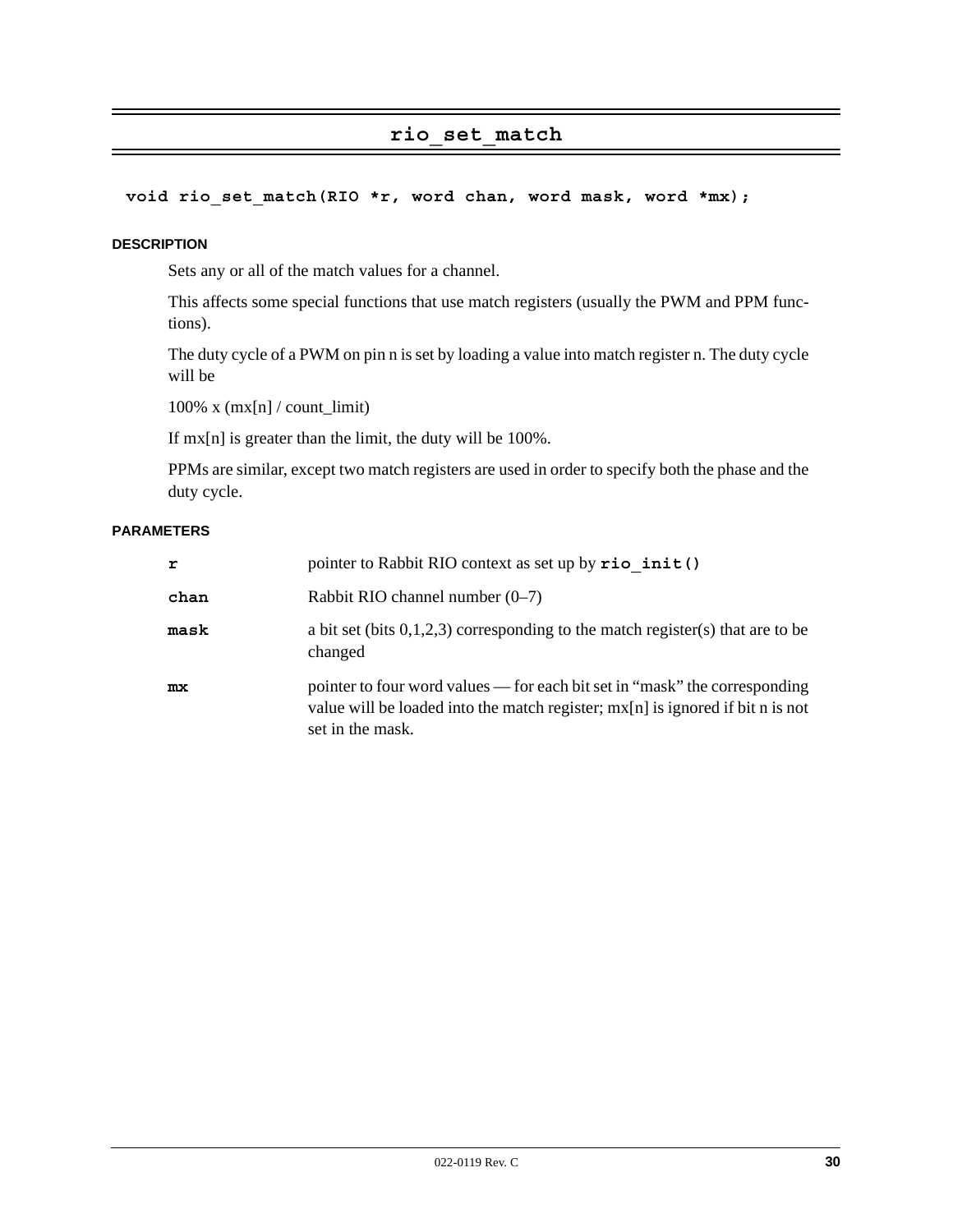# **rio\_chan\_cmd**

**void rio\_chan\_cmd(RIO \*r, word chan, word cmds);**

#### **DESCRIPTION**

Issues a channel command.

#### **PARAMETERS**

| r    | pointer to Rabbit RIO context as set up by rio init ()                                                                |
|------|-----------------------------------------------------------------------------------------------------------------------|
| chan | Rabbit RIO channel number $(0-7)$                                                                                     |
| cmds | a bit mask of commands to issue (ORed together):                                                                      |
|      | RIO CR ZERO — reset counter to zeros — this may be used to reset<br>a counter/timer after it hits an "end" condition. |
|      | RIO CR $SYNC$ – force a SYNC condition                                                                                |
|      | RIO CR INC OF RIO CR BEGIN — force increment or begin                                                                 |
|      | RIO CR DEC or RIO CR END — force decrement or end                                                                     |
|      | RIO RESTART — restarts the counter/timer after it hits an "end" con-<br>dition, without resetting it to zeros.        |

# **rio\_get\_begin**

#### **word rio\_get\_begin(RIO \*r, word chan);**

#### **DESCRIPTION**

Reads the channel "begin" register. This is a snapshot of the counter value at the time of the capture start condition.

#### **PARAMETERS**

|      | pointer to Rabbit RIO context as set up by rio init () |  |
|------|--------------------------------------------------------|--|
| chan | Rabbit RIO channel number $(0-7)$                      |  |

#### **RETURN VALUE**

Counter begin value (0–65535).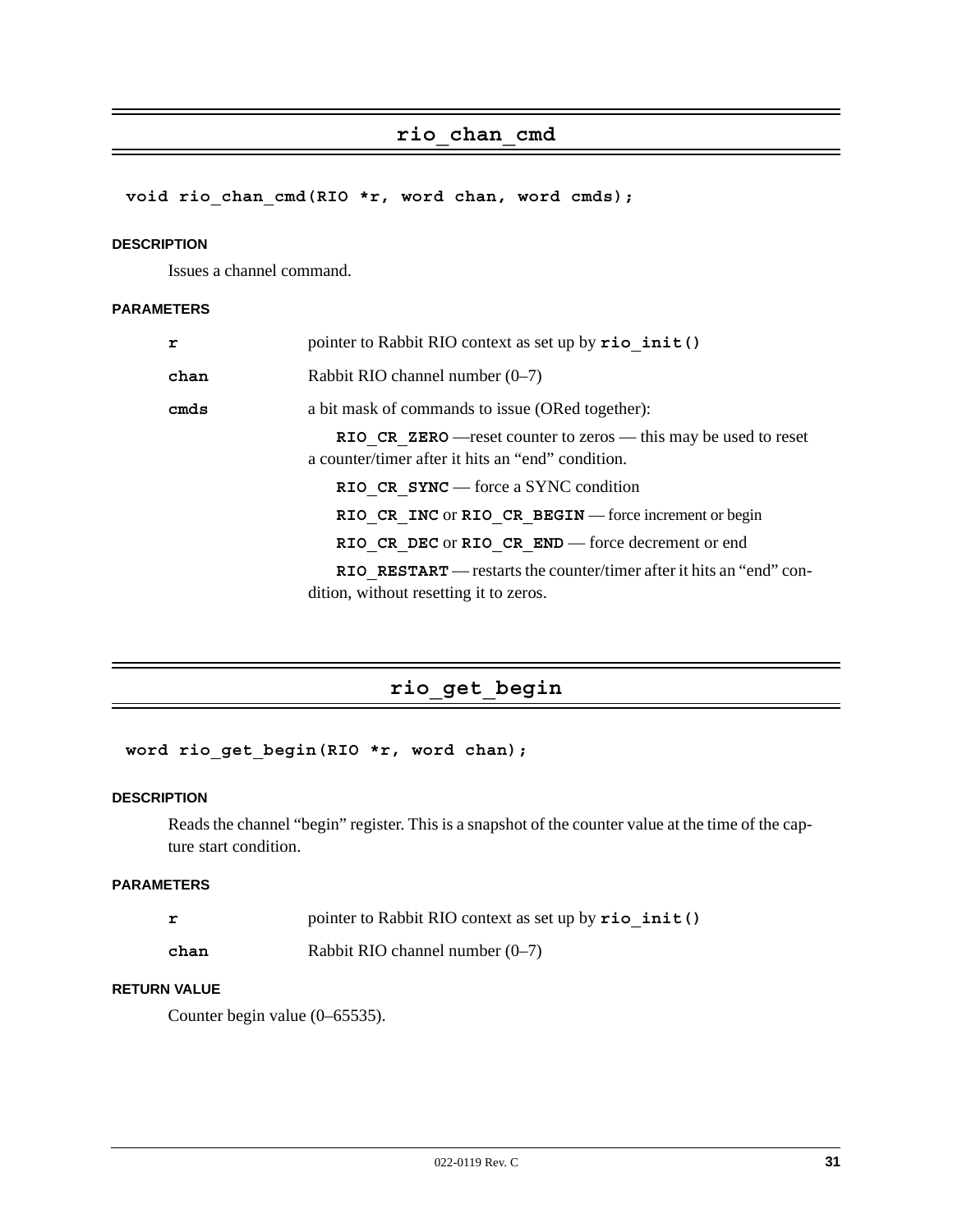# **rio\_get\_end**

#### **word rio\_get\_end(RIO \*r, word chan);**

#### **DESCRIPTION**

Reads the channel "end" register. This is a snapshot of the counter value at the time of the capture stop condition.

#### **PARAMETERS**

| r    | pointer to Rabbit RIO context as set up by rio init () |
|------|--------------------------------------------------------|
| chan | Rabbit RIO channel number $(0-7)$                      |

#### **RETURN VALUE**

Counter end value (0–65535).

# **rio\_get\_count**

#### **word rio\_get\_count(RIO \*r, word chan);**

#### **DESCRIPTION**

Reads the current channel counter value.

#### **PARAMETERS**

|      | pointer to Rabbit RIO context as set up by rio init () |
|------|--------------------------------------------------------|
| chan | Rabbit RIO channel number $(0-7)$                      |

#### **RETURN VALUE**

Channel count (0–65535).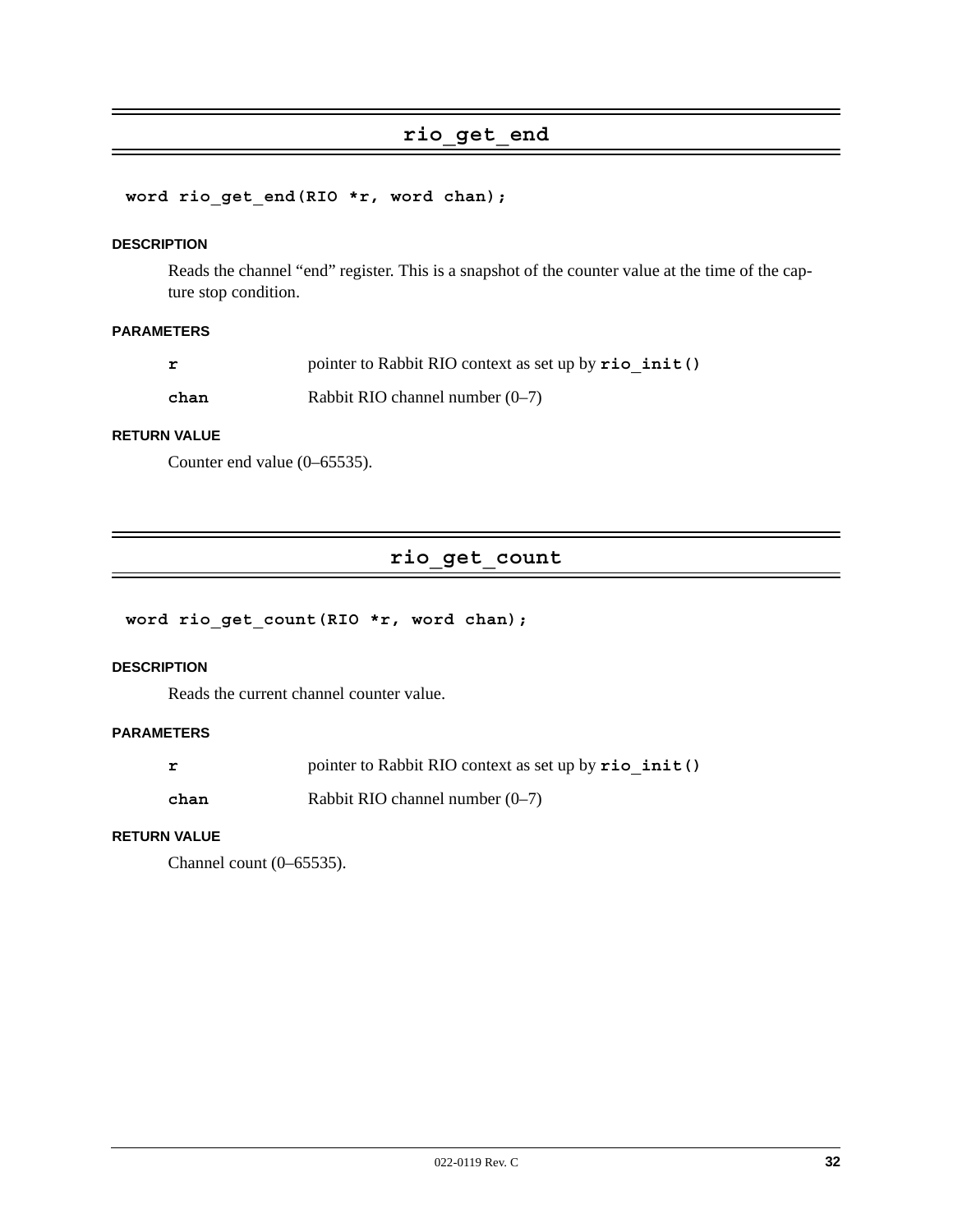# **rio\_get\_all**

#### **void rio\_get\_all(RIO \*r, word chan, word \*begin\_end\_count);**

#### **DESCRIPTION**

Reads the current channel begin, end and count values.

This performs the same function as **rio\_get\_begin()**, **rio\_get\_end()**, and rio get count () in sequence, except that it is more efficient if all three values are required.

#### **PARAMETERS**

| r    | pointer to Rabbit RIO context as set up by $\text{rio init}()$                                                                                              |
|------|-------------------------------------------------------------------------------------------------------------------------------------------------------------|
| chan | Rabbit RIO channel number $(0-7)$                                                                                                                           |
|      | begin end count pointer to array of three words (unsigned int). Words $0, 1$ , and 2<br>will be filled with the begin, end, and current count respectively. |
|      |                                                                                                                                                             |

# **rio\_get\_inputs**

#### **word rio\_get\_inputs(RIO \*r, word chan);**

#### **DESCRIPTION**

Reads the current channel pin state.

#### **PARAMETERS**

| r    | pointer to Rabbit RIO context as set up by rio init () |
|------|--------------------------------------------------------|
| chan | Rabbit RIO channel number $(0-7)$                      |

#### **RETURN VALUE**

The input pin state. Each of the four channel pins states is read, and is returned in bits 0–3 of the return value. Note that all pins are sampled, including those currently set to outputs. The bit is 1 if the input is high (Vdd), 0 if low (Vss).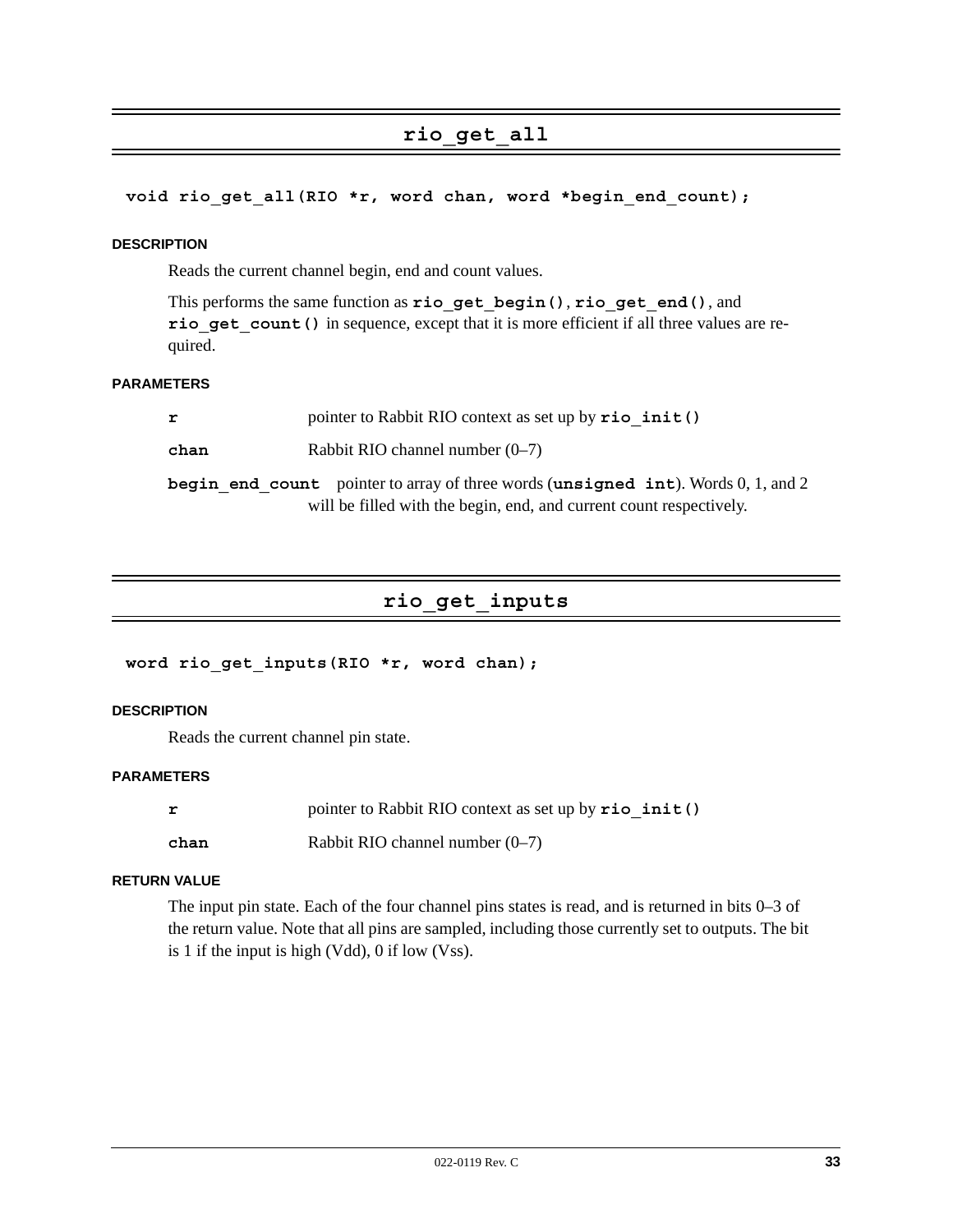### **rio\_get\_status**

#### **word rio\_get\_status(RIO \*r, word chan);**

#### **DESCRIPTION**

Reads the current channel status register. This shows the pending channel events.

#### **PARAMETERS**

|      | pointer to Rabbit RIO context as set up by rio init () |
|------|--------------------------------------------------------|
| chan | Rabbit RIO channel number $(0-7)$                      |

#### **RETURN VALUE**

Status register. Bit mapping is as per the **RIO\_SR\_\*** definitions documented with **rio\_set\_handler()**.

# **rio\_get\_mode**

#### **word rio\_get\_mode(RIO \*r, word chan);**

#### **DESCRIPTION**

Reads the current channel mode register.

#### **PARAMETERS**

|      | pointer to Rabbit RIO context as set up by rio init () |
|------|--------------------------------------------------------|
| chan | Rabbit RIO channel number $(0-7)$                      |

#### **RETURN VALUE**

Mode register. Bit mapping is as per the **RIO\_SR\_\*** definitions.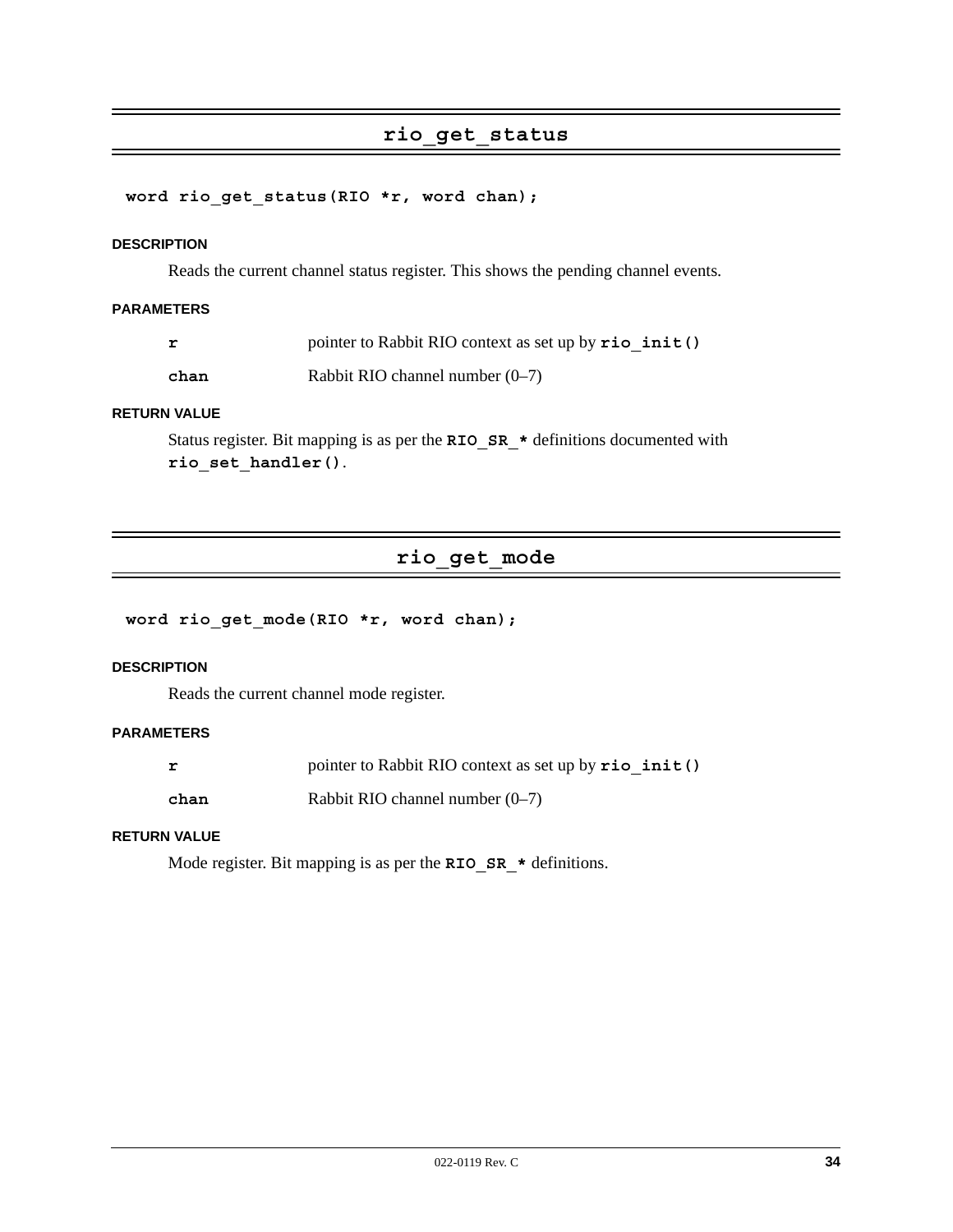# **rio\_get\_ier**

#### **word rio\_get\_ier(RIO \*r, word chan);**

#### **DESCRIPTION**

Reads the current channel interrupt enable register.

#### **PARAMETERS**

**chan** Rabbit RIO channel number (0–7)

#### **RETURN VALUE**

Interrupt enable register. Bit mapping is as per the **RIO\_SR\_\*** definitions.

# **rio\_get\_pxcr**

#### **word rio\_get\_pxcr(RIO \*r, word chan);**

#### **DESCRIPTION**

Reads the channel pin control registers, and packs the results into a 16-bit return value.

#### **PARAMETERS**

|      | pointer to Rabbit RIO context as set up by $\text{rio init}()$ |  |
|------|----------------------------------------------------------------|--|
| chan | Rabbit RIO channel number $(0-7)$                              |  |

#### **RETURN VALUE**

4 nibbles of the **RIO\_FUNC\_\*** value, with the low nibble from P0CR and the high nibble from P3CR.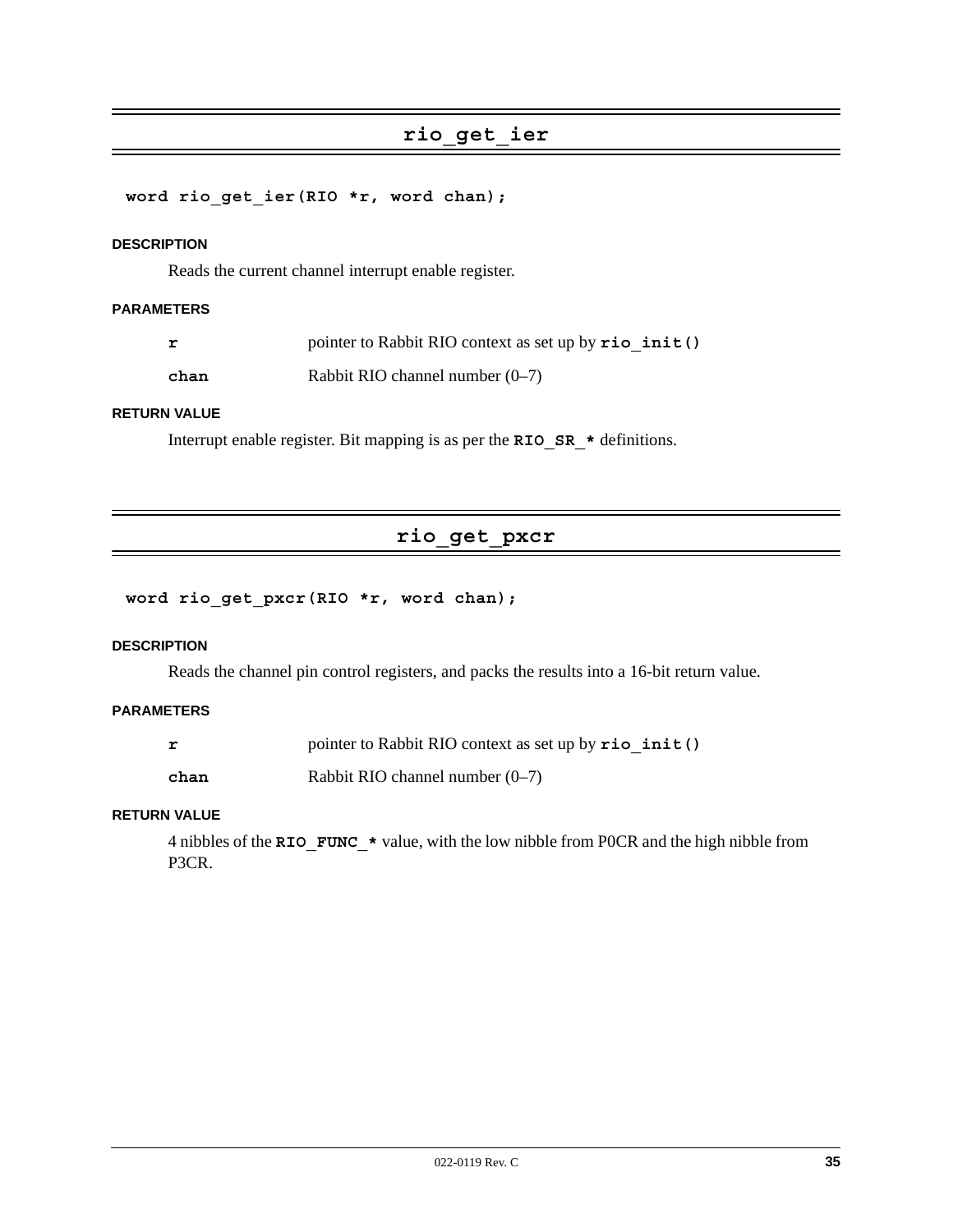# **rio\_set\_outputs**

#### **void rio\_set\_outputs(RIO \*r, word chan, word parout);**

#### **DESCRIPTION**

Sets the current channel parallel output pin state.

This does not affect the pin unless the pin function is set to **RIO\_PF\_PAROUT** or **RIO\_PF\_PAROUT\_SEQ**. All parallel output pins are set to the value in the **parout** parameter with bit 0 applied to Pin 0, etc. If the bit is 1, the output is set high (Vdd), if 0 the output is set low (Vss).

#### **PARAMETERS**

| r      | pointer to Rabbit RIO context as set up by rio init () |
|--------|--------------------------------------------------------|
| chan   | Rabbit RIO channel number $(0-7)$                      |
| parout | parallel output state                                  |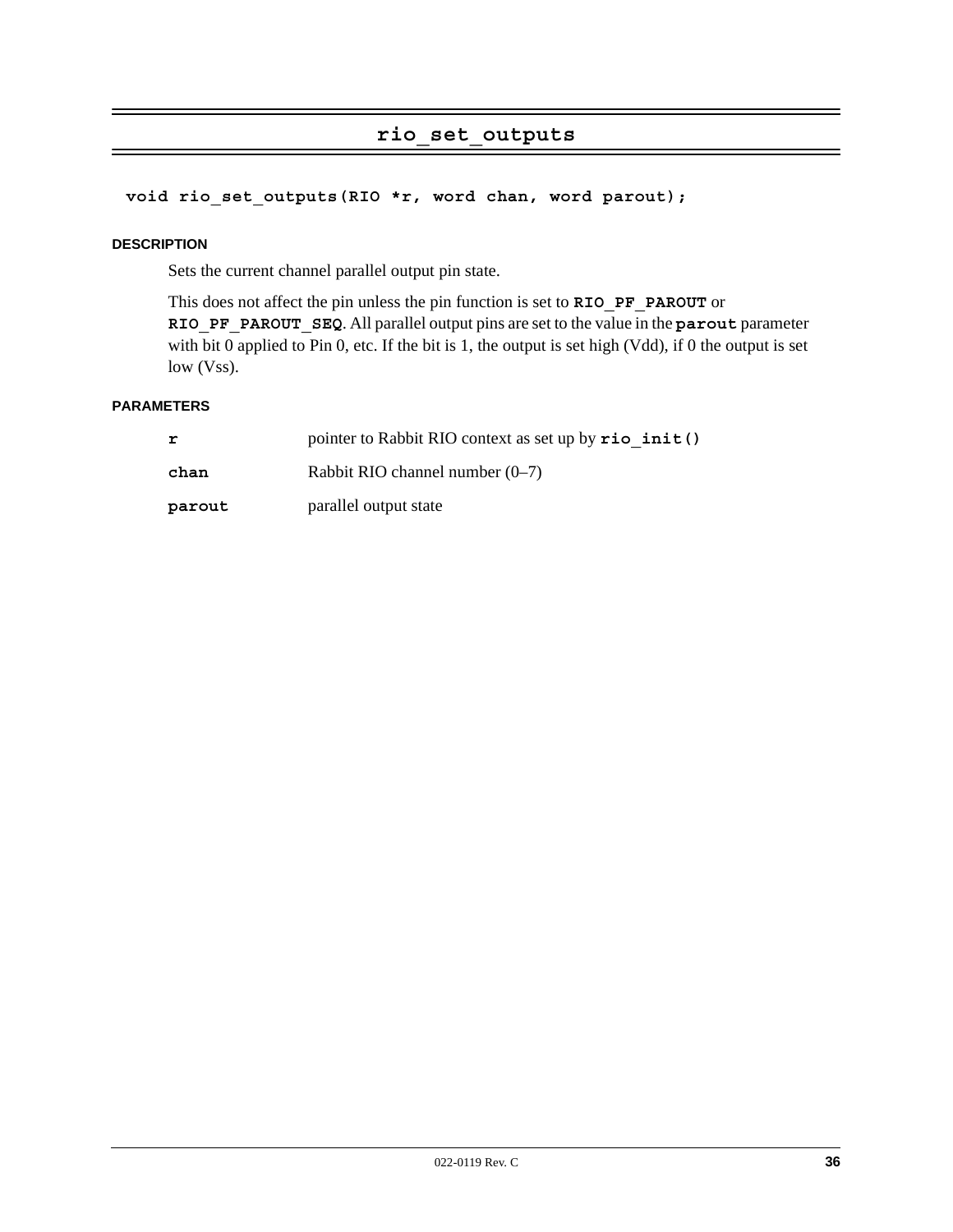# **rio\_set\_handler**

#### **void rio\_set\_handler(RIO \*r, word chan, void (\*h)(), word ier);**

#### **DESCRIPTION**

Sets a channel event handler.

Each Rabbit RIO channel has eight different events defined. This function call allows the application to register a different handler function for each channel.

The handler function "h" should have the following prototype:

**void my\_handler(RIO \* r, word chan, word sr);**

When called, **r** and **chan** will indicate the Rabbit RIO instance and channel number. **sr** will contain a bit mask of the current event codes:

**RIO\_SR\_DQE** — Decrement/Quadrature/End

**RIO\_SR\_IIB** — Increment/In-Phase/Begin

**RIO\_SR\_ROLL\_D** — counter rollover on decrement

**RIO\_SR\_ROLL\_I** — counter rollover on increment

**RIO\_SR\_MATCH3** — Match 3 condition

**RIO\_SR\_MATCH2** — Match 2 condition

RIO SR MATCH1 — Match 1 condition

**RIO\_SR\_MATCH0** — Match 0 condition

The handler may call most of the documented functions in this library,

except **rio\_init()**.

- **NOTE:** The handler may be called in an interrupt context. Thus, it should not use **printf()** or other **STDIO** library functions. In general, you should be very careful about calling any nonreentrant functions. If you have not defined **RIO\_ENABLE\_INTERRUPTS**, then the above restriction does not apply.
- **NOTE:** The handler should not attempt to reset the interrupt (by writing to the Rabbit RIO channel status register). This is done automatically.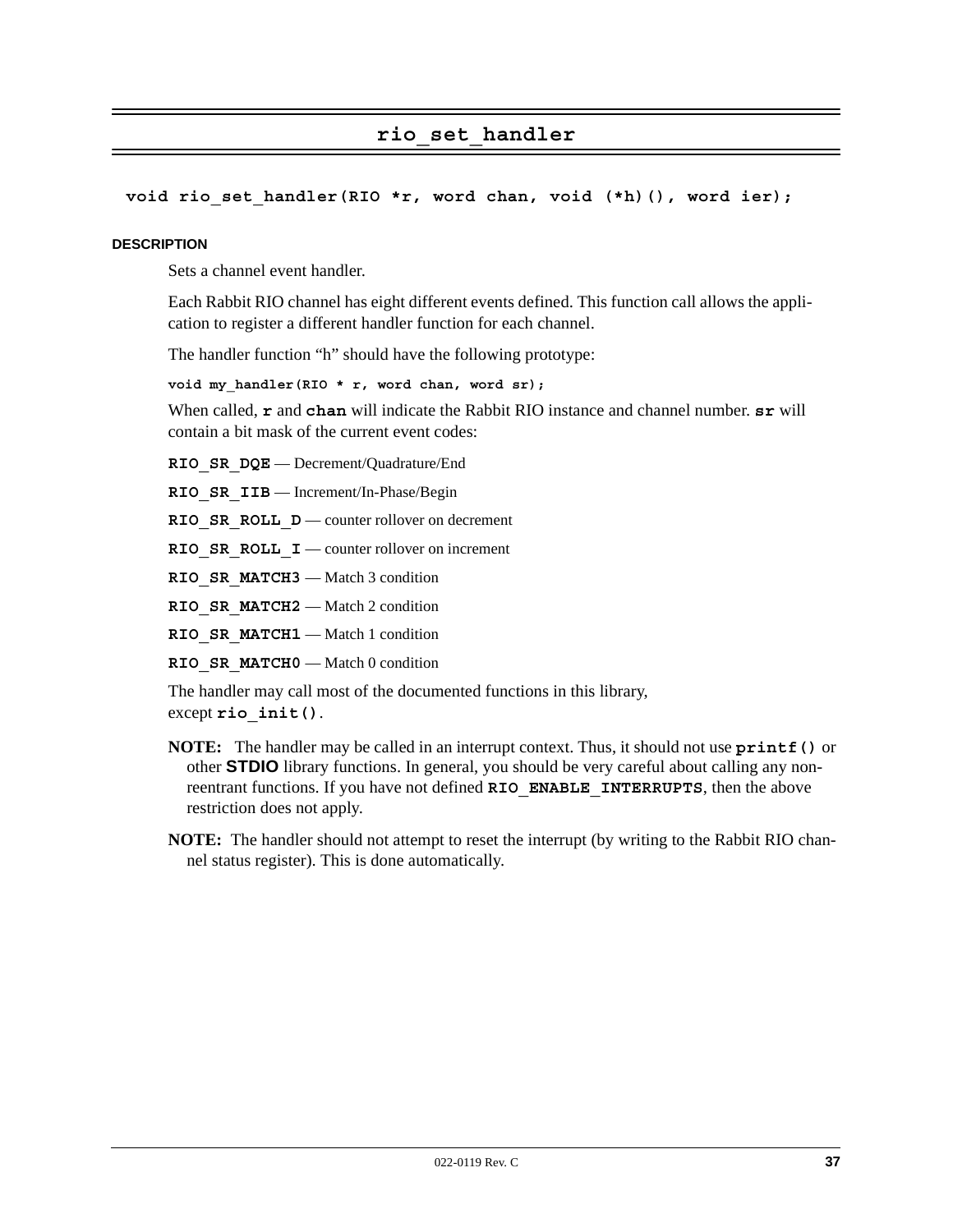# **rio\_set\_handler (continued)**

#### **PARAMETERS**

| r    | pointer to Rabbit RIO context as set up by rio init ()                                                                                                                                                                                                                                                                                                                                                                                                                                                                                                                                                                                                                       |
|------|------------------------------------------------------------------------------------------------------------------------------------------------------------------------------------------------------------------------------------------------------------------------------------------------------------------------------------------------------------------------------------------------------------------------------------------------------------------------------------------------------------------------------------------------------------------------------------------------------------------------------------------------------------------------------|
| chan | Rabbit RIO channel number $(0-7)$                                                                                                                                                                                                                                                                                                                                                                                                                                                                                                                                                                                                                                            |
| h    | pointer to handler function as described above. Pass NULL to remove this<br>handler.                                                                                                                                                                                                                                                                                                                                                                                                                                                                                                                                                                                         |
| ier  | channel event interrupt enable mask. This should be a bitwise OR of the<br>RIO SR $*$ constants (of 0xFF for all). If an event mask bit is not set, then<br>an interrupt will not occur for that event, however the handler may still get<br>invoked for such events if $\text{rio}$ tick () is used to poll the Rabbit RIO.<br>For efficiency, if you are turning off a channel handler by passing a null<br>handler function, you should set this parameter to zero in order to prevent<br>unnecessary interrupts from occurring. If using rio tick () to poll for<br>events, the handler will only be invoked if at least one of the specified<br>events actually occurs. |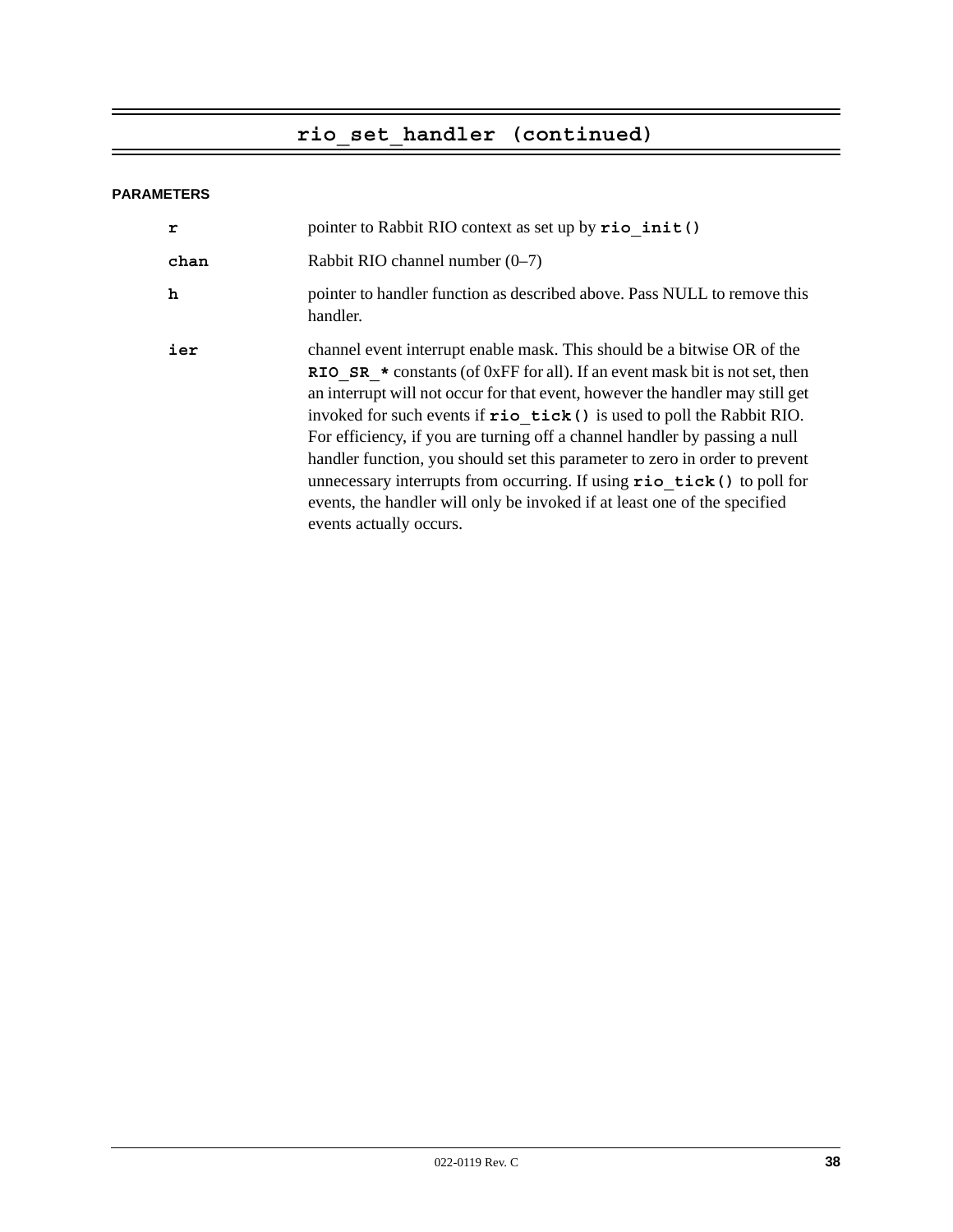# **rio\_interrupt\_enable**

#### **void rio\_interrupt\_enable(RIO \*r, int enab);**

#### **DESCRIPTION**

Enables or disables the hardware interrupt request line on a Rabbit RIO.

**NOTE:** This function must be called after **rio\_init()** or **rio\_reset()** since the hardware default is to disable interrupts.

#### **PARAMETERS**

|      | pointer to Rabbit RIO context as set up by $\text{rio init}()$ |
|------|----------------------------------------------------------------|
| enab | if non-zero, enable interrupts, otherwise disable them         |

# **rio\_tick**

```
void rio_tick(RIO *r);
```
#### **DESCRIPTION**

Polls a Rabbit RIO and executes handlers for all channel events.

If you are not using interrupts (e.g., because the Rabbit RIO is connected via RabbitNet), then you can call this function from the application to poll for channel events, and call any registered handlers automatically.

#### **PARAMETER**

**r** pointer to Rabbit RIO context as set up by **rio\_init()**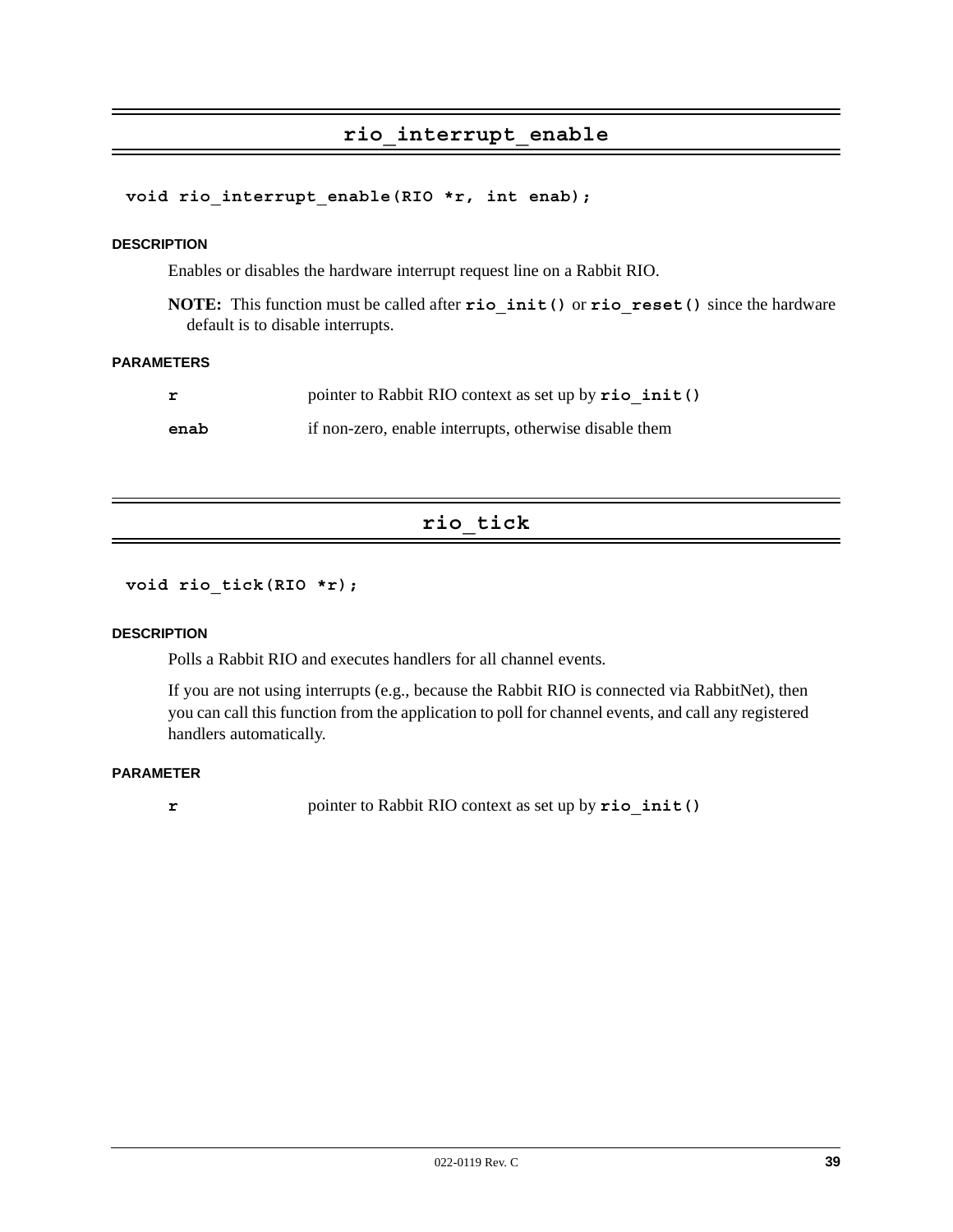# **printChanStat**

#### **void printChanStat(int RIO\_channel);**

#### **DESCRIPTION**

Prints the internal register values for a specific RIO channel to the Dynamic C **STDIO** window. The registers are printed in the following order:

MODE REGISTER INTERRUPT ENABLE REGISTER STATUS REGISTER PORT 0 CONTROL REGISTER PORT 1 CONTROL REGISTER PORT 2 CONTROL REGISTER PORT 3 CONTROL REGISTER COUNT BEGIN MSB REGISTER COUNT BEGIN LSB REGISTER COUNT END MSB REGISTER COUNT END LSB REGISTER COUNT VALUE MSB REGISTER COUNT VALUE LSB REGISTER

#### **PARAMETER**

**RIO** channel Rabbit RIO channel number (0–7) of the registers to print:

 $0x1n = print heading info, 'n' is logical or of the following$ 

- 1 = position the cursor at the top of the **STDIO** window
	- $2 =$  print the register abbreviations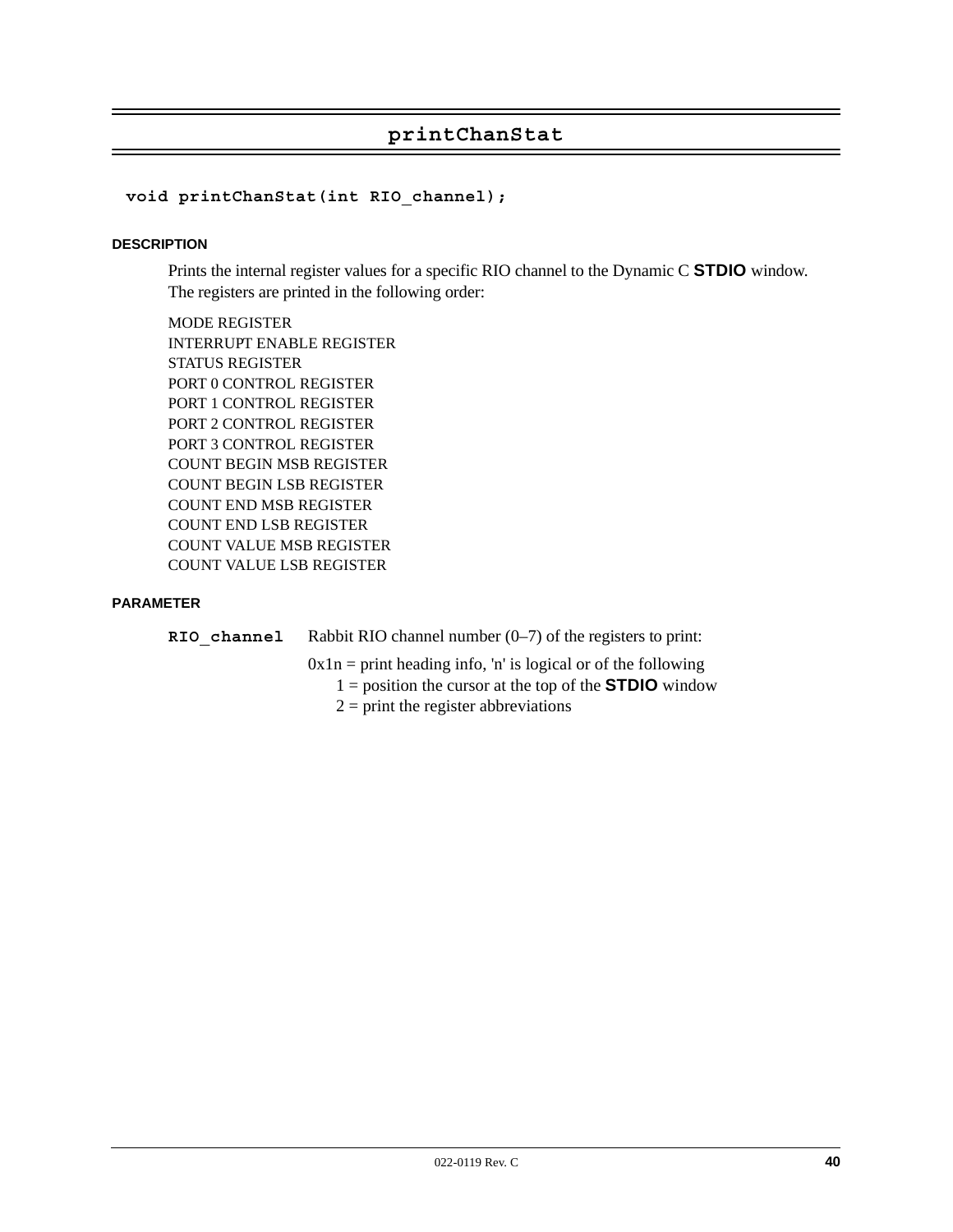# **RabbitNet Configuration Function Calls**

**NOTE:** The Dynamic C support for RabbitNet has not been tested completely for systems based on the Rabbit 4000 such as the sample RCM4110 RabbitCore module included with this Kit. A beta version is presently available on request through Technical Support,. See the *RIO Programmable I/O Kit Getting Started* instructions for Technical Support options.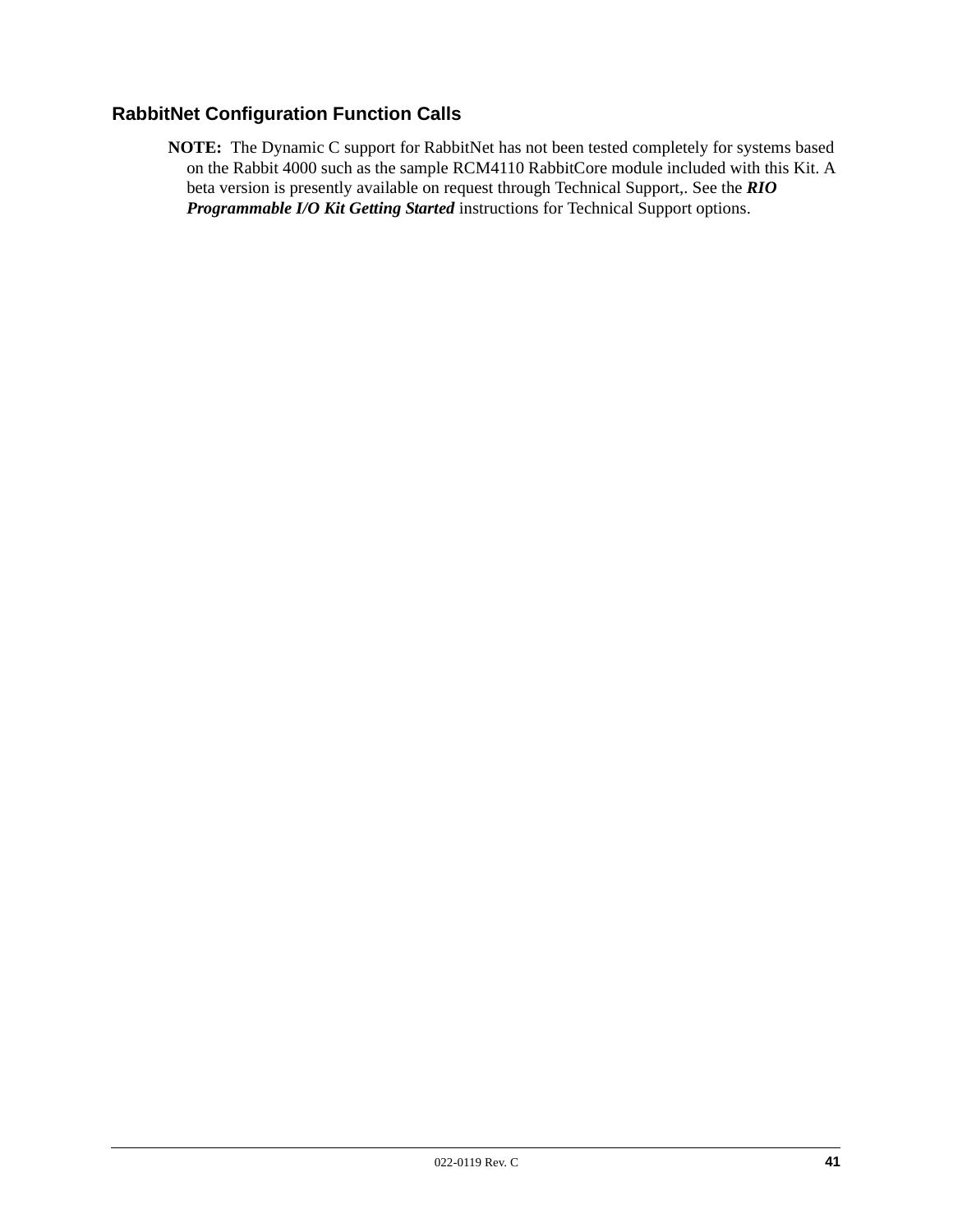# **Appendix B — Specifications**

[Figure B-1](#page-41-0) shows the mechanical dimensions and layout for the Prototyping Board.



*Figure B-1. Prototyping Board Dimensions*

<span id="page-41-0"></span>**NOTE:** All measurements are in inches followed by millimeters enclosed in parentheses. All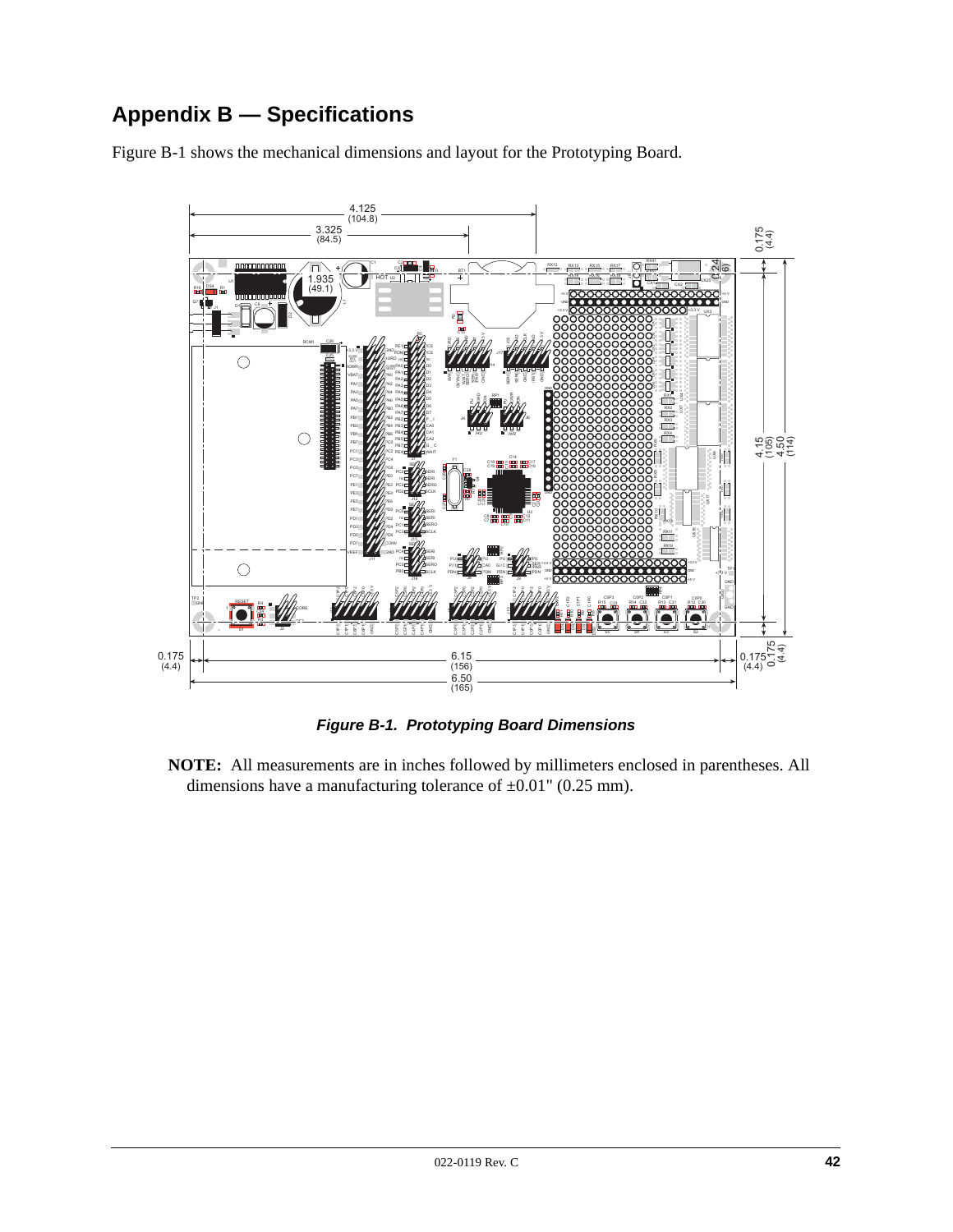[Table B-1](#page-42-0) lists the electrical, mechanical, and environmental specifications for the Prototyping Board.

<span id="page-42-0"></span>

| <b>Parameter</b>                                               | <b>Specification</b>                                                                                                                                                                                                                                                                                                                                                                                                                                                                                                                                                        |
|----------------------------------------------------------------|-----------------------------------------------------------------------------------------------------------------------------------------------------------------------------------------------------------------------------------------------------------------------------------------------------------------------------------------------------------------------------------------------------------------------------------------------------------------------------------------------------------------------------------------------------------------------------|
| <b>Board Size</b>                                              | $4.50'' \times 6.60'' \times 0.48''$ (114 mm $\times$ 165 mm $\times$ 12 mm)                                                                                                                                                                                                                                                                                                                                                                                                                                                                                                |
| <b>Operating Temperature</b>                                   | $0^{\circ}$ C to +70 $^{\circ}$ C                                                                                                                                                                                                                                                                                                                                                                                                                                                                                                                                           |
| Humidity                                                       | 5% to 95%, noncondensing                                                                                                                                                                                                                                                                                                                                                                                                                                                                                                                                                    |
| Input Voltage                                                  | 8 V to 24 V DC                                                                                                                                                                                                                                                                                                                                                                                                                                                                                                                                                              |
| <b>Maximum Current Draw</b><br>(including user-added circuits) | 800 mA max. for $+3.3$ V supply,<br>1 A total $+3.3$ V and $+5$ V combined                                                                                                                                                                                                                                                                                                                                                                                                                                                                                                  |
| Prototyping Area                                               | $2.2" \times 2.7"$ (56 mm $\times$ 68 mm) throughhole, 0.1" spacing, additional space<br>for SMT components                                                                                                                                                                                                                                                                                                                                                                                                                                                                 |
| Connectors                                                     | One $2 \times 25$ header socket, 1.27 mm pitch, to accept RabbitCore module<br>One $1 \times 3$ IDC header, 0.1" pitch, for power-supply connection<br>Seven $2 \times 5$ IDC headers, 0.1" pitch, for Rabbit RIO channels and serial<br>signals<br>Two $1 \times 2$ IDC headers, 0.1" pitch, for optional reset configuration<br>Four $1 \times 3$ IDC headers, 0.1" pitch, for Rabbit RIO mode configuration<br>One $2 \times 4$ IDC header, 2 mm pitch, for Rabbit RIO mode configuration<br>One $2 \times 17$ IDC header, 2 mm pitch, for Rabbit RIO mode configuration |

*Table B-1. Prototyping Board Specifications*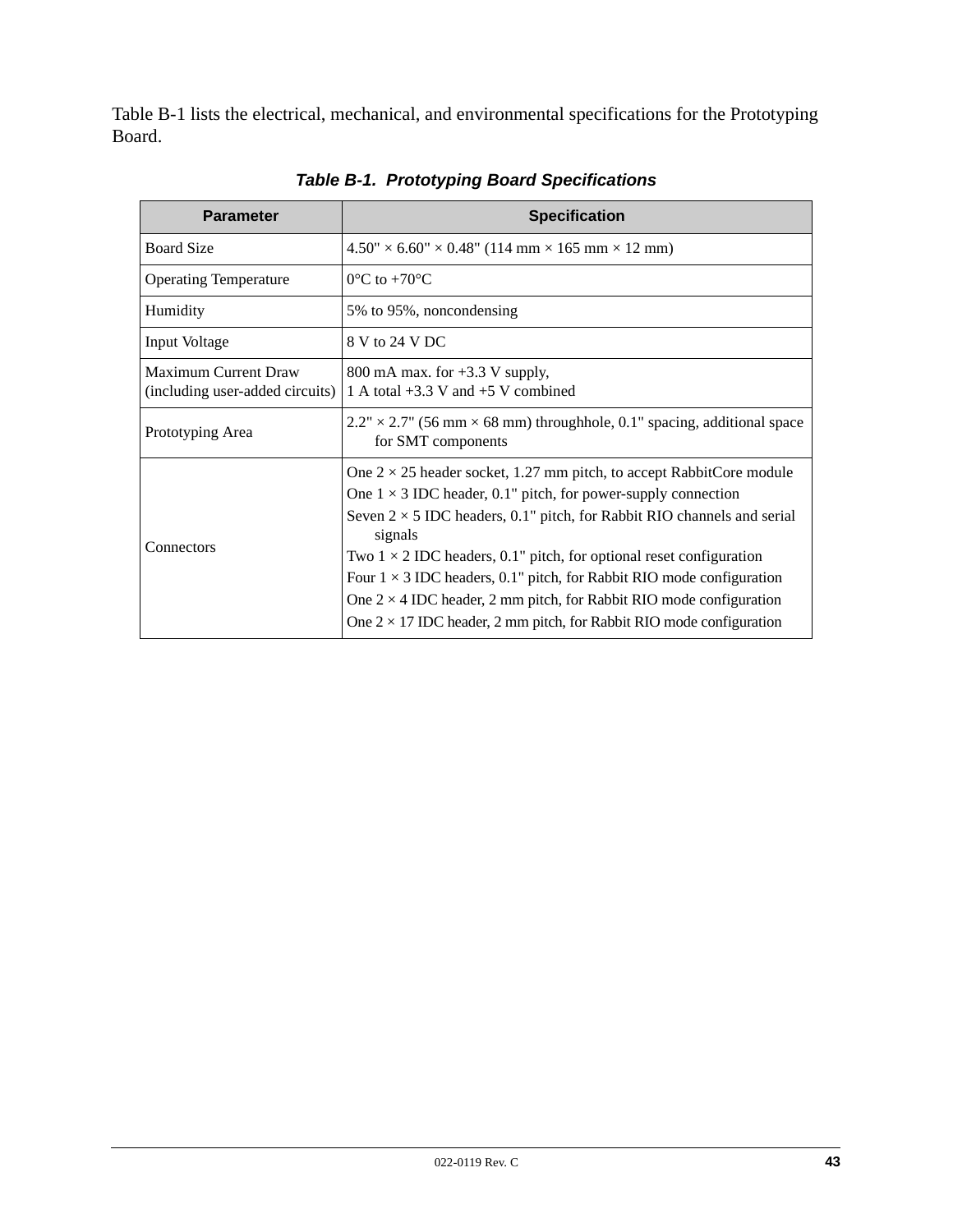# **Appendix C — SPI Communication Mode**

The initial release of the Rabbit RIO chip has a communications limitation when used in SPI mode—the communication state machine does not reset to the initial state when the /CS signal is taken away, which means that it is possible for communications with the Rabbit RIO to get out of synch if noise causes spurious edges on the clock line, or if the /CS line goes high before the end of the byte being transferred and the host starts a new packet the next time /CS goes low (instead of sending the remainder of the previous packet). As always, care should be taken to prevent noise on the communications lines to the Rabbit RIO. If this is still a concern, either the RabbitNet serial interface or the parallel interface can be used since this issue is not present in either of those modes (the communications state machine properly resets when /CS goes high in the RabbitNet mode).